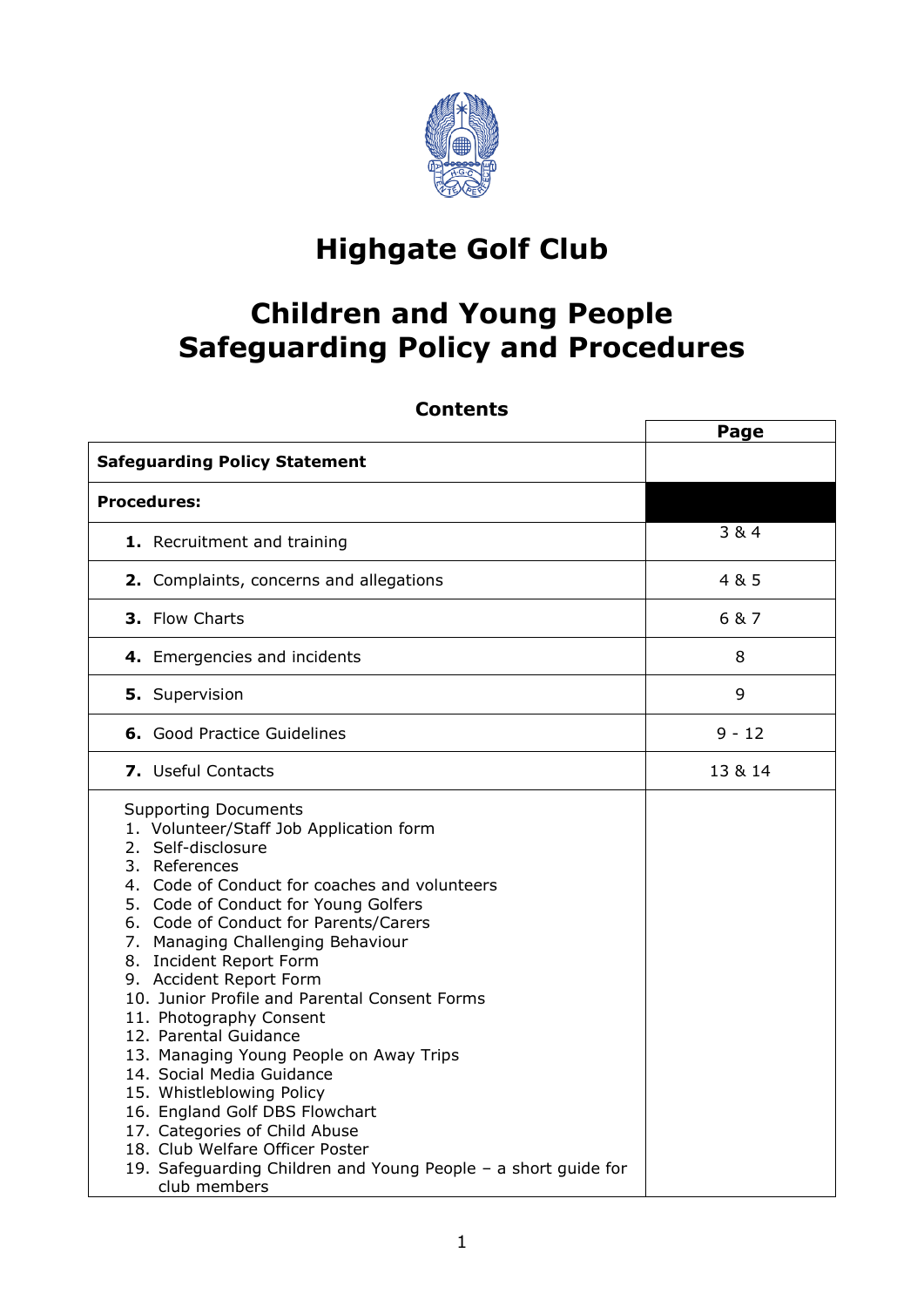| 20. Photography Policy |  |
|------------------------|--|
| Anti-Bullying Policy   |  |

#### **Children and Young People Safeguarding Policy**

#### **INTRODUCTION**

Everyone working with children and young people has a responsibility for keeping them safe, irrespective of their role, whether they are paid members of staff or volunteers.

England Golf is committed to ensure that the sport of golf is one within which all participants can thrive in a safe environment and that all children and young people have an enjoyable and positive experience when playing golf.

#### **KEY PRINCIPLES**

- The welfare of children is paramount.
- A child is defined by law in England and Wales as a person under the age of 18 years.
- All children, regardless of their Age, Race, Religion or Belief, Disability, Gender identity or Sexual Orientation, have the right to protection from abuse.
- All concerns and allegations of abuse and poor practice will be taken seriously and responded to swiftly and appropriately.
- All children have the right to be safe.
- All children have the right to be treated with dignity and respect.
- Highgate Golf Club will work with children, their parents/carers and external organisations to safeguard the welfare of children participating in golf.
- We recognise the authority of the statutory agencies and are committed to complying with Local Safeguarding Children Board Guidelines (LSCB), Working Together under the Children Act 2004, and any legislation and statutory guidance that supersedes these.
- Highgate Golf Club is committed to working in partnership with other key UK Golf Bodies to continually improve and to promote safeguarding initiatives across the sport.
- Highgate Golf Club owes a legal duty of care to children on their premises or engaged in their activities. That duty is to take reasonable care to ensure their reasonable safety and the duty is higher than it would be for adults.

#### **OBJECTIVES**

Highgate Golf Club aims to:

- Provide a safe environment for children and young people participating in golfing activities and try to ensure that they enjoy the experience.
- Ensure robust systems are in place to manage any concerns or allegations.
- Support adults (staff, volunteers, PGA Professionals, coaches, members and visitors) to understand their roles and responsibilities with regard to their duty of care and protection of children.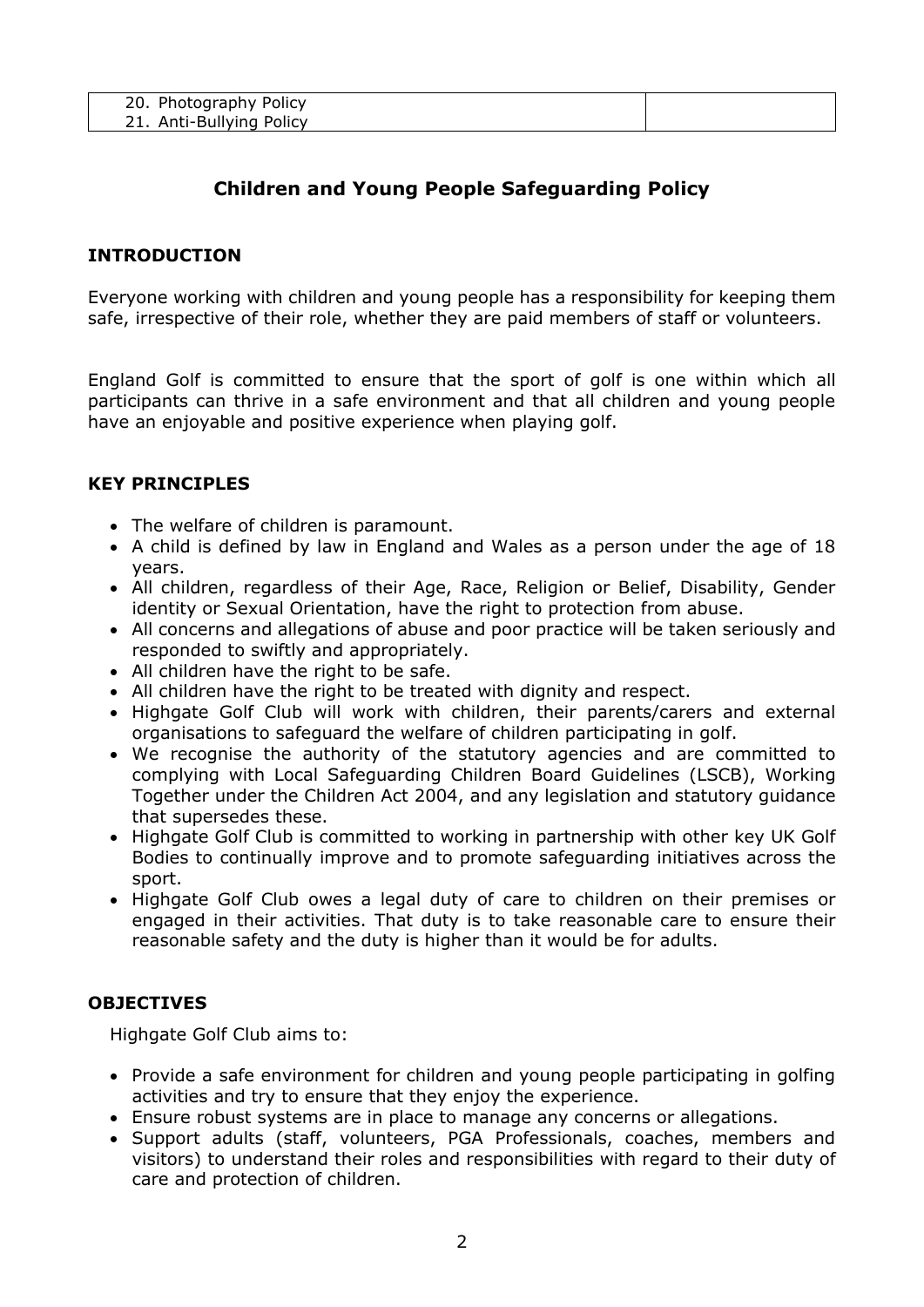- Provide appropriate level training, support and resources for staff, volunteers & coaches to make informed and confident responses to specific safeguarding issues and fulfill their role effectively.
- Ensure that children and their parents/carers are informed and consulted and, where appropriate, fully involved in decisions that affect them.
- Reassure parents and carers that all children and young people will receive the best care possible whilst participating in club activities and communicate Policy and Procedure to them through website/letter/consents.

#### **RESPONSIBILITIES AND IMPLEMENTATION**

Highgate Golf Club will seek to promote the principles of safeguarding children by:

- Reviewing their policy and procedures every three years or whenever there is a major change in legislation. Guidance from England Golf will be sought as part of the review process.
- Conducting a risk assessment of club activities with regard to safeguarding and take appropriate action to address the identified issues within suitable timescales.
- Using appropriate recruitment procedures to assess the suitability of volunteers and staff working with children and young people in line with guidance from England Golf.
- Following National Governing Body (NGB) procedures to report concerns and allegations about the behaviour of adults and ensuring that all staff, volunteers, parents and children are aware of these procedures.
- Directing staff, volunteers & coaches to appropriate safeguarding training and learning opportunities, where this is appropriate to their role.

#### **1. RECRUITMENT AND TRAINING**

Highgate Golf Club will endeavour to ensure that all volunteers and staff working with children and young people are appropriate and suitable to do so, and that they have all the information they require to undertake their job effectively and appropriately.

Each role which involves an element of responsibility with regard to children, particularly those involving the regular supervision of children, whether voluntary or paid, should be assessed by the recruiting body to establish which qualifications, checks and other requirements are necessary. These will include the following:

- An application form **(Appendix 1)**
- A self-disclosure form **(Appendix 2)**
- References from 2 people **(Appendix 3)**
- A signed Code of Conduct **(Appendix 4)**
- A Disclosure & Barring Service (DBS) check on people involved in 'regulated activity' with children **(Guidance on Regulated Activity & DBS- Appendix 16)**

Details of the requirements and the qualifications and checks of individuals will be recorded by the Club Welfare Officer/Secretary/Manager who will also hold copies of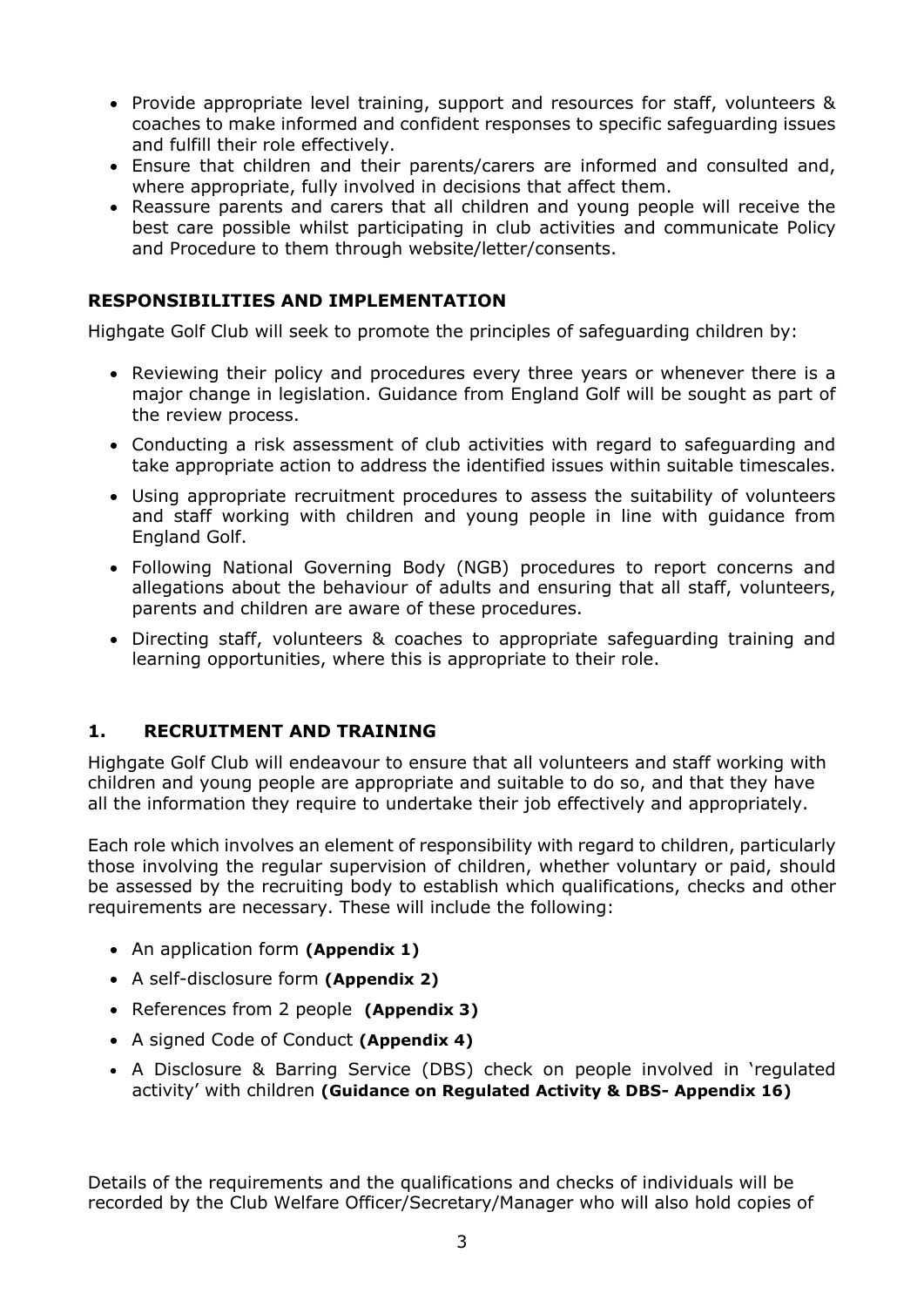the necessary Safeguarding and Protecting Children (SPC) certificates. The nominated person will possess all relevant and appropriate contact details of all staff / volunteers and other relevant bodies.

All staff, volunteers & coaches will be offered access to appropriate child protection training. Highgate Golf Club recommends attendance at the UK Coaching Safeguarding and Protecting Children (SPC) workshop and will ensure that all volunteers and staff who have significant contact with children attend. An online UK Coaching refresher course should be completed and repeated every three years for those involved in "Regulated Activity."

All staff, volunteers & coaches working with children and young people will be asked to read and become familiar with Highgate Golf Club Safeguarding Policy and Procedures.

All staff, volunteers & coaches involved with children and young people will be asked to read Highgate Golf Club Code of Conduct relevant to their role, and sign to indicate their understanding and agreement to act in accordance with the code. The code is linked to Highgate Golf Club's Disciplinary Procedures. **(Codes of Conduct-Appendix 4,5,6)**

Highgate Golf Club are committed to the fact that every child and participant in golf should be afforded the right to thrive through being involved in sporting activity for life, in an enjoyable, safe environment, and be protected from harm. Highgate Golf Club acknowledge the additional vulnerability of some groups of children (e.g. disabled, looked after children, those with communication differences). Highgate Golf Club will ensure that the environment is appropriate for the child, and tailored to their needs so that they have a positive experience of their sport without risk of harm.

#### **2. COMPLAINTS, CONCERNS AND ALLEGATIONS**

- **2.1** If a player, parent/carer, member of staff or volunteer has a concern about the welfare of a child, or the conduct of another child/young person or an adult (whether they are a parent, coach, member, or otherwise), these concerns should be brought to the attention of the Club Welfare Officer without delay. The person reporting the concern is not required to decide whether abuse has occurred, but simply has a duty to pass their concerns and any relevant information to the Welfare Officer. Please refer to Flowcharts 1 & 2 for further details (see below).
- **2.2** All concerns will be treated in confidence. Details should only be shared on a "need to know" basis with those who can help with the management of the concern.
- **2.3** Concerns will be recorded on an Incident Report Form and sent to the England Golf Lead Safeguarding Officer and retained confidentially within the club. *The England Golf Lead Safeguarding Officer will assist with completion of this form if required, tel: 01526 351824.* **(Incident Report Form-Appendix 8)**
- **2.4** Highgate Golf Club will work with England Golf and other external agencies to take appropriate action where concerns relate to potential abuse or serious poor practice. Highgate Golf Club disciplinary procedures will be applied and followed where possible.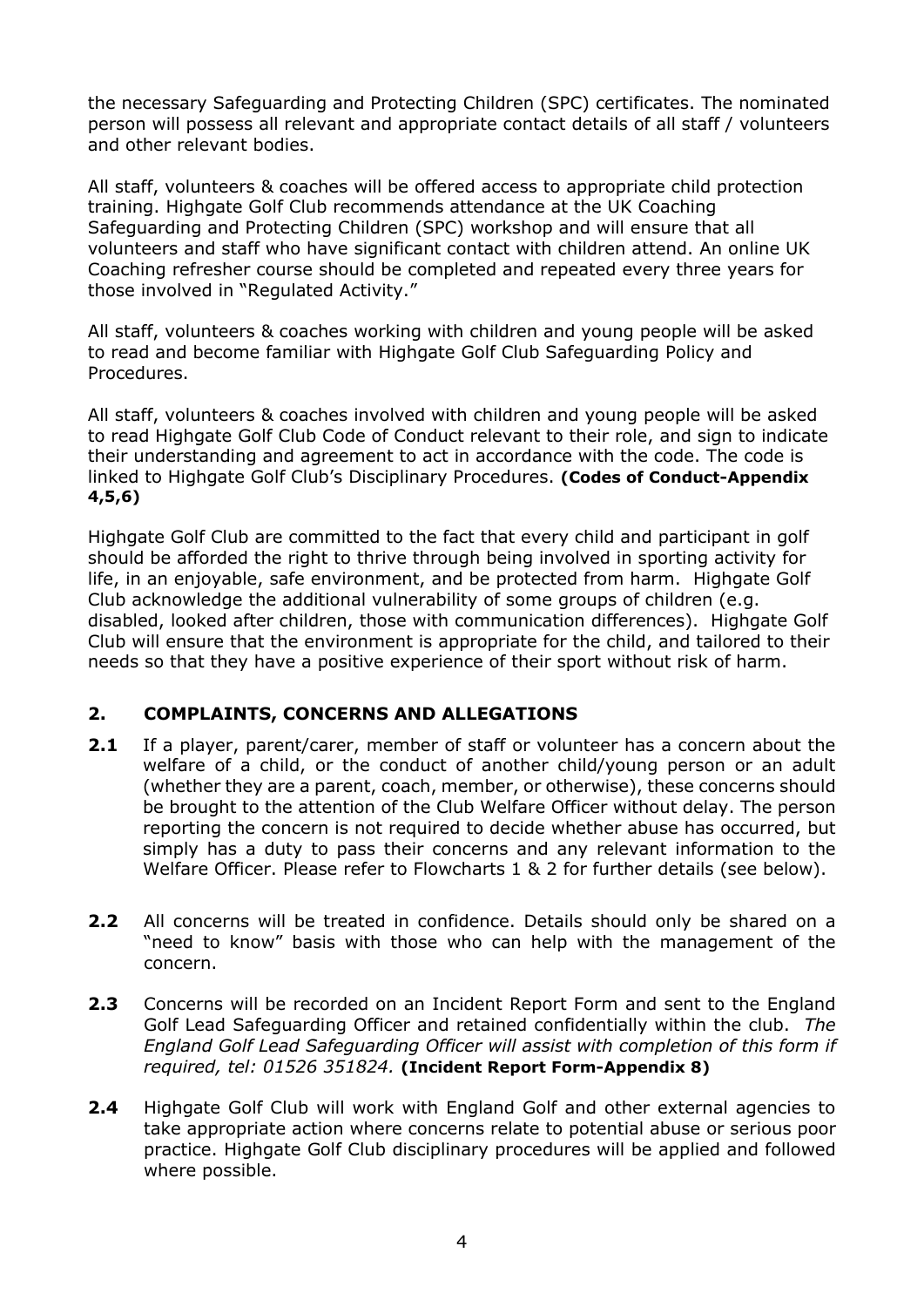- **2.5** In the event of a child making a disclosure of any type of abuse, the following guidance is given:
	- Reassure them that they have done the right thing to share the information
	- Listen carefully
	- Do not make promises that cannot be kept, such as promising not to tell anyone else
	- Do not seek to actively question the child or lead them in any way to disclose more information than they are comfortably able to: this may compromise any future action. Only ask questions to clarify your understanding where needed e.g. can you tell me what you mean by the word xxxxx?
	- Record what the child has said as soon as possible on an incident report form.
	- You should explain to children, young people and families at the outset, openly and honestly, what and how information will, or could be shared and why, and seek their agreement.
	- Parents or Carers should be informed if the allegation does not involve them.
	- The exception to this is where to do so would put that child, young person or others at increased risk of suffering [significant harm](http://trixresources.proceduresonline.com/nat_key/keywords/significant_harm.html) or an adult at risk of serious harm, or if it would undermine the prevention, detection or prosecution of a serious crime including where seeking consent might lead to interference with any potential investigation;
- **2.6** The NSPCC Helpline is available to discuss concerns regarding poor practice and abuse in confidence with members of the public who need support. Those with concerns are encouraged to use this service. The Helpline number is 0808 800 5000.
- **2.7** Safeguarding children and young people requires everyone to be committed to the highest possible standards of openness, integrity and accountability. Highgate Golf Club supports an environment where staff, volunteers, parents/carers and the public are encouraged to raise safeguarding and child protection concerns. Anyone who reported a legitimate concern to the organisation (even if their concerns subsequently appear to be unfounded) will be supported. All concerns will be taken seriously. **(Whistleblowing Policy-Appendix 15)**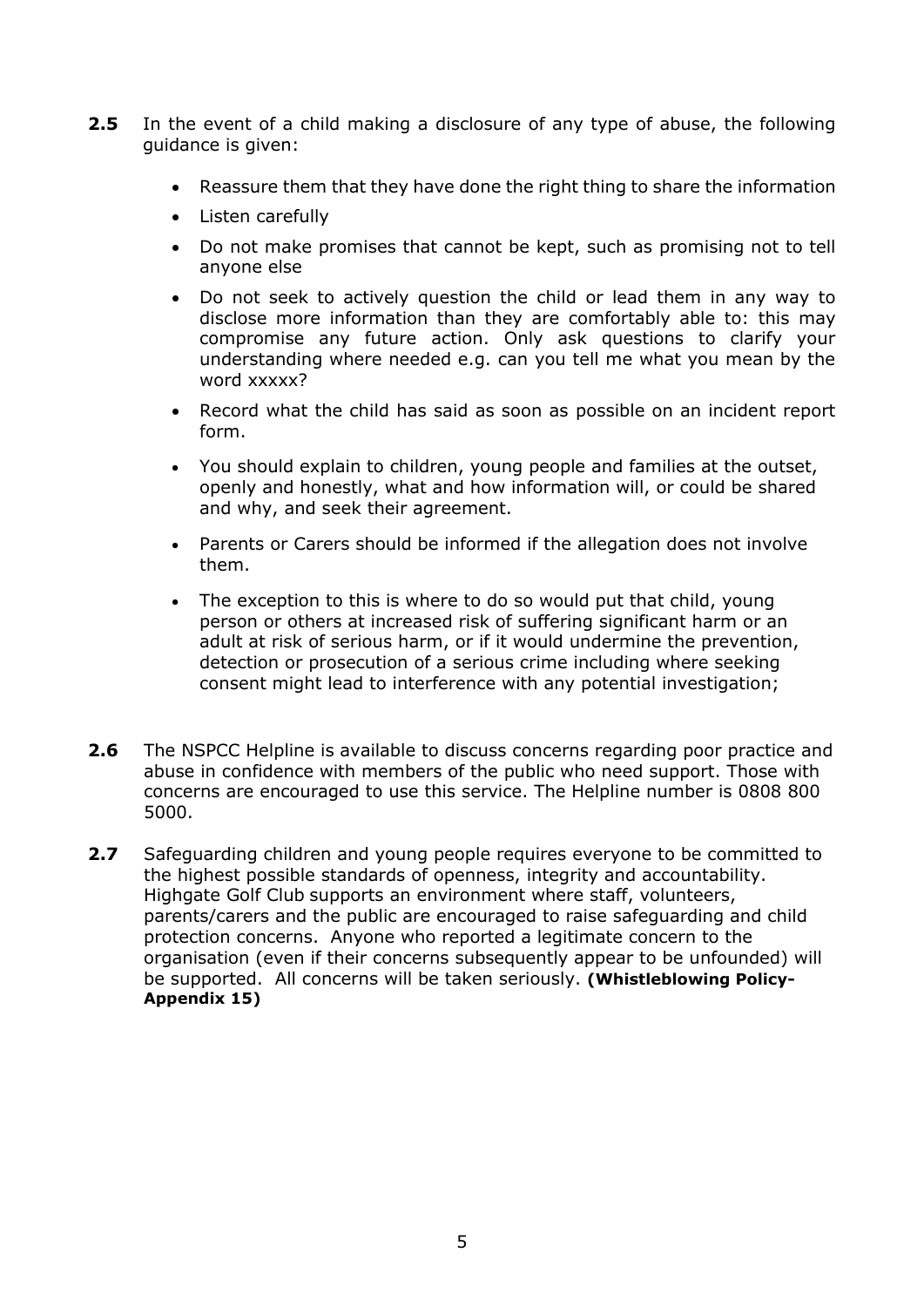#### **FLOWCHART 1**

#### **What to do if you are worried about what is happening to a child outside of the Club (but the concern is identified through the child's involvement in golf)**



\* If for any reason a Club Welfare Officer is not in post or is unavailable a principle of least delay is important. Please contact the England Golf Lead Safeguarding Officer 01526 351824 [safeguarding@englandgolf.org](mailto:safeguarding@englandgolf.org)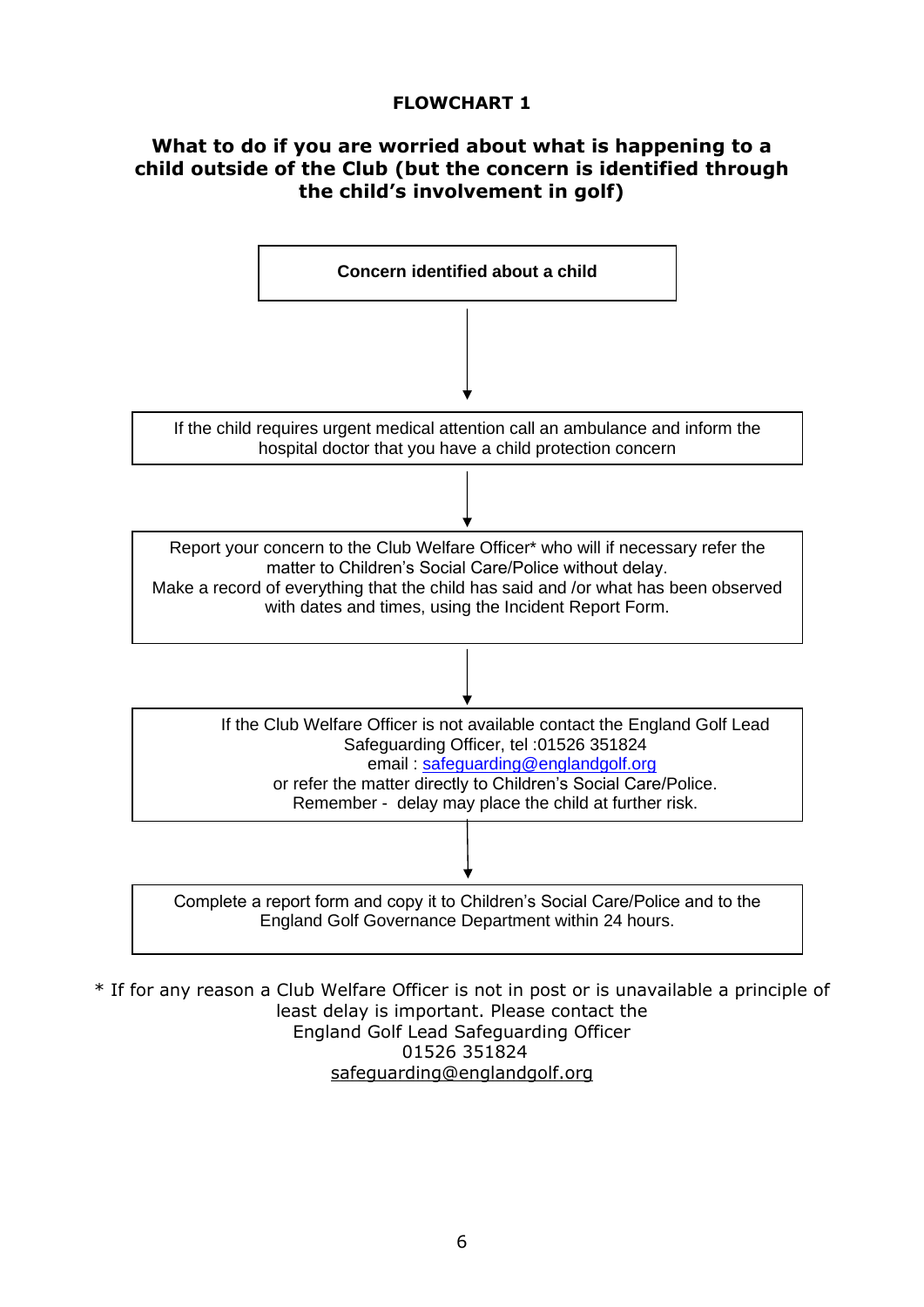#### **FLOW CHART 2**

#### **What to do if you are worried about the behaviour of any member, parent/carer, volunteer, staff, Professional, coach or official in golf or affiliated organisations**

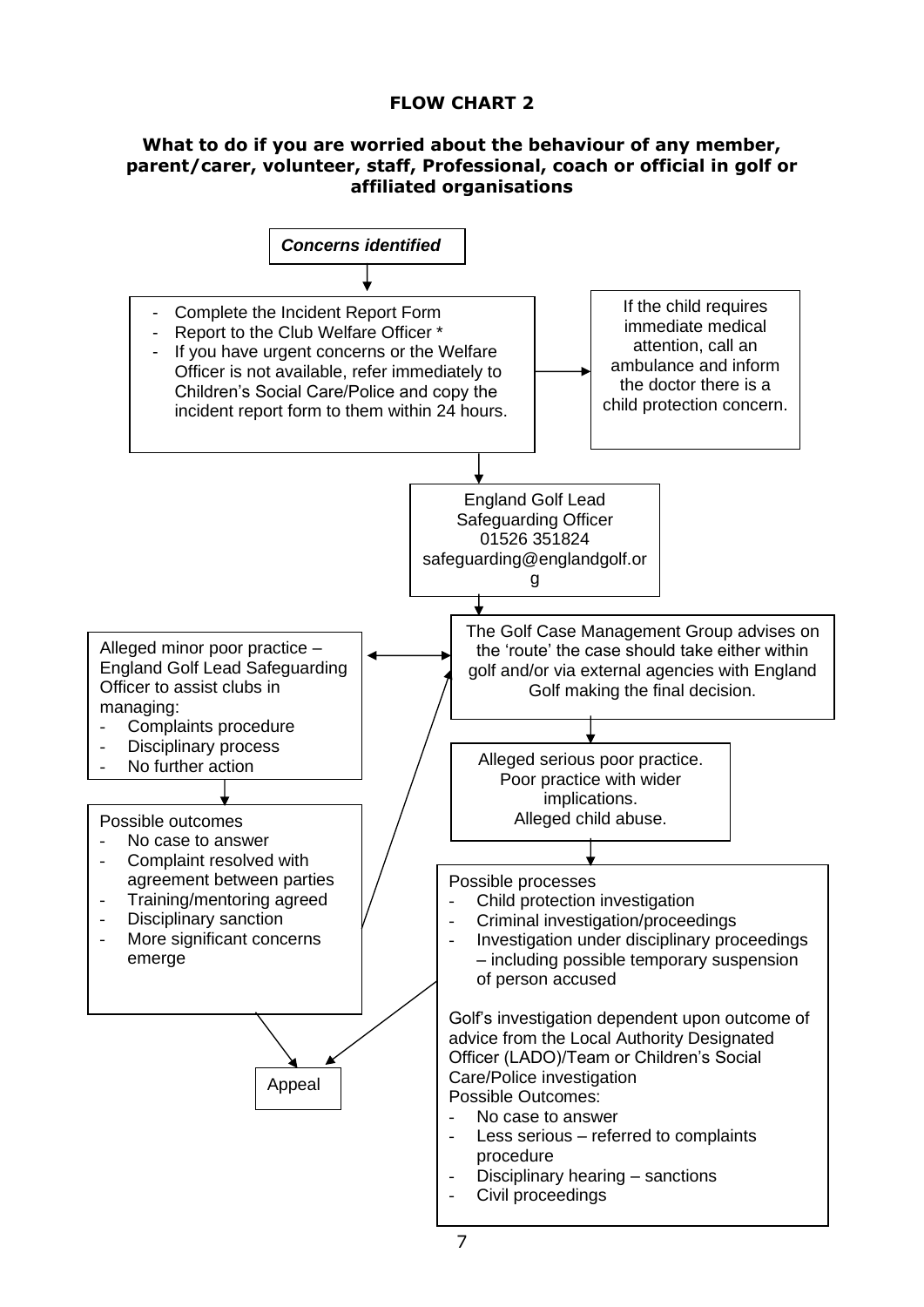\* If for any reason a Club Welfare Officer is not in post or is unavailable a principle of least delay is important. Please contact the England Golf Lead Safeguarding Officer 01526 351824 [safeguarding@englandgolf.org](mailto:safeguarding@englandgolf.org)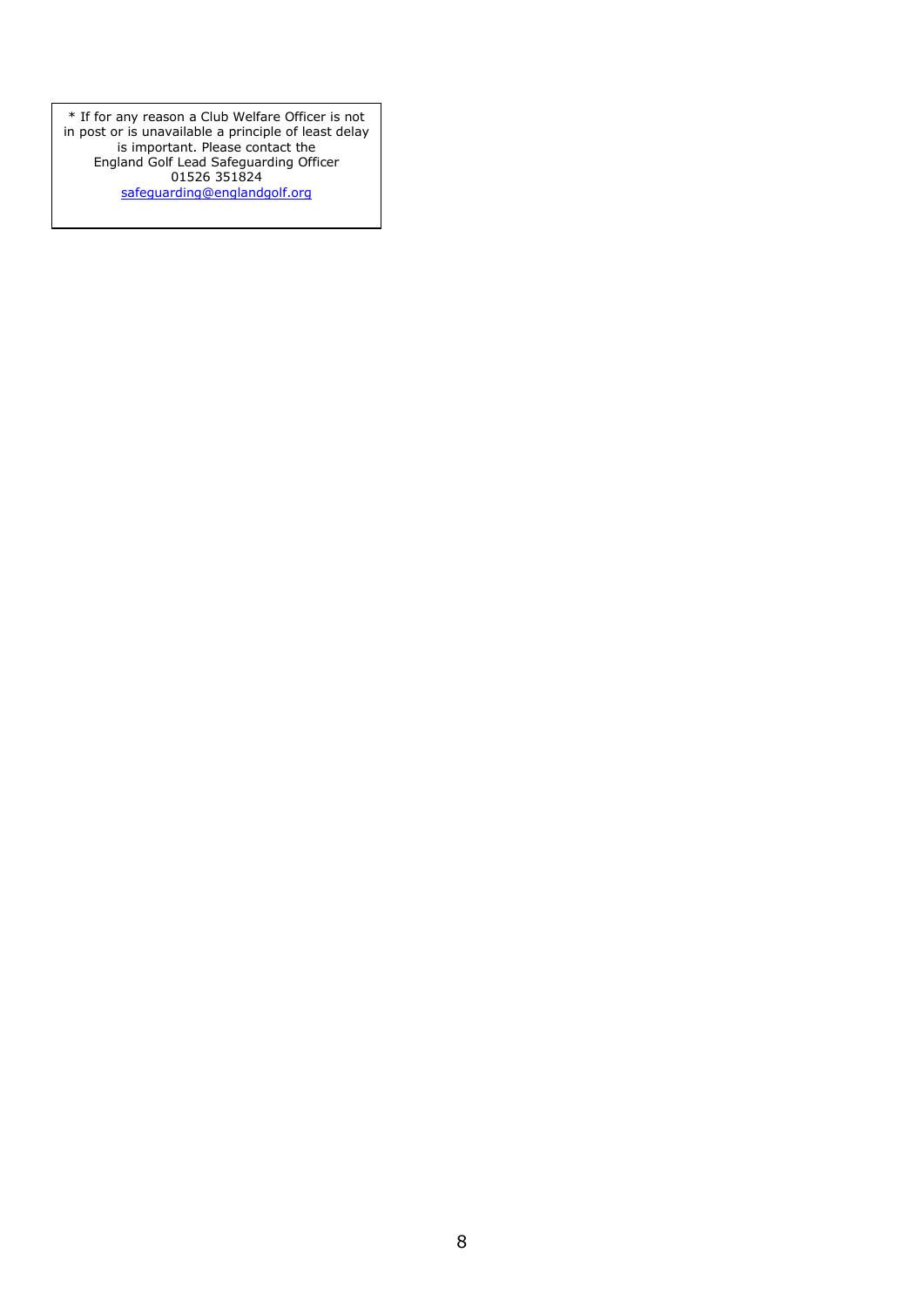#### **3. EMERGENCIES AND INCIDENTS**

- **3.1** Parental Consent Forms will be obtained and retained by Highgate Golf Club for all children who are participating in events or activities, or attending coaching organised by the club. These forms will be treated in confidence and only shared with those who require the information they contain to perform their role effectively. **(Junior Profile and Parental Consent Forms-Appendix 10)**
- **3.2** In the event of a child requiring medical attention:
	- The parents will be contacted immediately.
	- In the event of failure to contact parents, the alternative emergency contacts will be used.
	- The consent form will be consulted to establish whether parents have given their consent for a club representative to act in loco parentis.
	- An adult club representative will accompany the child to seek medical attention, if appropriate, ensuring that they take the consent form with them.
	- A record of the action taken will be made and retained by a club representative.
- **3.3** Where a parent is late in collecting their child the following procedure will apply:
	- Attempt to contact the parent/carer using the contact details on the Parental Consent Form
	- Attempt to contact the first, then the second emergency contact nominated on the Consent Form
	- Wait with the young person(s) at the venue with, wherever possible, other staff/volunteers or parents.
	- If no one is reachable, contact the Club's Welfare Officer for advice.
	- If all attempts to make contact fail, consideration should be given to contacting the police for their advice.

Staff, volunteers and coaches should try to avoid:

- Taking the child home or to another location without consent.
- Asking the child to wait in a vehicle or the club with them alone.
- Sending the child home with another person without permission.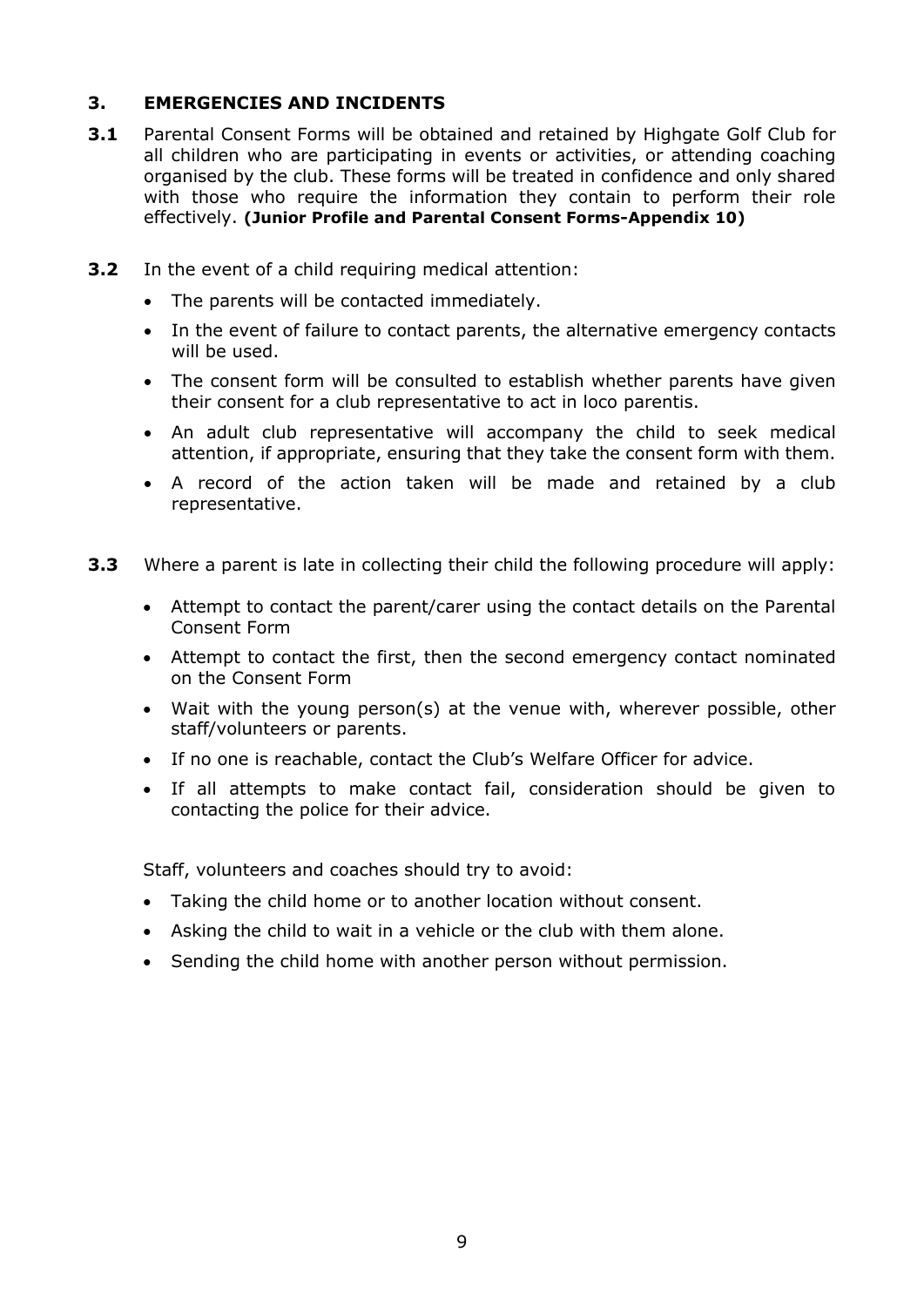#### **4. SUPERVISION**

- **4.1** During coaching sessions, coaches should conduct a risk assessment to inform decision making about appropriate supervision levels. Regardless of the recommended ratio of adults to participants, it is recommended that a minimum of two adults should be present. This ensures at least basic cover in the event of something impacting on the availability of one of the adults during the activity.
- **4.2** Parents may be encouraged to stay for coaching/competitions & other events where their children are of an age where greater levels of parental supervision are required.
- **4.3** Wherever possible adults will avoid changing or showering while children are in the changing rooms, but parents will be made aware that due to access to the WC adults and children made need to share changing room facilities. Children are not permitted to use the showering facilities at the club and must arrive ready to play golf.
- **4.4** Parents should be aware that if children are left at a venue unsupervised, other than to attend specific coaching sessions, competitions, or other organised events, the club cannot accept supervisory responsibility.
- **4.5** Special arrangements will be made for away trips. Parents will receive full information about arrangements for any such trip and will be required to provide their consent for their child's participation. **(Managing Young People on Away Trips-Appendix 13)**

#### **5. GOOD PRACTICE GUIDELINES**

#### **5.1 Behaviour of adults and children**

- **5.1.1** Adults who work with children are placed in a position of trust in relation to children, and therefore it is important they behave appropriately and provide a strong positive role model for children, both to protect children and those working with children from false allegations of poor practice. Codes of conduct will be issued to junior members & adults working with them to promote good practice.
- **5.1.2** Highgate Golf Club requires that all staff and volunteers working with children and young people adhere to the standards set out in the Code of Conduct relevant to their role. Similarly, children are expected to follow their own Code of Conduct to ensure the enjoyment of all participants and assist the club in ensuring their welfare is safeguarded.
- **5.1.3** Highgate Golf Club requires that all staff and volunteers working with children adhere to the guidelines on Managing Challenging Behaviour. **(Managing Challenging Behaviour-Appendix 7)**
- **5.1.4** Parents and carers should also work together with the club to ensure that the welfare of all children is safeguarded. A sheet on "Parental Guidance" is provided to assist them in understanding how they can best assist the club **(Parental Guidance-Appendix 12)**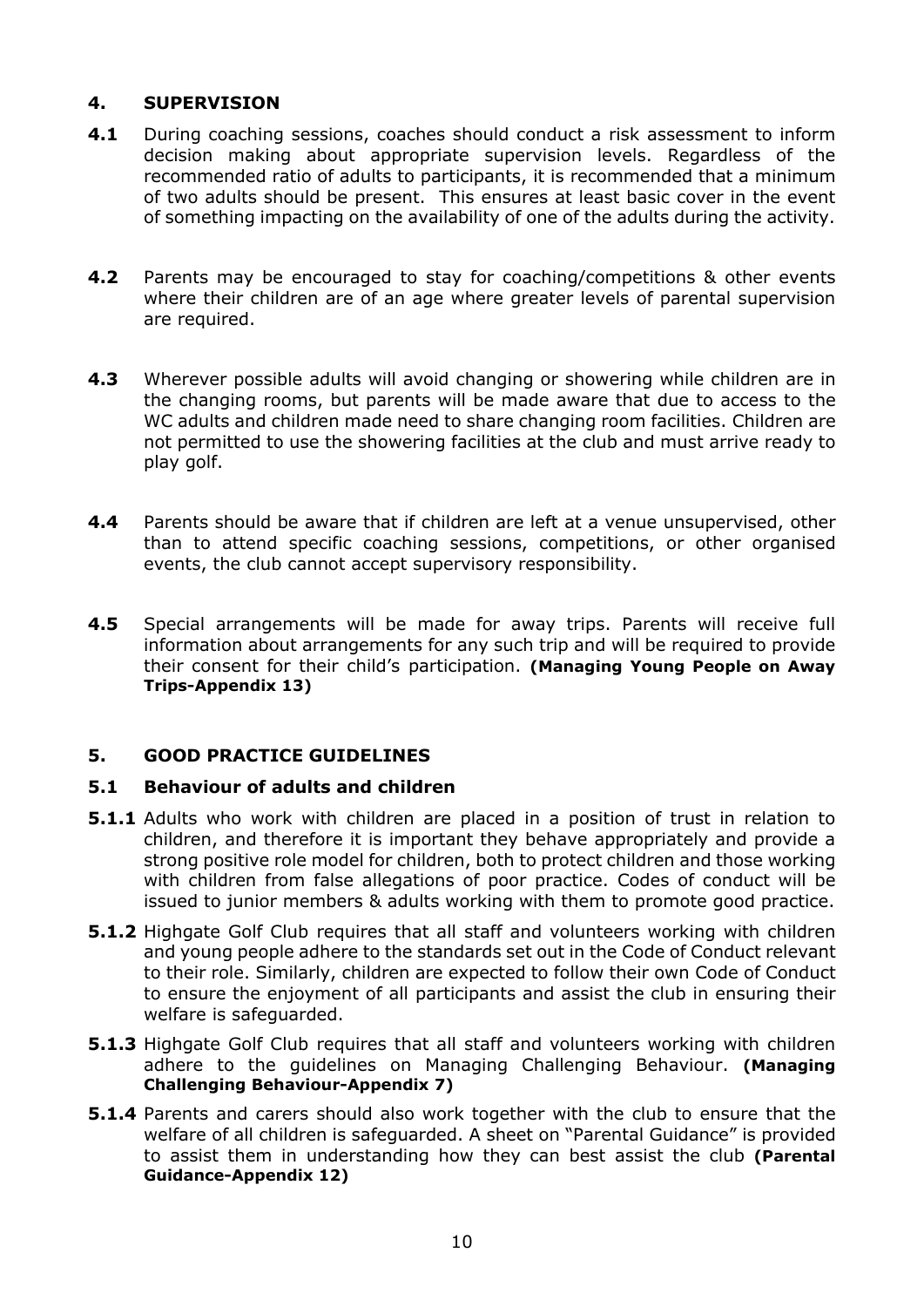#### **5.2 Adults and Children playing golf together**

One of the reasons for the popularity of golf is that the game is not restricted by ability, age or gender. Responsible interaction between adults and children helps bring mutual respect and understanding and will be encouraged as part of club activities. Adults should always be aware however that age related differences do exist and conduct themselves in a manner that both recognises this and prioritises the welfare of any children involved.

#### **5.3 Physical Contact**

Physical contact with children by coaches or volunteers should always be intended to meet the needs of the child and the sport, not the adult. That is, to develop golf technique, to protect the child from injury, to provide first aid or treat an injury. It should always take place in an open environment, and should not, as a general principle, be made gratuitously or unnecessarily.

#### **5.4 Transport**

- **5.4.1** The club believes it is primarily the responsibility of parents/carers to transport their child/children to and from events. It is not the responsibility of club volunteers or coaches to transport children and young people to and from events, activities, tournaments or matches.
- **5.4.2** The club may make arrangements for transport in exceptional circumstances, such as team events. Where this is the case, the written permission of the parents of the relevant children will be sought. The drivers used will be checked for their suitability to transport and supervise children (see Section 1 Recruitment and Training) and their insurance arrangements verified.
- **5.4.3** Children and young people are often involved in competition. When taking young people away from their home club, consideration and planning needs to be paramount to ensure the duty of care for the young people within the team is fulfilled.

#### **5.5 Photography/ Videoing**

- **5.5.1** Permission will be sought from parents prior to the publication or use of any video or photographic images of their child, for instance in newspapers, websites or for coaching purposes. The personal details of the child will not be used in any promotional material. **(Photography Consent-Appendix 11)**
- **5.5.2** Any press/official photographers attending events will be required to seek permission from the club before taking photographs and also permission of parents to use the images. **(Photography Policy – Appendix 20)**

#### **5.6 Social Media**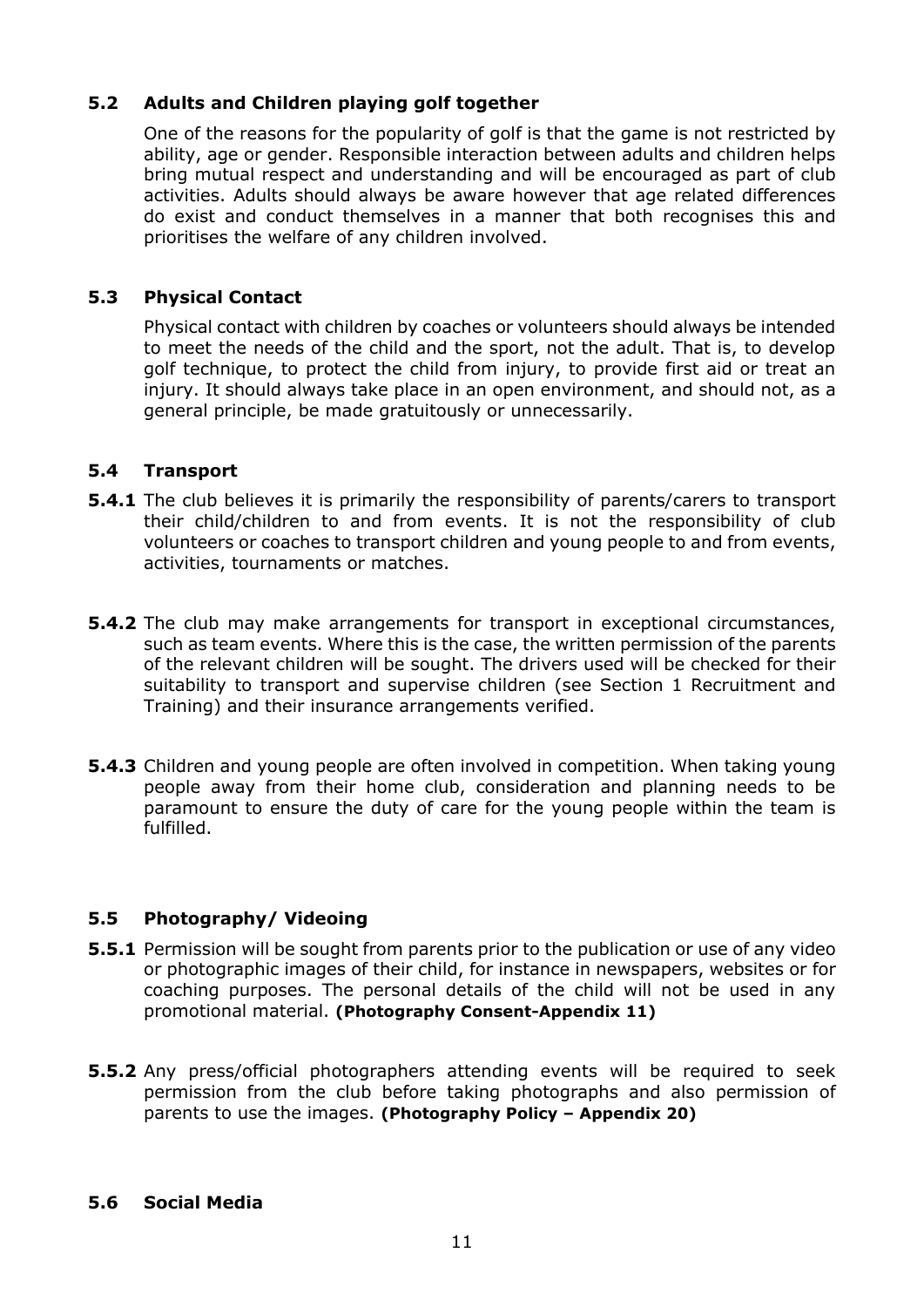Social media provides unique opportunities for the club to engage and develop relationships with people in a creative and dynamic forum where users are active participants. It is important that all staff, volunteers, coaches, officials/referees, board members, or anyone working on behalf of the club are aware of the club Social Media policy **(Social Media Guidance–Appendix 14)**

#### **5.7 Anti Bullying Procedures**

**5.7.1** We believe that every effort must be made to eradicate bullying in all its forms.

Bullying can be difficult to define and can take many forms which can be categorised as;

- Physical hitting, kicking, theft
- Verbal homophobic or racist remarks, threats, name calling
- Emotional isolating an individual from activities or a group

All forms of bullying include;

- Deliberate hostility & aggression towards an individual(s)
- A victim who is weaker and less powerful than the bully or bullies
- An outcome which is always painful & distressing for the victim

Bullying behaviour may also include;

- Other forms of violence
- Sarcasm, spreading rumours, persistent teasing
- Tormenting, ridiculing, humiliation
- Racial taunts, graffiti, gestures
- Unwanted physical contact or abusive or offensive comments of a sexual nature.

The Club and its Staff, Volunteers & Coaches will not tolerate bullying in any of its forms during club matches, competitions, coaching or at any other time while at the club. **(Anti-Bullying Policy -Appendix 21)**

#### **5.7.2** We will:

- Provide a point of contact where those being bullied can report their concerns in confidence – The Club Welfare Officer.
- Take the problem seriously.
- Investigate any and all incidents and accusations of bullying.
- Talk to bullies and their victims separately along with their parents/carers.
- Impose sanctions where appropriate
- Keep a written record of all incidents referred to England Golf and the action taken.
- Have discussions about bullying and why it matters.

#### **5.8 Confidentiality**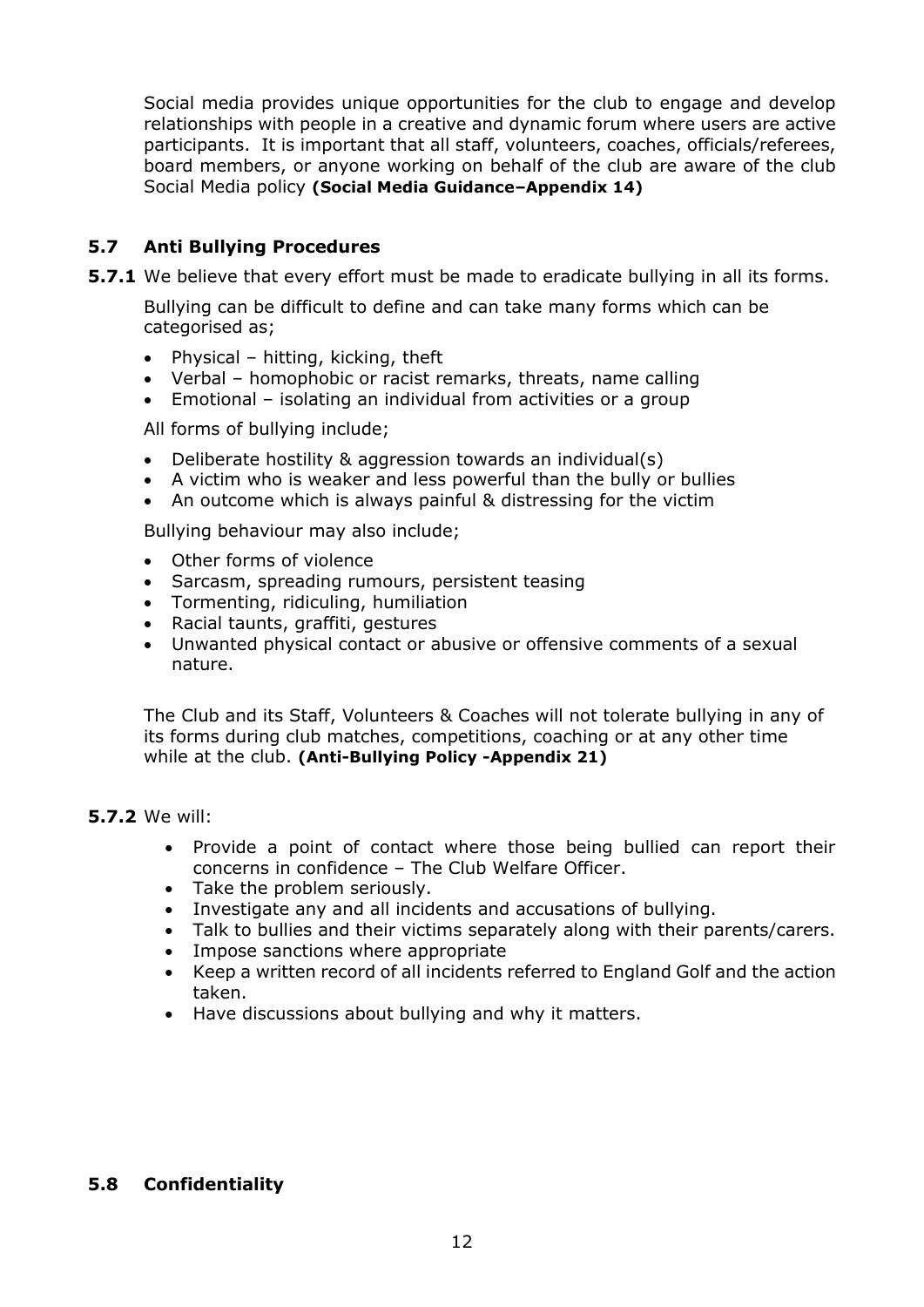- **5.8.1** Details of all juniors will be kept on file in the office and will not be shared with a third party without parent/carer consent.
- **5.8.2** All concerns/allegations will be dealt with confidentially by the club and information will only be shared on a need to know basis, either internally or externally depending on the nature/seriousness of the concern/allegation.

#### **5.9 Changing rooms**

The changing rooms are used by all members & visitors. Juniors will only be supervised if needed at club organised events. Parents will be made aware that adults use the changing rooms throughout the day for changing & showering. Where a parent/carer does not consent to their child accessing the changing rooms, it is their responsibility to either supervise the child while in the changing rooms or ensure that they do not use them.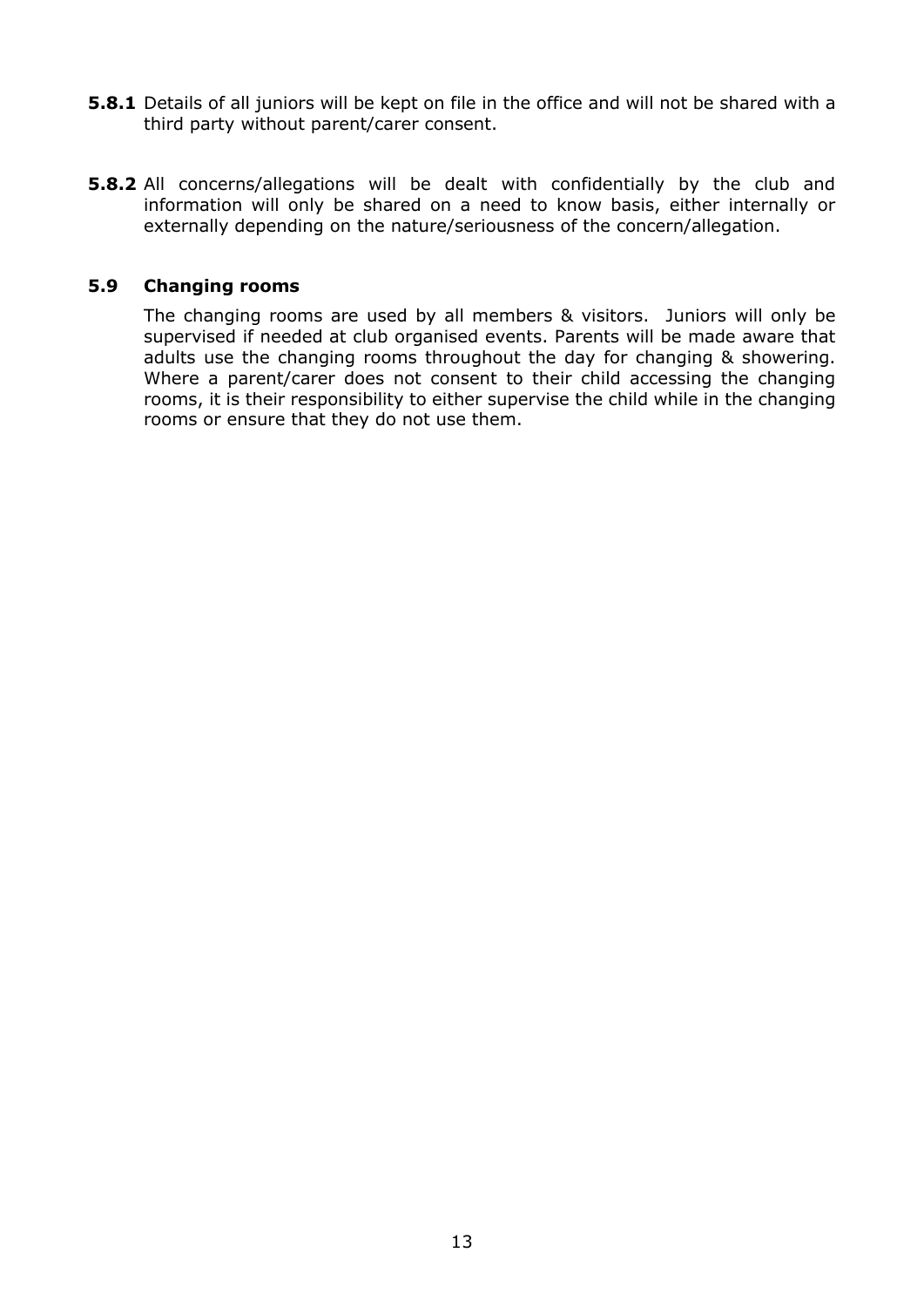#### **6. Useful Contacts**

 $\blacksquare$ 

| <b>Golf Contacts</b>                                    |                                                                               |                                                             |
|---------------------------------------------------------|-------------------------------------------------------------------------------|-------------------------------------------------------------|
| <b>Name</b>                                             | <b>Address</b>                                                                | <b>Number</b>                                               |
| <b>Club Welfare Officer-</b><br><b>Stephanie Beer</b>   | 4 Woodland Rise<br>London<br><b>N10 3UG</b>                                   | Mob: 07899 922 226<br>Email:<br>stephanieannebeer@gmail.com |
| <b>Club Welfare Officer-</b><br><b>Ford Keeble</b>      | 2 Angel Yard<br>Highgate Village<br>London<br><b>N65JT</b>                    | Mob: 07958 505644<br>Email: fordkeeble@yahoo.co.uk          |
|                                                         |                                                                               |                                                             |
| <b>England Golf Lead</b><br><b>Safeguarding Officer</b> | <b>England Golf</b><br><b>National Golf Centre</b>                            | 01526 351824                                                |
|                                                         | <b>The Broadway</b><br><b>Woodhall Spa</b><br>Lincolnshire<br><b>LN10 6PU</b> | safequarding@englandgolf.org                                |
| Club Secretary -<br><b>Graham Stewart</b>               | <b>Highgate Golf Club</b>                                                     | Mob: 07384 818800<br>Email:<br>graham@highgategc.co.uk      |

| <b>Local Contacts</b>                                                                                                                                                      |                         |                                                                                                                               |
|----------------------------------------------------------------------------------------------------------------------------------------------------------------------------|-------------------------|-------------------------------------------------------------------------------------------------------------------------------|
| Local Children's Social<br>Care<br>(including out of office)<br>hours contact)<br>NB. In an emergency,<br>the Samaritans will hold<br>the Duty Officer's<br>contact number | Haringey Council        | <b>OUT OF HOURS</b><br>020 8489 0000<br>After 5pm or at the weekends<br>please contact The Emergency<br>Social Work Duty Team |
|                                                                                                                                                                            |                         |                                                                                                                               |
| Samaritans                                                                                                                                                                 |                         | 08457 90 90 90                                                                                                                |
| Local Police child<br>protection teams                                                                                                                                     | Haringey Borough Police | 020 8345 2246                                                                                                                 |
| In an emergency<br>contact 999                                                                                                                                             |                         |                                                                                                                               |
| <b>NSPCC Freephone</b><br>24 hour Helpline                                                                                                                                 |                         | 0808 800 5000                                                                                                                 |
| <b>NSPCC Whistleblowing</b><br>Helpline for<br>Professionals                                                                                                               |                         | 0808 028 0285                                                                                                                 |

l,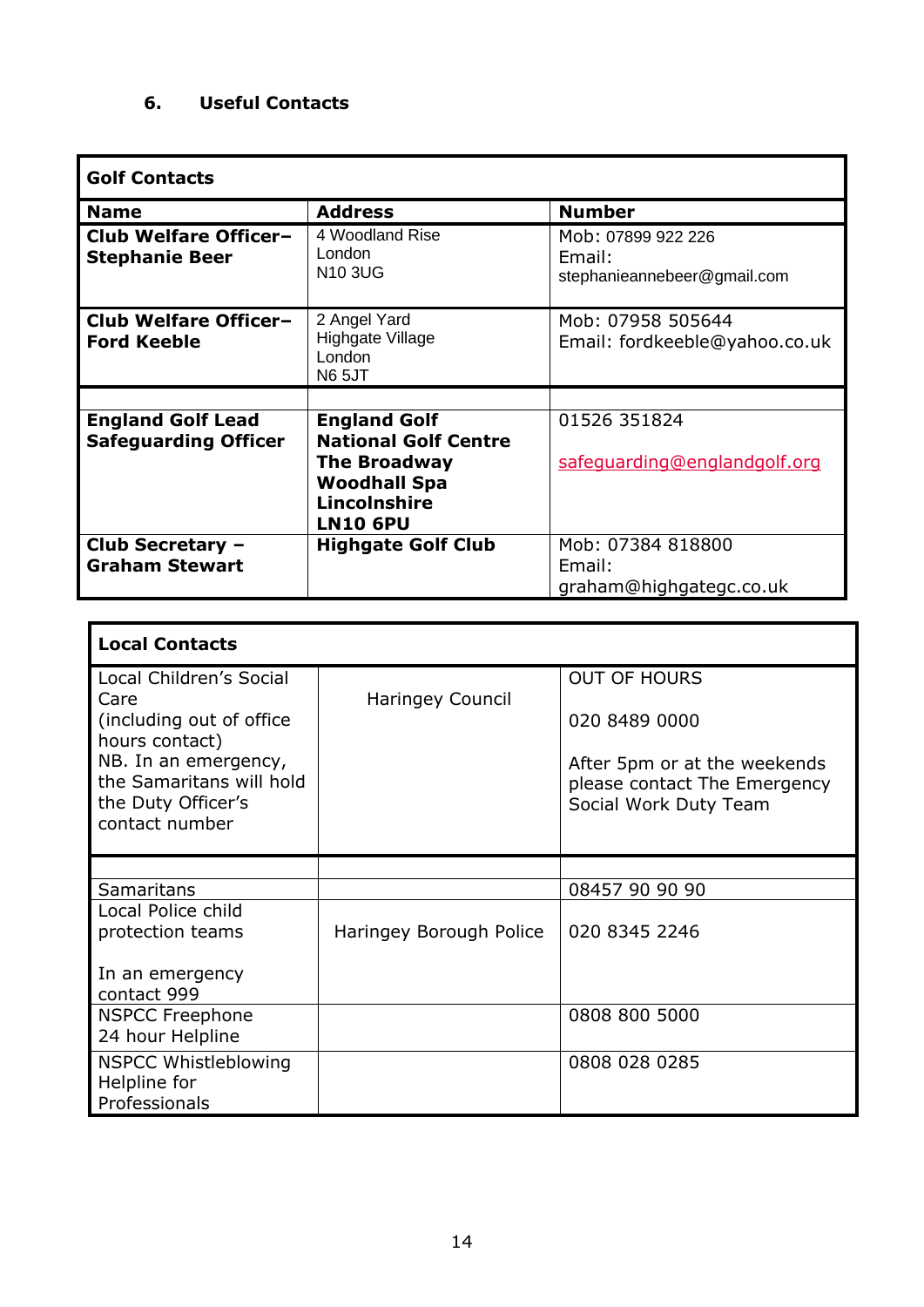| <b>National Contacts</b>                       |                                           |                    |
|------------------------------------------------|-------------------------------------------|--------------------|
| The NSPCC                                      | <b>National Centre</b><br>42 Curtain Road | Tel: 0808 800 5000 |
|                                                | London<br>EC2A 3NH                        | help@nspcc.org.uk  |
| Childline UK                                   | Freepost 1111<br>London N1 0BR            | Tel: 0800 1111     |
| NI Childline                                   | 74 Duke Street<br>Londonderry             | Tel: 028 90 327773 |
| <b>NSPCC Child Protection</b><br>in Sport Unit | 3 Gilmour Close<br><b>Beaumont Leys</b>   | Tel: 0116 234 7278 |
|                                                | Leicester<br><b>LE4 1EZ</b>               | cpsu@nspcc.org.uk  |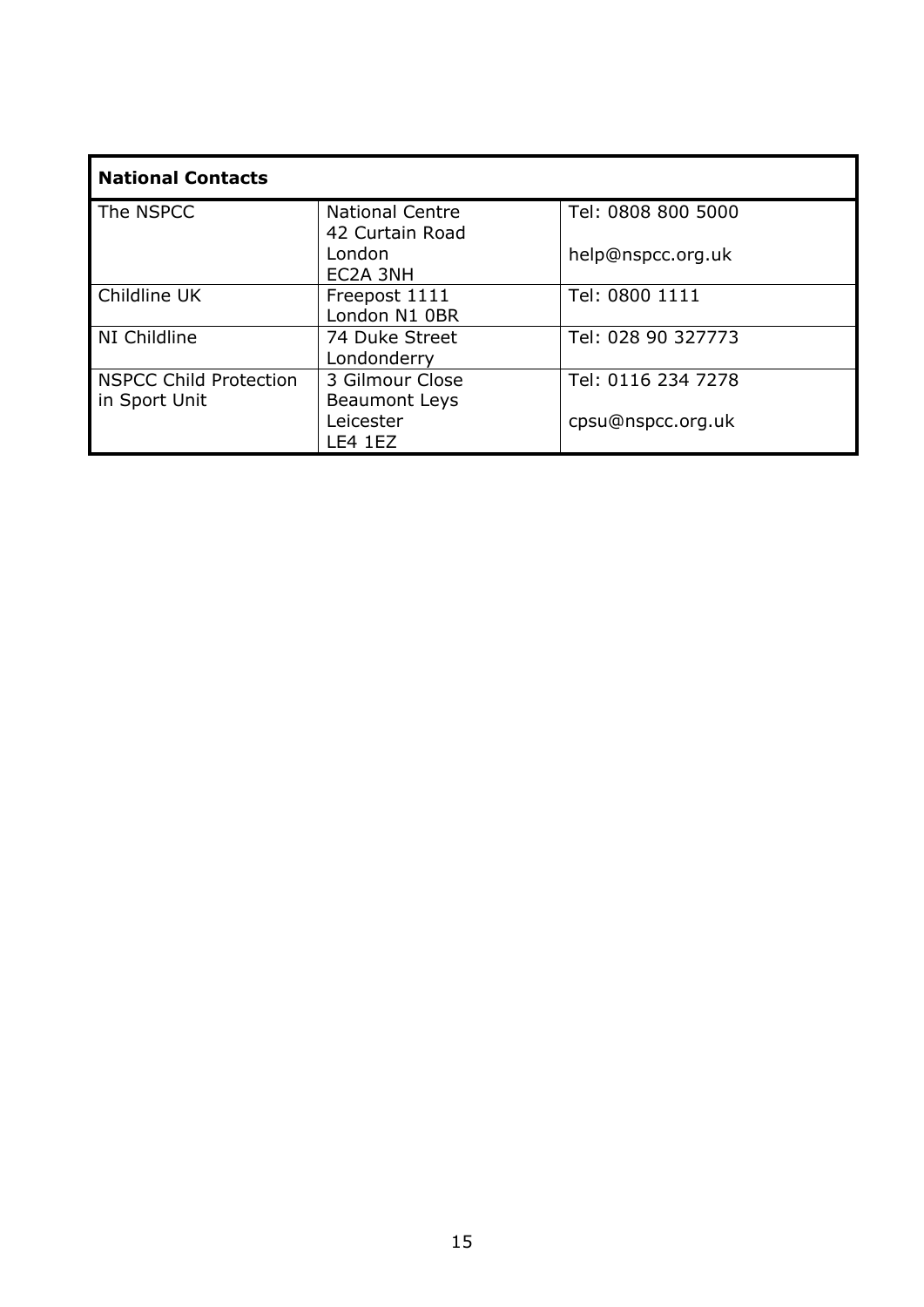#### **7. Appendix**

Supporting Documents:

- 1. Volunteer/Staff Job Application Form **page 16**
- 2. Self-disclosure **page 18**
- 3. References **page 20**
- 4. Code of Conduct for Coaches and Volunteers **page 21**
- 5. Code of Conduct for Young Golfers **page 23**
- 6. Code of Conduct for Parents/Carers **page 24**
- 7. Managing Challenging Behaviour **page 25**
- 8. Incident Report Form **page 28**
- 9. Accident Report Form **page 30**
- 10. Junior Profile and Parental Consent Forms **page 32**
- 11. Photography Consent **– page 36**
- 12. Parental Guidance **page 37**
- 13. Managing Young People on Away Trips **page 39**
- 14. Social Media Guidance **page 40**
- 15. Whistleblowing Policy **page 42**
- 16. England Golf DBS Flowchart **– page 45**
- 17. Categories of Child Abuse **page 46**
- 18. Club Welfare Officer Poster **– page 48**
- 19. Safeguarding Children and Young People a short guide for club members **– page 49**
- 20. Photography Policy **page 52**
- 21. Anti-Bullying Policy **page 53**

#### **Appendix 1**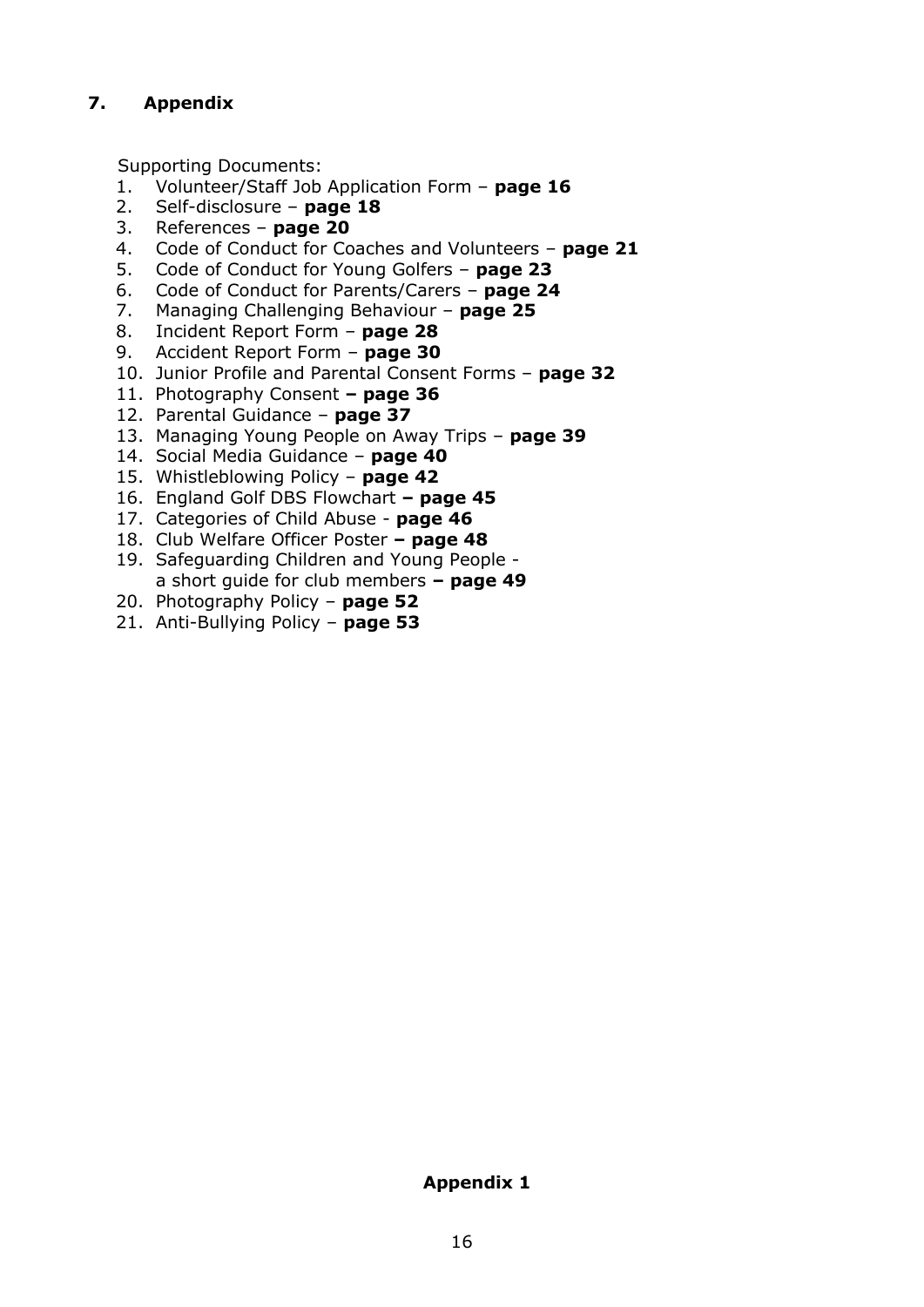#### **Volunteer / Staff Job Application Form - HIGHGATE GOLF CLUB**

| <b>Position Applied for:</b>                                                                        |  |
|-----------------------------------------------------------------------------------------------------|--|
| <b>Personal Details</b>                                                                             |  |
| Title: Mr/Mrs/Miss/Dr/Other (please specify) ___________________________________                    |  |
|                                                                                                     |  |
|                                                                                                     |  |
|                                                                                                     |  |
|                                                                                                     |  |
|                                                                                                     |  |
|                                                                                                     |  |
|                                                                                                     |  |
|                                                                                                     |  |
|                                                                                                     |  |
|                                                                                                     |  |
|                                                                                                     |  |
|                                                                                                     |  |
| Relevant Experience including any previous experience of working with<br>children and young people: |  |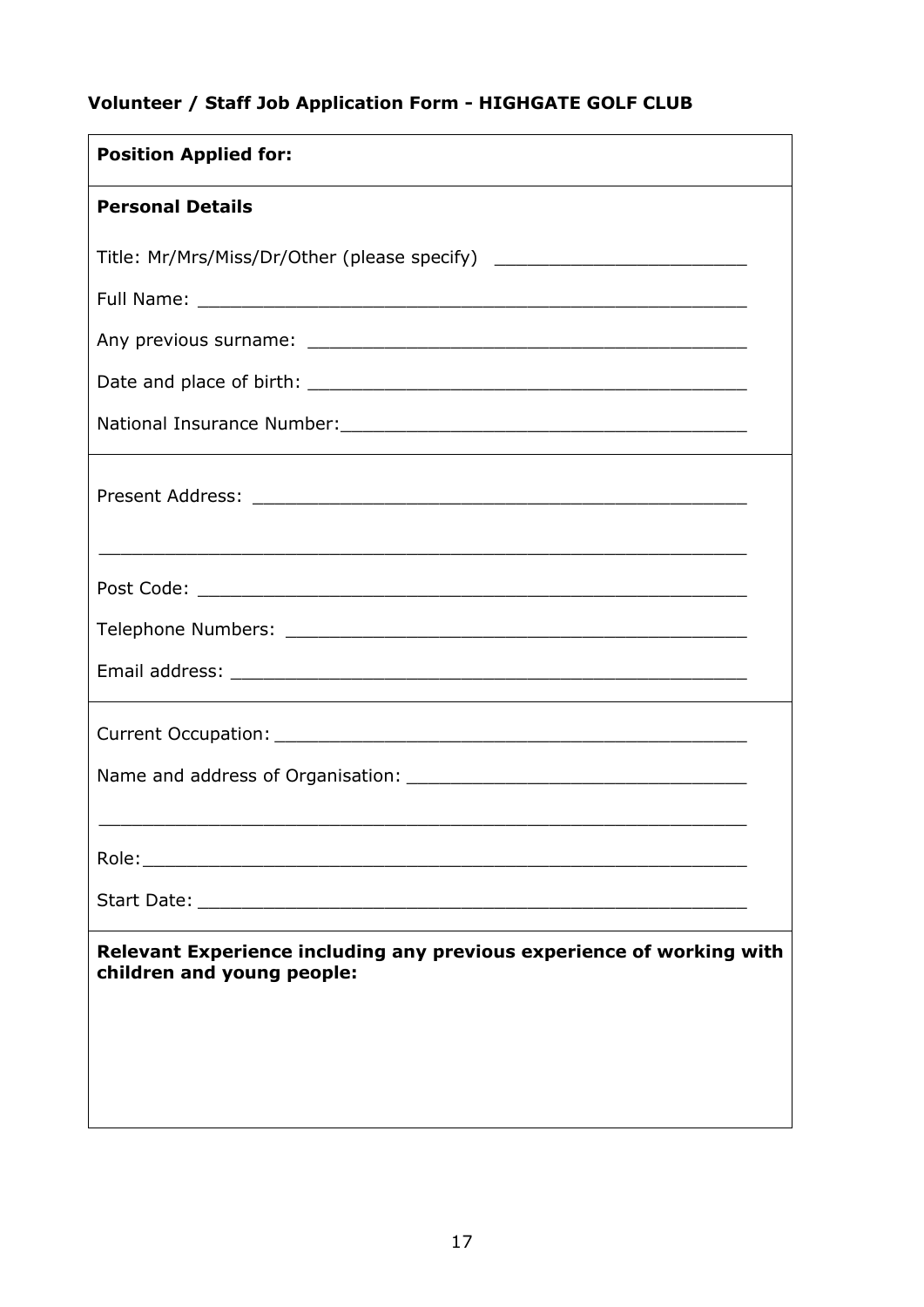#### **References:**

Please provide the names and addresses of two people who know you well (one personal, one professional – current or previous employer, who are not related to you) whom we can contact to obtain a reference:

| Name:                    | Name:                    |
|--------------------------|--------------------------|
| <b>Address:</b>          | <b>Address:</b>          |
|                          |                          |
|                          |                          |
| <b>Telephone Number:</b> | <b>Telephone Number:</b> |

#### **Data Protection Notification:**

Information you have provided in completing this form will be used to process your application. HIGHGATE GOLF CLUB will keep the information you have supplied confidential and will not divulge it to third parties, except where required by law, or where we have retained the services of a third party representative to act on yout/our behalf.

#### **Authorisation:**

I have read the Data Protection notification and understand and agree to the use of my personal data in accordance with the Data Protection Act 2018.

**Signed: Date:** 

#### **Declaration:**

I confirm that the information I have provided is correct and that any false or misleading information may lead to the termination of my appointment.

**Signed: Date:**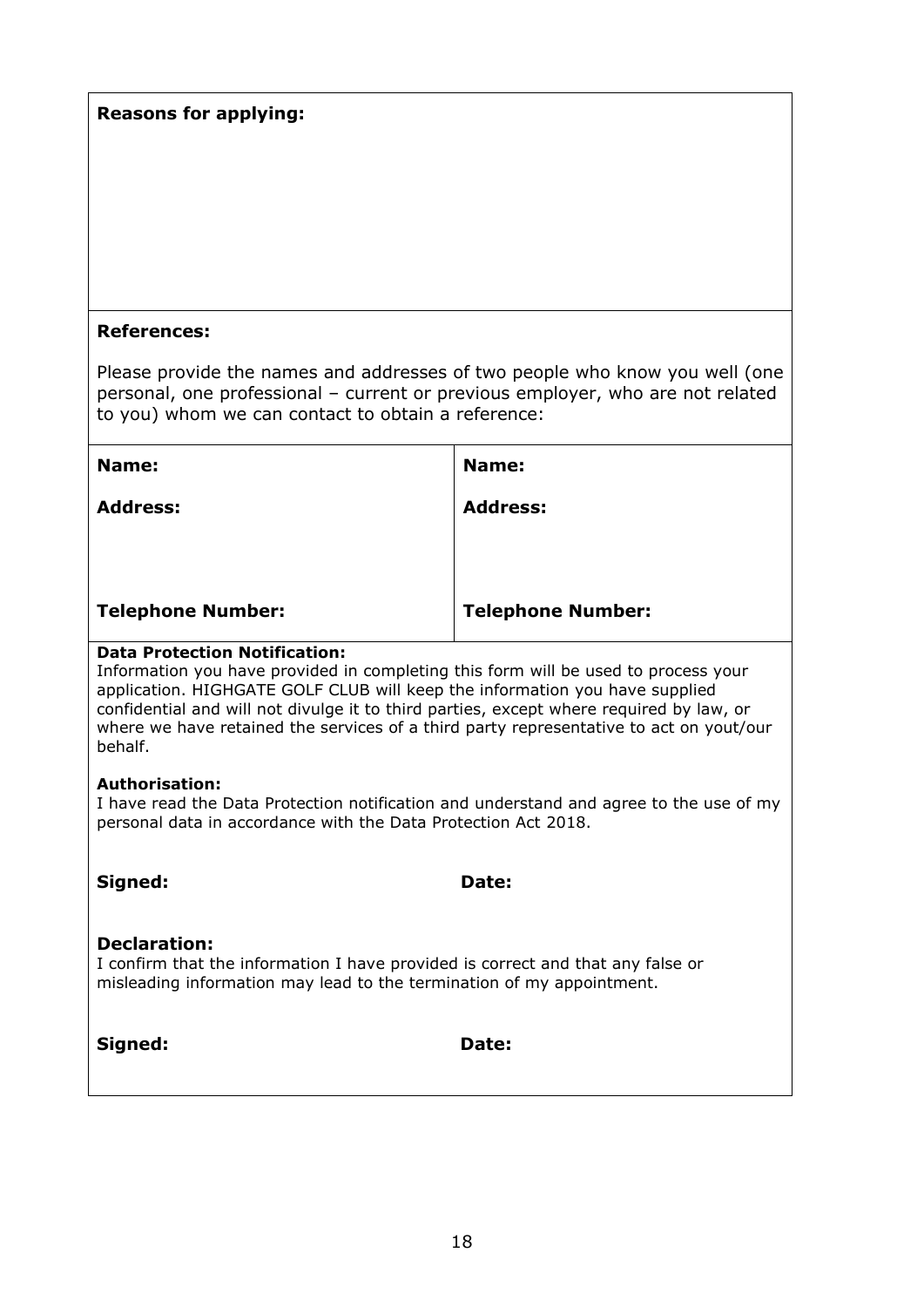#### **Self-Disclosure Form – HIGHGATE GOLF CLUB**

To be completed at the same time as the application form:

#### **Private and Confidential**

For roles involving contact with children (under 18 year olds).

All information will be treated as confidential and managed in accordance with relevant data protection legislation and guidance. You have a right of access to information held on you under the Data Protection Act 2018.

#### Part One

| For completion by the organisation:                        |      |                |                                                                                    |
|------------------------------------------------------------|------|----------------|------------------------------------------------------------------------------------|
| Name:                                                      |      |                |                                                                                    |
|                                                            |      |                |                                                                                    |
|                                                            |      |                |                                                                                    |
| <b>Address and Postcode:</b>                               |      |                |                                                                                    |
|                                                            |      |                |                                                                                    |
|                                                            |      |                |                                                                                    |
| Telephone/Mobile No:                                       |      |                |                                                                                    |
|                                                            |      |                |                                                                                    |
| Date of Birth:                                             |      |                |                                                                                    |
|                                                            |      |                |                                                                                    |
| Gender:                                                    | Male | $\overline{1}$ | Female                                                                             |
|                                                            |      |                |                                                                                    |
| Identification (tick box below):                           |      |                |                                                                                    |
|                                                            |      |                | I confirm that I have seen identification documents relating to this person, and I |
| confirm to the best of my ability that these are accurate. |      |                |                                                                                    |
|                                                            |      |                |                                                                                    |
| <b>Either</b>                                              |      |                |                                                                                    |
| UK Passport Number and Issuing Office                      |      |                |                                                                                    |
|                                                            |      |                |                                                                                    |
| UK Driving Licence Number (with picture)                   |      |                |                                                                                    |
| <b>Plus</b>                                                |      |                |                                                                                    |
| National Insurance Card or current Work                    |      |                |                                                                                    |
| <b>Permit Number</b>                                       |      |                |                                                                                    |
| <b>Signature of authorised Employing</b>                   |      |                |                                                                                    |
| Officer:                                                   |      |                |                                                                                    |
|                                                            |      |                |                                                                                    |
| <b>Print name:</b>                                         |      |                |                                                                                    |
|                                                            |      |                |                                                                                    |
|                                                            |      |                |                                                                                    |
| Date:                                                      |      |                |                                                                                    |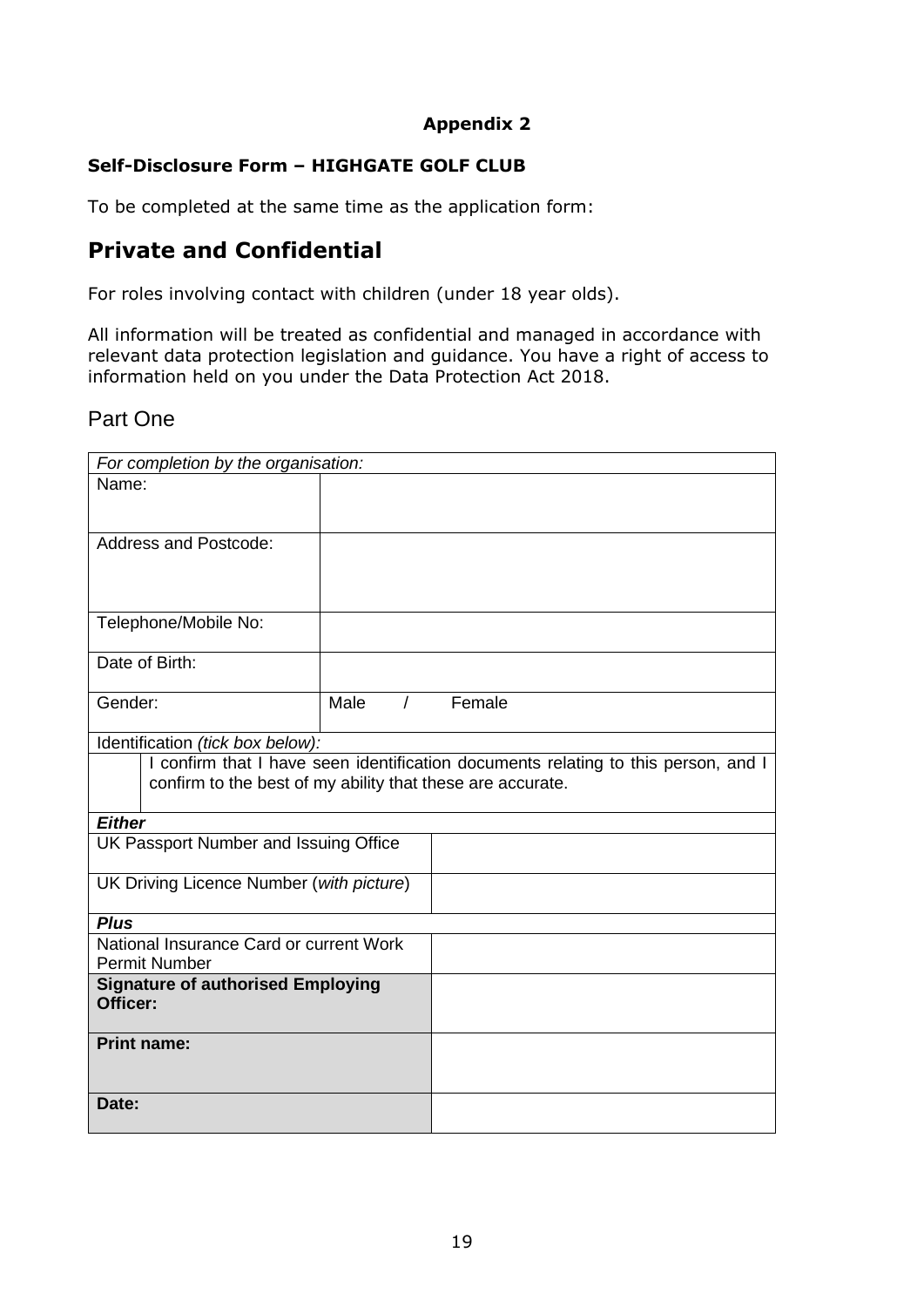#### **Part Two NOTE:**

If the role you have applied for involves frequent or regular contact with or responsibility for children you will also be required to provide a valid DBS (Disclosure and Barring Service) certificate which will provide details of criminal convictions; this may also include a Barring List check depending on the nature of the role (see organisational guidance about eligibility for DBS checks).

| For completion by the individual (named in Part one):                                                                                                                                                                                                                                           |                                                                                    |  |
|-------------------------------------------------------------------------------------------------------------------------------------------------------------------------------------------------------------------------------------------------------------------------------------------------|------------------------------------------------------------------------------------|--|
| <b>YES</b><br>Have you ever been known to any Children's Services department<br><b>NO</b><br>as being a risk or potential risk to children?<br>(if Yes, please provide further<br>information below):                                                                                           |                                                                                    |  |
|                                                                                                                                                                                                                                                                                                 |                                                                                    |  |
| Have you been the subject of any disciplinary investigation and/or<br>sanction by any organisation due to concerns about your behaviour<br>towards children?                                                                                                                                    | <b>YES</b><br><b>NO</b><br>(if Yes, please provide further<br><i>information</i> ) |  |
|                                                                                                                                                                                                                                                                                                 |                                                                                    |  |
| Confirmation of Declaration (tick box below)                                                                                                                                                                                                                                                    |                                                                                    |  |
| I agree that the information provided here may be processed in connection with recruitment<br>purposes and I understand that an offer of employment may be withdrawn or dismissal may<br>result if information is not disclosed by me and subsequently come to the organisation's<br>attention. |                                                                                    |  |
| In accordance with the organisation's procedures if required I agree to provide a valid DBS<br>certificate and consent to the organisation clarifying any information provided on the disclosure<br>with the agencies providing it.                                                             |                                                                                    |  |
| I agree to inform the organisation within 24 hours if I am subsequently investigated by any<br>agency or organisation in relation to concerns about my behaviour towards children or young<br>people.                                                                                           |                                                                                    |  |
| I understand that the information contained on this form, the results of the DBS check and<br>information supplied by third parties may be supplied by the organisation to other persons or<br>organisations in circumstances where this is considered necessary to safeguard other children.   |                                                                                    |  |
| Signature:                                                                                                                                                                                                                                                                                      |                                                                                    |  |
| <b>Print name:</b>                                                                                                                                                                                                                                                                              |                                                                                    |  |
| Date:                                                                                                                                                                                                                                                                                           |                                                                                    |  |

| I have seen and checked the above responses, if any of the boxes above are ticked YES, I have |
|-----------------------------------------------------------------------------------------------|
| referred this form to England Golf Governance Department for a risk assessment and advice.    |
|                                                                                               |

Signed: **and Signed: date: date: date: date:**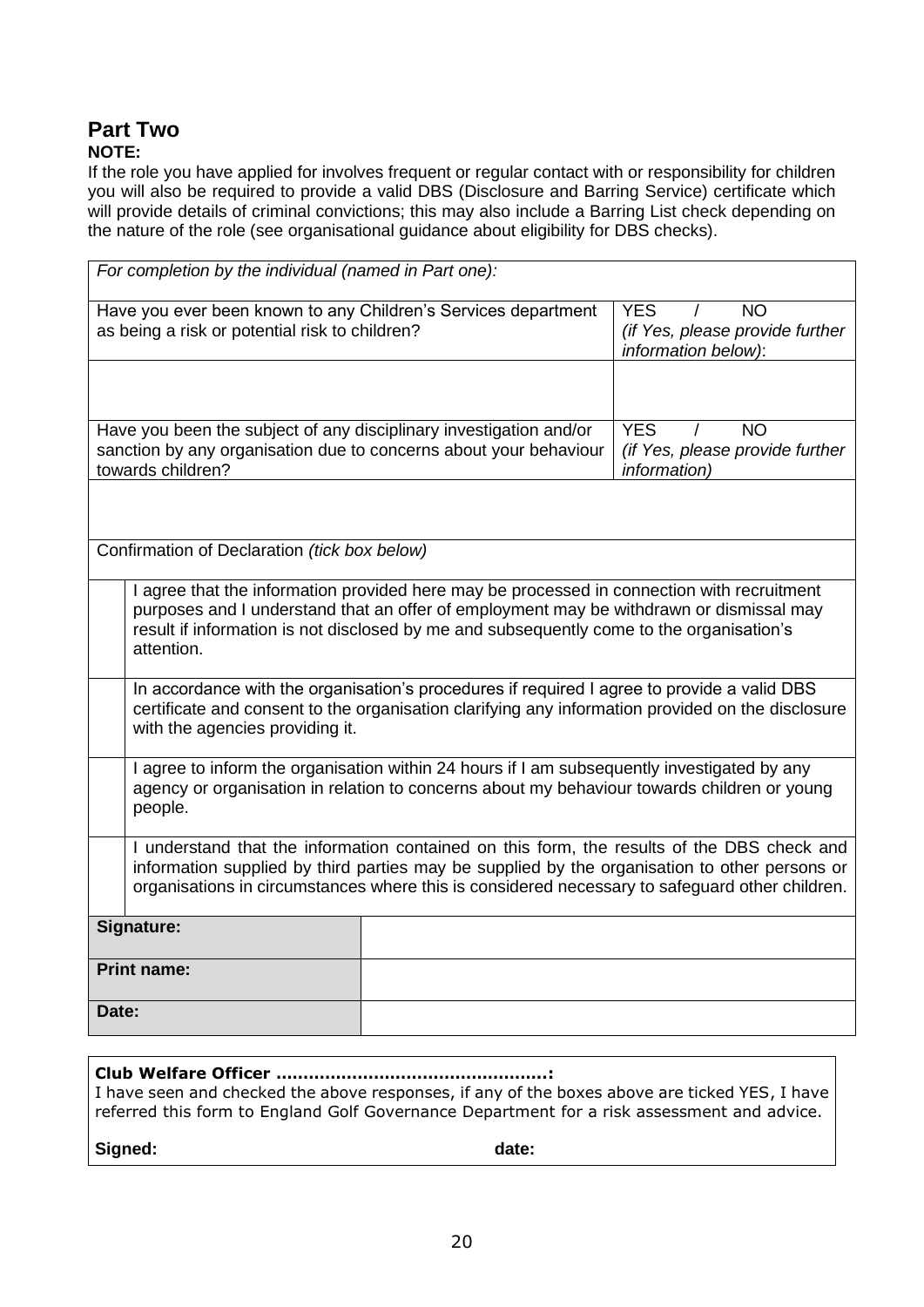F

#### **Reference form - HIGHGATE GOLF CLUB**

#### **Reference form**

 $\mathbf{r}$ 

| (Name)                                                                                                                                                                                                                                                                                                    |
|-----------------------------------------------------------------------------------------------------------------------------------------------------------------------------------------------------------------------------------------------------------------------------------------------------------|
| has expressed an interest in becoming a club member of staff, volunteer / coach*<br>(*delete as appropriate) and has given your name as a referee.                                                                                                                                                        |
| As this post involves substantial access to children and as an organisation<br>committed to safeguarding children, it is important that if you have any reason to<br>be concerned about this applicant that you do not complete the following form, but<br>please contact me on:                          |
| Telephone:<br><u> 1980 - Johann John Stone, markin fan it fjort fan it fjort fan it fjort fan it fjort fan it fjort fan it fjort</u>                                                                                                                                                                      |
| Name:<br><u> 2001 - Jan James James James James James James James James James James James James James James James James J</u>                                                                                                                                                                             |
| Organisation:<br><u> 1980 - Johann Stein, marwolaethau a bhann an t-Amhair ann an t-Amhair an t-Amhair an t-Amhair an t-Amhair an</u>                                                                                                                                                                     |
|                                                                                                                                                                                                                                                                                                           |
| Any information disclosed in this reference will be treated in confidence and in<br>accordance with relevant legislation and guidance, and will only be shared with the<br>person conducting the assessment of a candidate's suitability for a post, if he or she<br>is offered the position in question. |
| • How long have you known the person?                                                                                                                                                                                                                                                                     |
| • In what capacity?                                                                                                                                                                                                                                                                                       |
| • What attributes does this person have which would make him/her suited<br>to a role working with children?                                                                                                                                                                                               |
| • How would you describe his/her personality?                                                                                                                                                                                                                                                             |
| Signed:                                                                                                                                                                                                                                                                                                   |
| Date:                                                                                                                                                                                                                                                                                                     |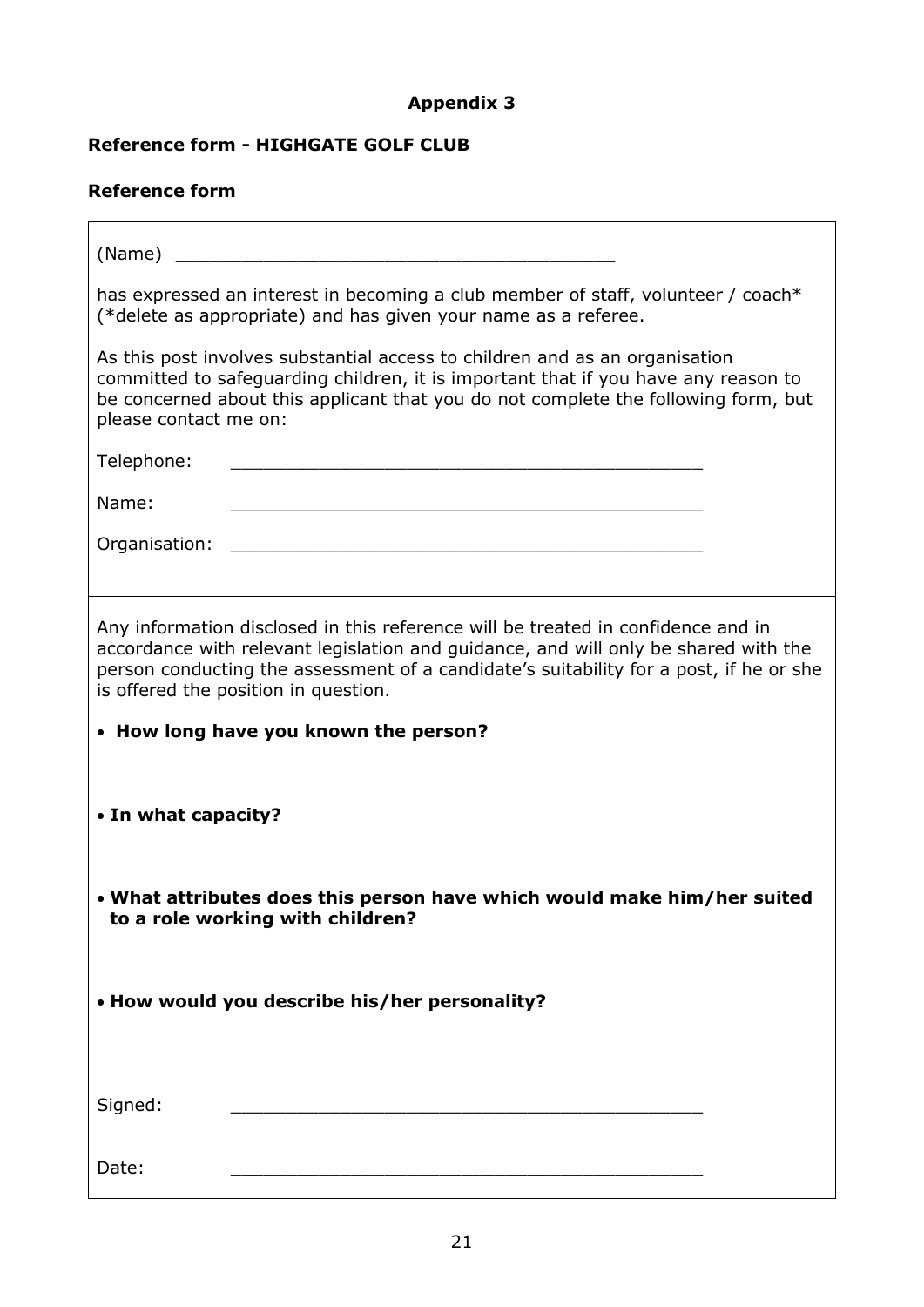#### **Code of Conduct for staff, coaches & volunteers**

- Respect the rights, dignity and worth of every person within the context of golf
- Treat everyone equally and do not discriminate on the grounds of age, gender, race, religion or belief, sexual orientation or disability
- If you see any form of discrimination, do not condone it or allow it to go unchallenged
- Place the well-being and safety of the young person above the development of performance
- Develop an appropriate working relationship with young people, based on mutual trust and respect
- Ensure that physical contact is appropriate and necessary and is carried out within recommended guidelines with the young person's full consent and approval
- Always work in an open environment (e.g. avoid private or unobserved situations and encourage an open environment)
- Do not engage in any form of sexually related contact with a young player. This is strictly forbidden as is sexual innuendo, flirting or inappropriate gestures and terms
- You should not have regular contact outside your club role with the juniors and should not engage in regular communication through text, email or social network sites
- Know and understand Highgate Golf Club Child Safeguarding Policies and Procedures
- Respect young people's opinions when making decisions about their participation in golf
- Inform players and parents of the requirements of golf
- Be aware of and report any conflict of interest as soon as it becomes apparent
- Display high standards of language, manner, punctuality, preparation and presentation
- Do not smoke, drink or use recreational drugs while actively working with young people in the club. This reflects a negative image and could compromise the safety of the young people
- Do not give young people alcohol when they are under the care of the club
- Hold relevant qualifications and insurance cover. All Staff, Volunteers & Coaches who work regularly with children must have current DBS clearance, approved by England Golf Governance Department
- Ensure the activities are appropriate for the age, maturity, experience and ability of the individual
- Promote the positive aspects of golf e.g. fair play
- Display high standards of behaviour and appearance
- Follow Club Procedures & good practice guidelines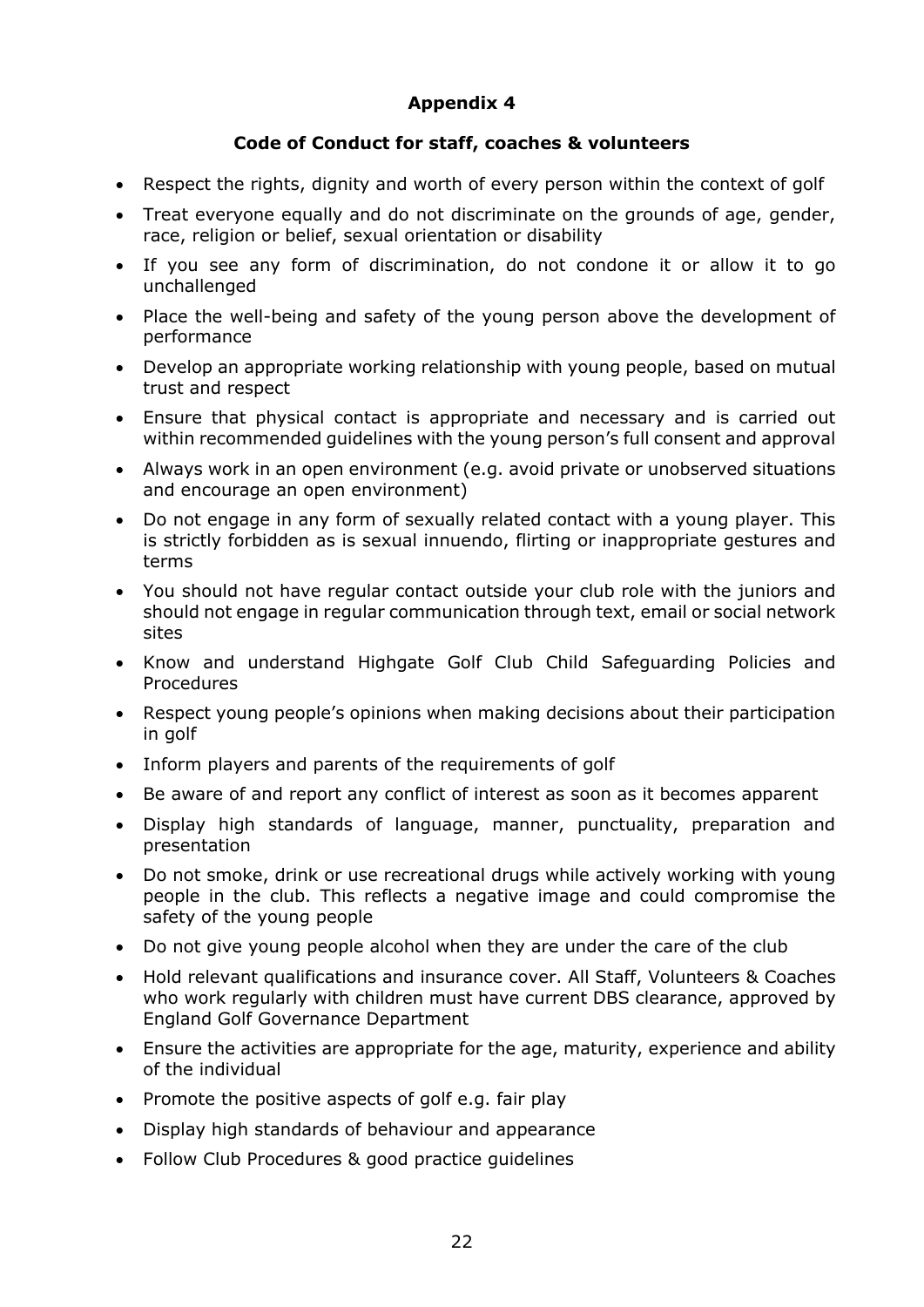- Ensure that you attend appropriate training to keep up-to-date with your role and the welfare of young people
- Report any concerns you may have in relation to a child or the behaviour of an adult, following reporting procedures laid down by Highgate Golf Club

| Signed:            | Date: |
|--------------------|-------|
| <b>PRINT NAME:</b> |       |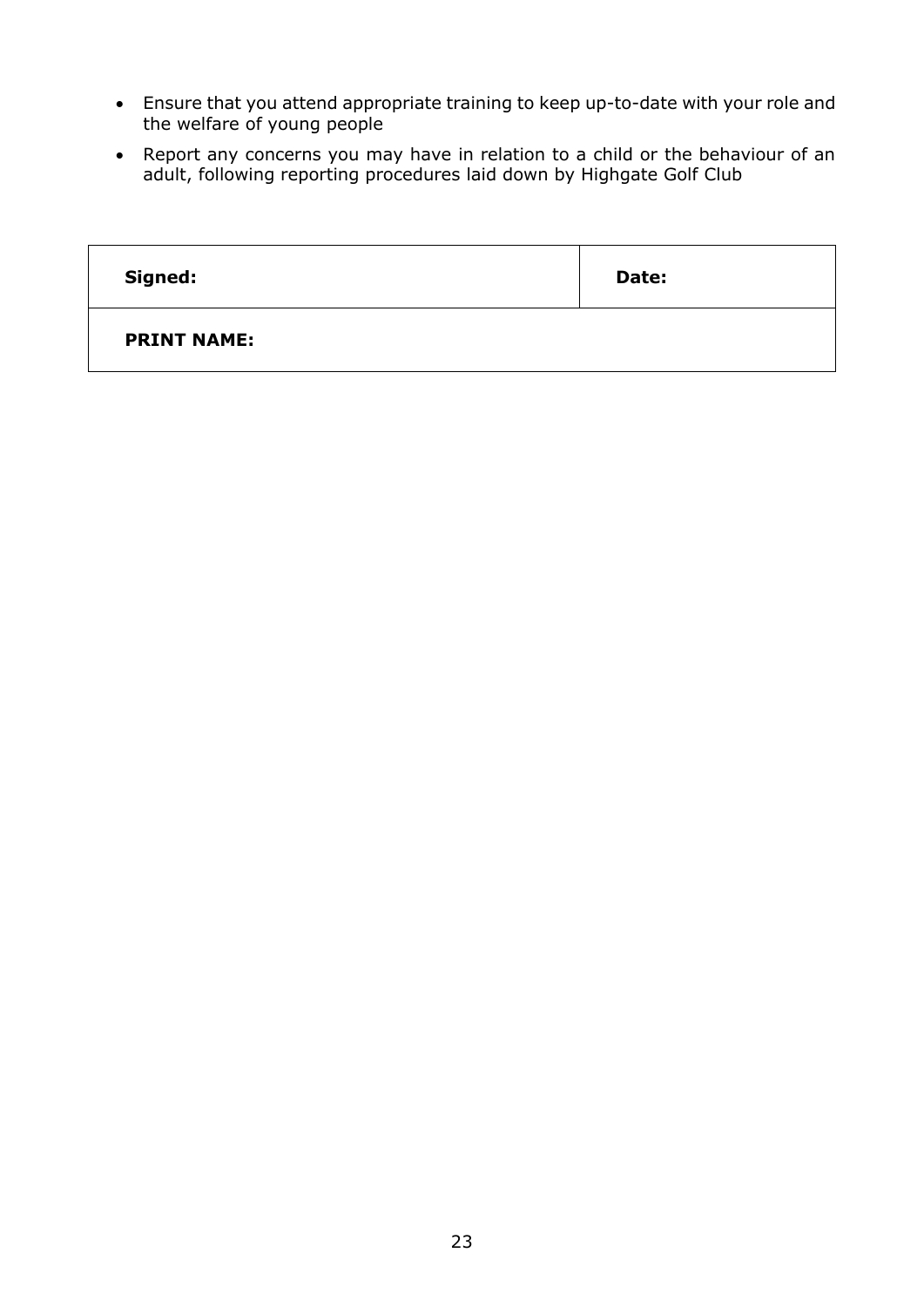#### **Code of Conduct for Young Golfers**

As a young golfer taking part in a HIGHGATE GOLF CLUB activity, you should:

- Help create and maintain an environment free of fear and harassment
- Demonstrate fair play and apply golf's standards both on and off the course
- Understand that you have the right to be treated as an individual
- Respect the advice that you receive
- Treat others as you would wish to be treated yourself
- Respect other people and their differences
- Look out for yourself and for the welfare of others
- Speak out (to your parents or a club representative) if you consider that you or others have been poorly treated
- Be organised and on time
- Tell someone in authority if you are leaving the venue
- Accept that these guidelines are in place for the well-being of all concerned
- Treat organisers and coaches with respect
- Observe instructions or restrictions requested by the adults looking after you

You should not take part in any irresponsible, abusive, inappropriate or illegal behaviour which includes:

- Smoking
- Using foul language
- Publicly using critical or disrespectful descriptions of others either in person or through text, email or social network sites
- Consuming alcohol, illegal performance-enhancing drugs or stimulants

Child Signature \_\_\_\_\_\_\_\_\_\_\_\_\_\_ Print Name \_\_\_\_\_\_\_\_\_\_\_\_\_\_\_

Parent/Carer Signature extending the Print Name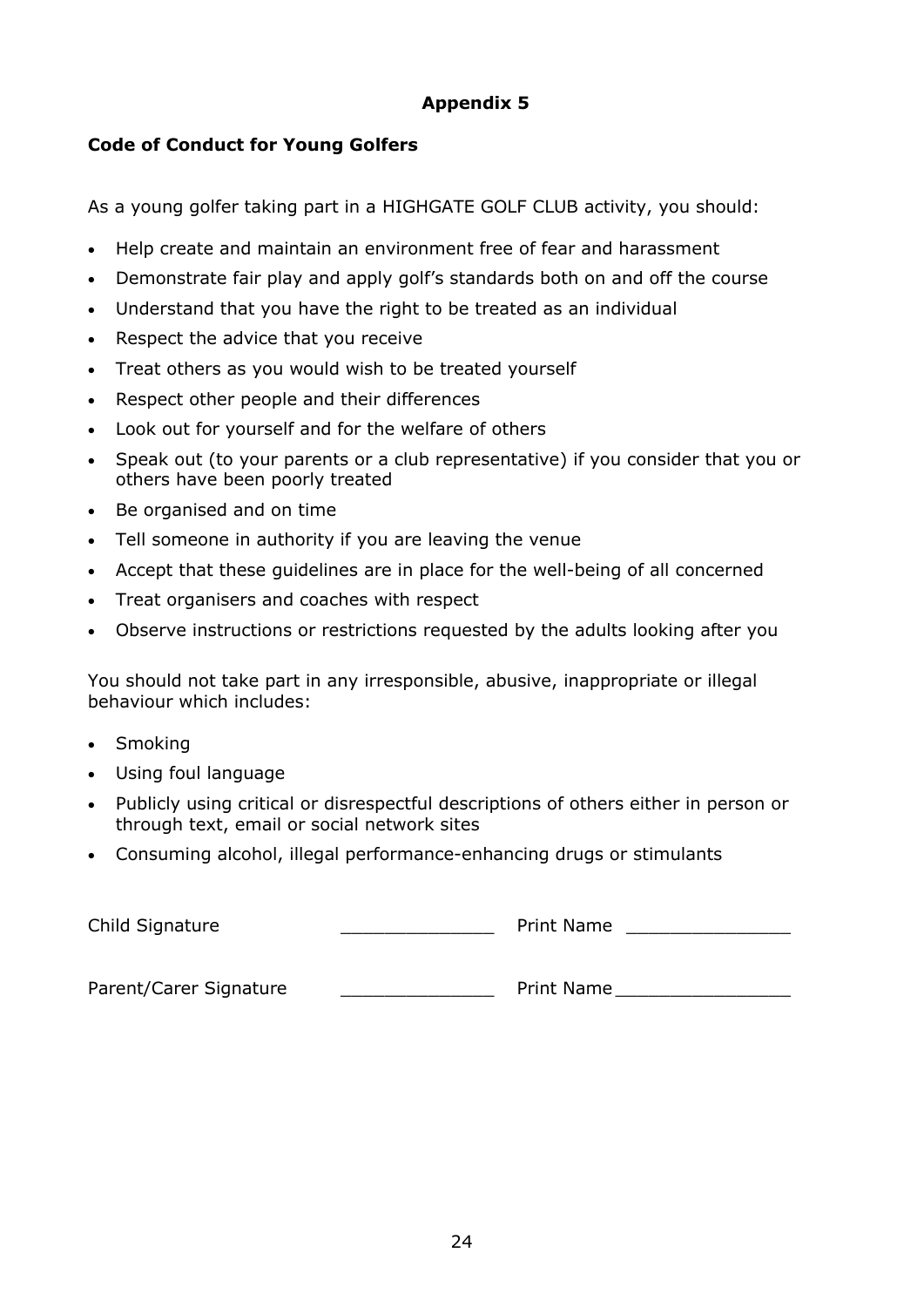#### **Code of Conduct for Parents/Carers of Young Golfers**

As parents you are expected to:

- Positively reinforce your child and show an interest in their chosen activity
- Do not place your child under pressure or push them in to activities they do not want to do
- Be realistic and supportive
- Promote your child's participation in playing sport for fun
- Complete and return the Player Profile Form and Consents pertaining to your child's participation in activities at HIGHGATE GOLF CLUB
- Report and update HIGHGATE GOLF CLUB with any changes relevant to your child's health and wellbeing
- Deliver and collect your child punctually before and after coaching sessions/competitions
- Ensure your child has clothing and kit appropriate to the weather conditions
- Ensure you child has appropriate equipment, plus adequate food and drink
- Ensure that you child understands the rules of Golf
- Teach your child that they can only do their best
- Ensure that your child understands their Code of Conduct
- Behave responsibly at HIGHGATE GOLF CLUB and on the golf course; do not embarrass your child
- Show appreciation and support the coaches, volunteers and staff at HIGHGATE GOLF CLUB
- Accept the decision and judgement of the officials during events and competition

As a parents/carer you have the right to:

- Be assured that your child is safeguarded during their participation in the sport
- Be informed of problems or concerns relating to your child
- Be informed if your child is injured
- Have consent sought for issues such as trips and photography
- Contribute to the decisions of the club
- Have any concerns about any aspect of your child's welfare listened to and responded to

Any breaches of this code of conduct will be dealt with immediately by ……………………………. at HIGHGATE GOLF CLUB. Persistent concerns or breaches may result in you being asked not to attend games if your attendance is considered detrimental to the welfare of young participants.

The ultimate action should a parent/carer continue to breach the code of conduct may be Highgate Golf Club regrettably asking your child to leave the session, event or club.

| Signed:            | Date: |
|--------------------|-------|
| <b>PRINT NAME:</b> |       |

**Appendix 7**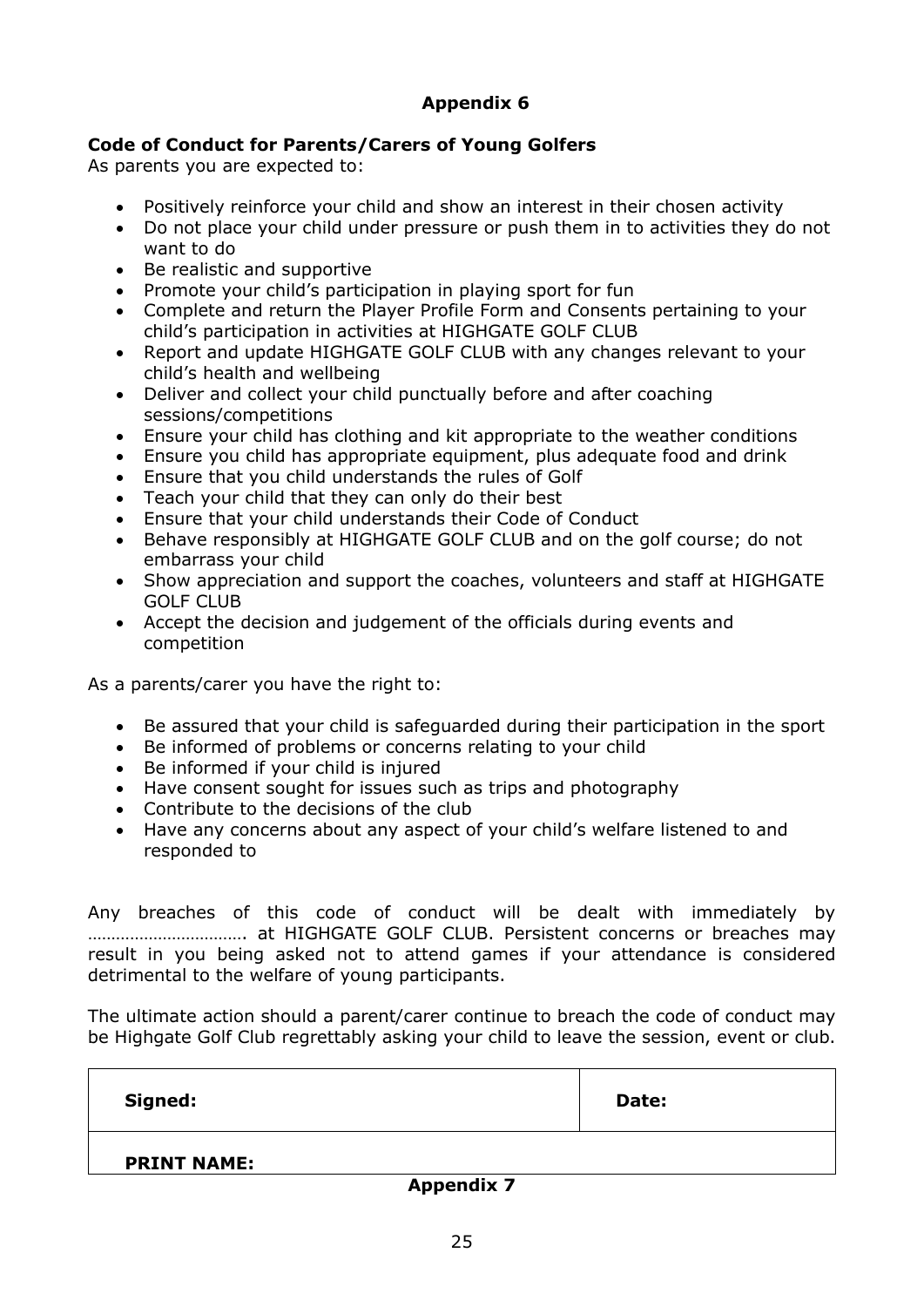#### **Managing Challenging Behaviour**

Staff/volunteers who deliver sports activities to children may, on occasions, be required to deal with a child's challenging behaviour.

These guidelines aim to promote good practice and are based on the following principles:

- The welfare of the child is the paramount consideration.
- Children must never be subject to any form of treatment that is harmful, abusive, humiliating or degrading.
- The specific needs a child may have (e.g. communication, behaviour management, comprehension and so on) should be discussed with their parent/carer and where appropriate the child, before activities start. Where appropriate it may be helpful to record the details of any agreed plan or approach and provide copies to all parties.
- Every child should be supported to participate. Consideration to exclude a child from activities should apply only as a last resort and after all efforts to address any challenge have been exhausted, in exceptional circumstances where the safety of that child or of other children cannot be maintained.

#### **Planning Activities**

Planning for activities should include consideration of whether any child involved may need additional support or supervision to participate safely. This should address:

- Assessment of additional risk associated with the child's behaviour
- Appropriate supervision ratios and whether numbers of adults should be increased
- Information sharing for all/volunteers on managing any challenging behaviour to ensure a consistent approach
- Specialist expertise or support that may be needed from carers or outside agencies. This is particularly relevant where it is identified that a child may need a level of physical intervention to participate safely. (see below)

#### **Agreeing Acceptable and Unacceptable Behaviours**

Staff, volunteers, children, young people and parents/carers should be involved in developing an agreement about:

- what constitutes acceptable and unacceptable behaviour (code of conduct)
- the range of sanctions which may be applied in response to unacceptable behaviour.

This can be done at the start of the season, in advance of a trip away from home or as part of a welcome session at a residential camp. It should involve the views of children and young people to encourage better buy in and understanding.

Where challenges are anticipated in light, for example of a child's impairment or other medical condition, a clear plan/agreement should be established and written down. Ensure that parents/carers understand the expectations on their children, and ask them to reinforce this ahead of any trip or activity.

#### **Managing Challenging Behaviour**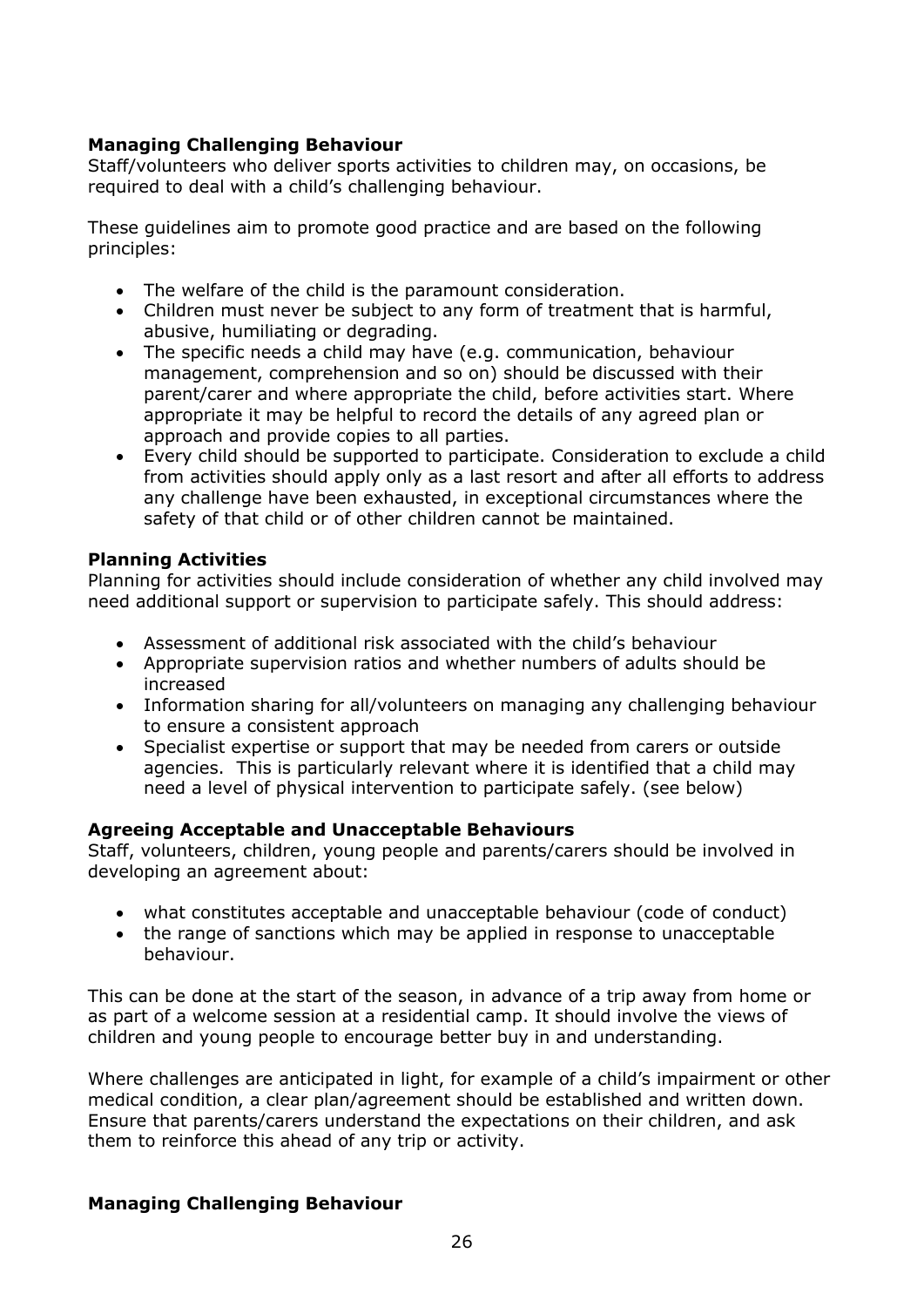In responding to challenging behaviour the response should always be:

- Proportionate to the actions you are managing.
- Imposed as soon as is practicable.
- Fully explained to the child and their parents/carers.

In dealing with children who display negative or challenging behaviours, staff and volunteers might consider the following options:

- Time out from the activity, group or individual work.
- Reparation the act or process of making amends.
- Restitution the act of giving something back.
- Behavioural reinforcement rewards for good behaviour, consequences for negative behaviour.
- De-escalation of the situation talking with the child and distracting them from challenging behaviour.
- Increased supervision by staff/volunteers.
- Use of individual 'contracts' or agreements for the child's future or continued participation.
- Sanctions or consequences e.g. missing an outing or match
- Seeking additional/specialist support through working in partnership with other agencies.
- Temporary or permanent exclusion.

The following should never be permitted as a means of managing a child's behaviour:

- Physical punishment or the threat of such.
- Refusal to speak to or interact with the child.
- Being deprived of food, water, access to changing facilities or toilets or other
- essential facilities.
- Verbal intimidation, ridicule or humiliation.

Staff/volunteers should consider the risks associated with employing physical intervention compared with the risks of not employing physical intervention.

The use of physical intervention should always:

- Be avoided unless it is absolutely necessary to prevent a child injuring themselves or others, or causing serious damage to property.
- Aim to achieve an outcome that is in the best interests of the child whose behaviour is of immediate concern
- Form part of a broader approach to the management of challenging behaviour.
- Be the result of conscious decision-making and not a reaction to an adult's frustration.
- Employ the minimum force needed to avert injury to a person or serious damage to property - applied for the shortest period of time
- Used only after all other strategies have been exhausted
- Be recorded as soon as possible using the appropriate organisational reporting form and procedure.

Parents should always be informed following an incident where a coach/volunteer has had to physically intervene with their particular child.

Physical intervention must not: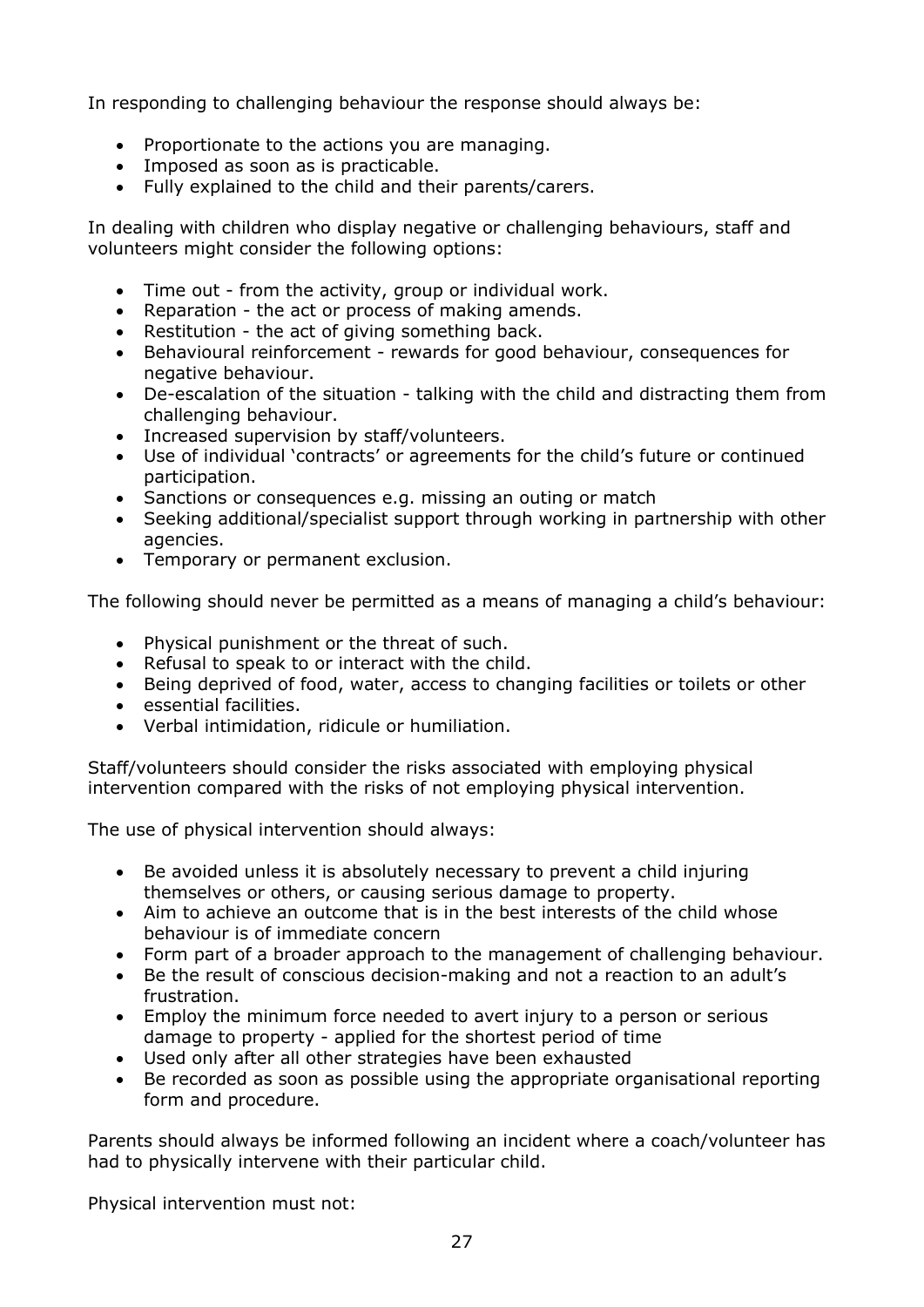- Involve contact with buttocks, genitals and breasts.
- Be used as a form of punishment.
- Involve inflicting pain

#### **Views of the child**

A timely de-brief for staff/volunteers, the child and parents should always take place in a calm environment following an incident where physical intervention has been used. Even children who haven't directly been involved in the situation may need to talk about what they have witnessed.

There should also be a discussion with the child and parents about the child's needs and continued safe participation in the group or activity.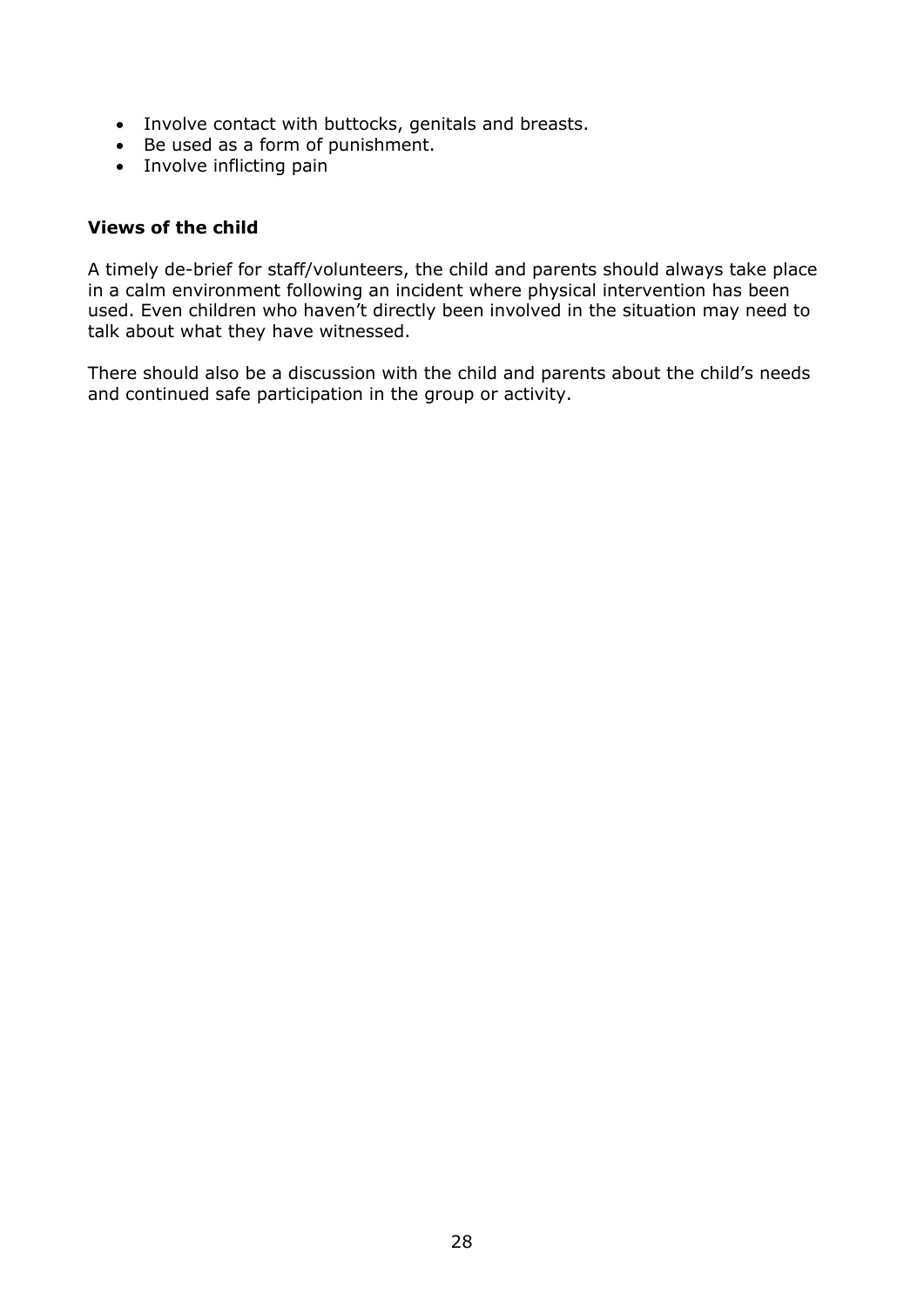#### **Incident Report Form - HIGHGATE GOLF CLUB**

| Recorder's Name: |               |
|------------------|---------------|
| Address:         |               |
|                  |               |
| Post Code:       | Telephone No: |

| Child's Name: |               |
|---------------|---------------|
| Address:      |               |
| Post Code:    | Telephone No: |

| Complainant's Name: |               |
|---------------------|---------------|
| Address:            |               |
| Post Code:          | Telephone No: |

| Details of the allegations: [include: date; time; location; and nature of the incident.] |
|------------------------------------------------------------------------------------------|
|                                                                                          |
|                                                                                          |
|                                                                                          |
| Additional information: [include: witnesses; corroborative statements; etc.]             |
|                                                                                          |
|                                                                                          |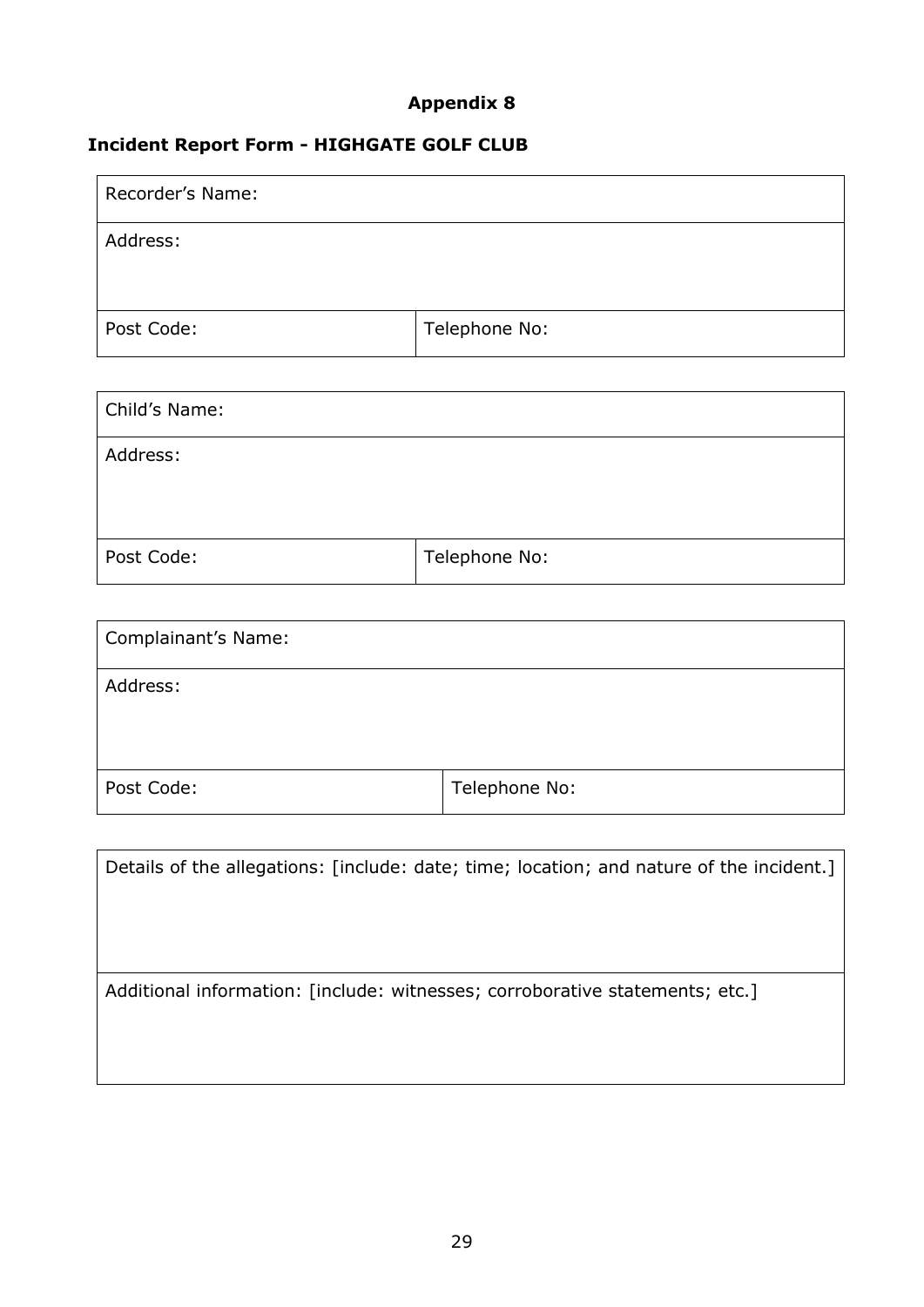| England Golf Governance department notified (01526 351851)                                                                                                                                                                                                                                                                                                                   |       |
|------------------------------------------------------------------------------------------------------------------------------------------------------------------------------------------------------------------------------------------------------------------------------------------------------------------------------------------------------------------------------|-------|
| Case Number (if allocated):                                                                                                                                                                                                                                                                                                                                                  |       |
| Name of person spoken to:                                                                                                                                                                                                                                                                                                                                                    |       |
| Date:                                                                                                                                                                                                                                                                                                                                                                        | Time: |
| Action taken:                                                                                                                                                                                                                                                                                                                                                                |       |
| Date:                                                                                                                                                                                                                                                                                                                                                                        | Time: |
| Signature of Recorder:                                                                                                                                                                                                                                                                                                                                                       |       |
| Signature of Complainant:                                                                                                                                                                                                                                                                                                                                                    |       |
| Data protection:                                                                                                                                                                                                                                                                                                                                                             |       |
| HIGHGATE GOLF CLUB and England Golf Governance Department may use the information in<br>this form (together with other information they obtain as a result of any investigation) to<br>investigate the alleged incident and to take whatever action is deemed appropriate, in<br>accordance with their Children and Young People Safeguarding Policy and Procedures.         |       |
| Strict confidentiality will be maintained and information will only be shared on a "need to<br>know" basis in the interests of safeguarding and in accordance with the company's data<br>protection policy. This may involve disclosing certain information to a number of<br>organisations and individuals including relevant clubs and County bodies, individuals that are |       |

the subject of an investigation and/or Statutory agencies such as the Police and Children's

Social Care.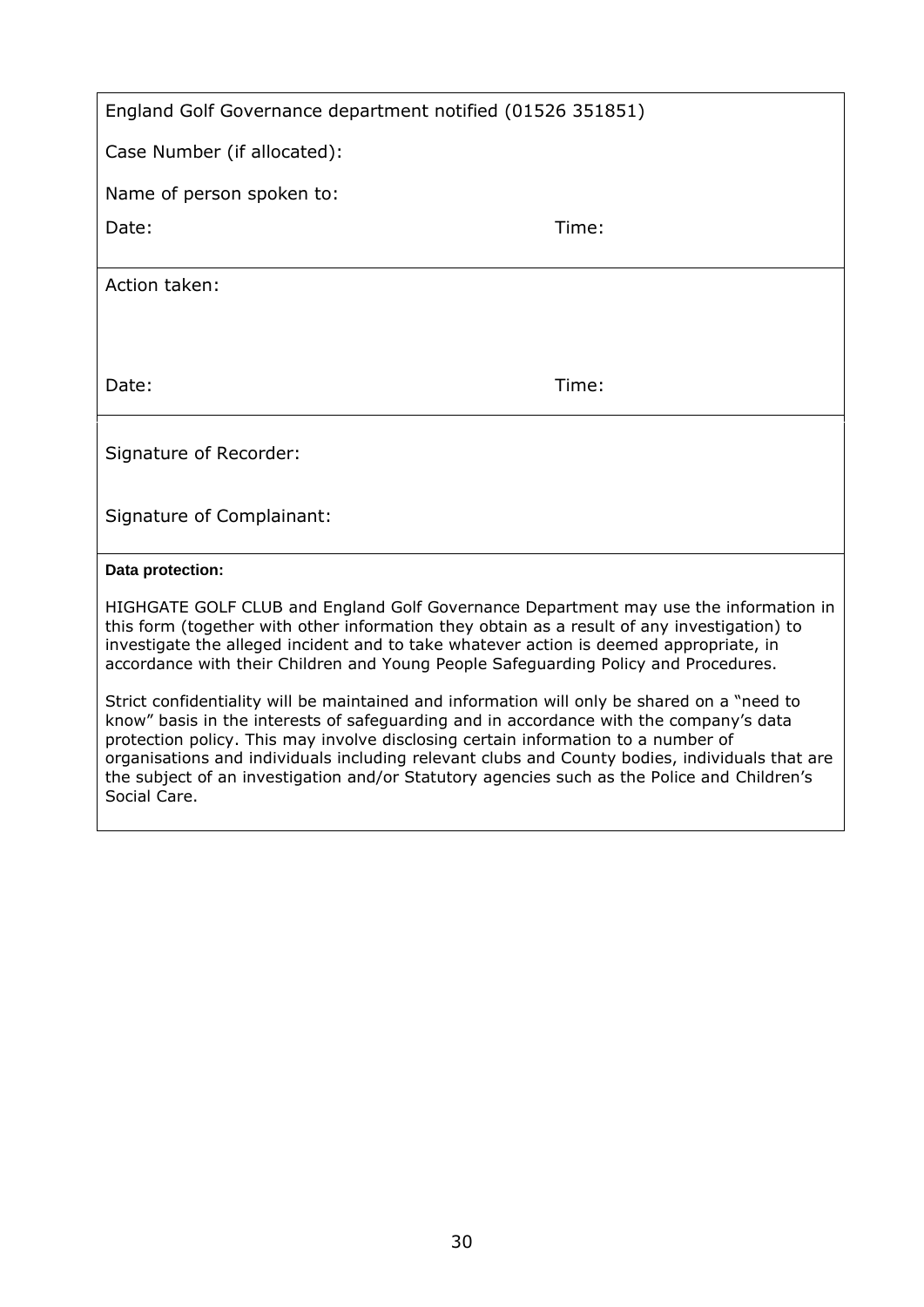#### **Accident Report Form – HIGHGATE GOLF CLUB**

| Recorder's Name:                                                                              |               |  |
|-----------------------------------------------------------------------------------------------|---------------|--|
| Address:                                                                                      |               |  |
| Post Code:                                                                                    | Telephone No: |  |
| Name of Injured Person [s]:                                                                   |               |  |
| Address:                                                                                      |               |  |
| Post Code:                                                                                    | Telephone No: |  |
| Nature of Injury Sustained:                                                                   |               |  |
| Where did the Accident occur: [include: date; time; location; and nature of the<br>accident.] |               |  |
| How did the Accident occur: [include: names; telephone numbers; etc.]                         |               |  |
| Were there any witnesses to the Accident: [include: names; statements, etc.]                  |               |  |
| What action was taken: [include: treatment administered, by whom, etc.]                       |               |  |
| Were any other Agencies involved: [e.g. Ambulance service?]                                   |               |  |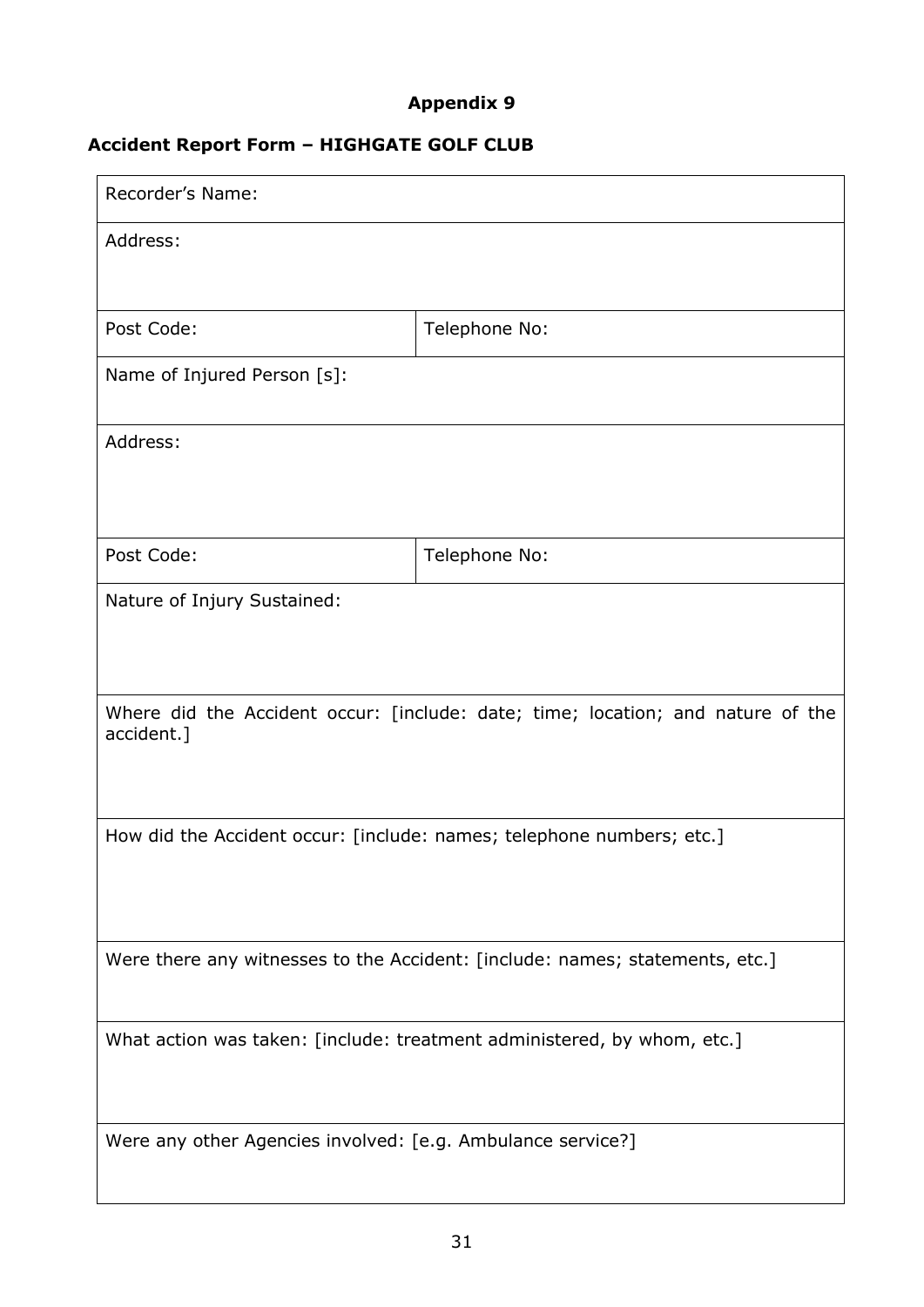Have the Parents / Carers been contacted? YES NO [Please circle.]

Does the accident need to be referred to England Golf Governance Dept? YES NO

Date: Time:

Signature of Recorder:

#### **Data protection:**

HIGHGATE GOLF CLUB and England Golf Governance Department may use the information in this form (together with other information they obtain as a result of any investigation) to investigate the alleged incident and to take whatever action is deemed appropriate, in accordance with their Children and Young People Safeguarding Policy and Procedures.

Strict confidentiality will be maintained and information will only be shared on a "need to know" basis in the interests of safeguarding and in accordance with the company's data protection policy. This may involve disclosing certain information to a number of organisations and individuals including relevant clubs and County bodies, individuals that are the subject of an investigation and/or Statutory agencies such as the Police and Children's Social Care.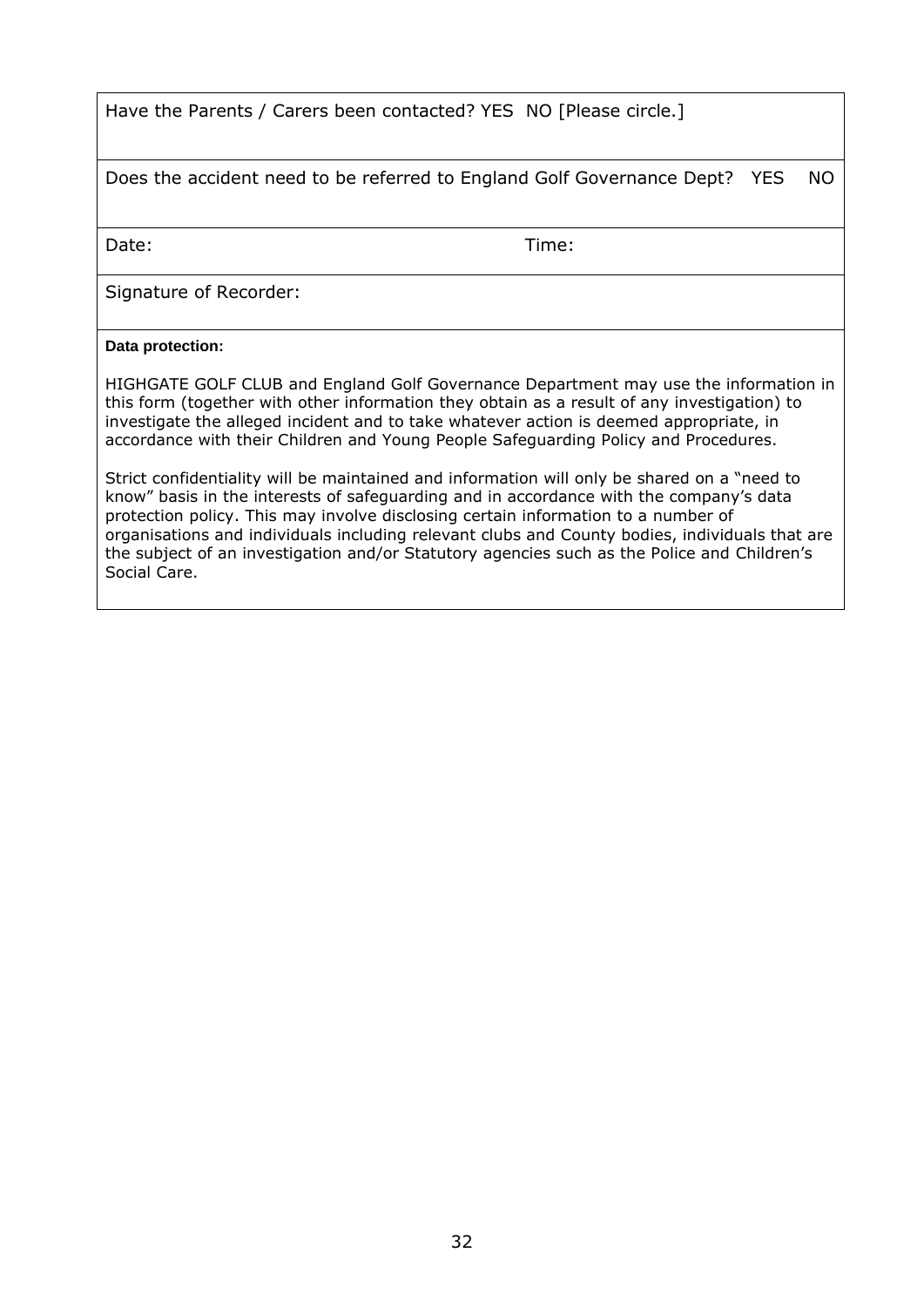#### **Appendix 10 Junior Profile and Parental Consent Forms - HIGHGATE GOLF CLUB**

Player Profile Form (For Players Under the age of 18)

The safety and welfare of juniors in our care is paramount, and it is therefore important that we are aware of any illness, medical condition and other relevant health details so that their best interests are addressed.

In compliance with the Data Protection Act 2018, all efforts will be made to ensure that information is accurate, kept up to date and secure and that it is used only in connection with the purpose and activities of the organisation. Information will not be kept once a person is no longer a member of the organisation. The information will be disclosed only to those members of the organisation for whom it is appropriate and relevant officers of England Golf where necessary.

It is the responsibility of the junior and their parent to notify the Club Welfare Officer (CWO) or Secretary if any of the details change at any time.

| <b>Junior Name</b>        |  |                |
|---------------------------|--|----------------|
| Date of Birth             |  |                |
| <b>Address</b>            |  |                |
|                           |  |                |
| <b>Telephone Number</b>   |  |                |
| <b>Parents' Names</b>     |  |                |
| <b>Address</b>            |  | (If different) |
|                           |  |                |
| Home Telephone No         |  |                |
| Mobile Telephone No       |  |                |
| Work Telephone No         |  |                |
| <b>Emergency Contacts</b> |  |                |
| <b>Contact 1 Name</b>     |  |                |
| Relationship to child     |  |                |
| Home Telephone Number     |  |                |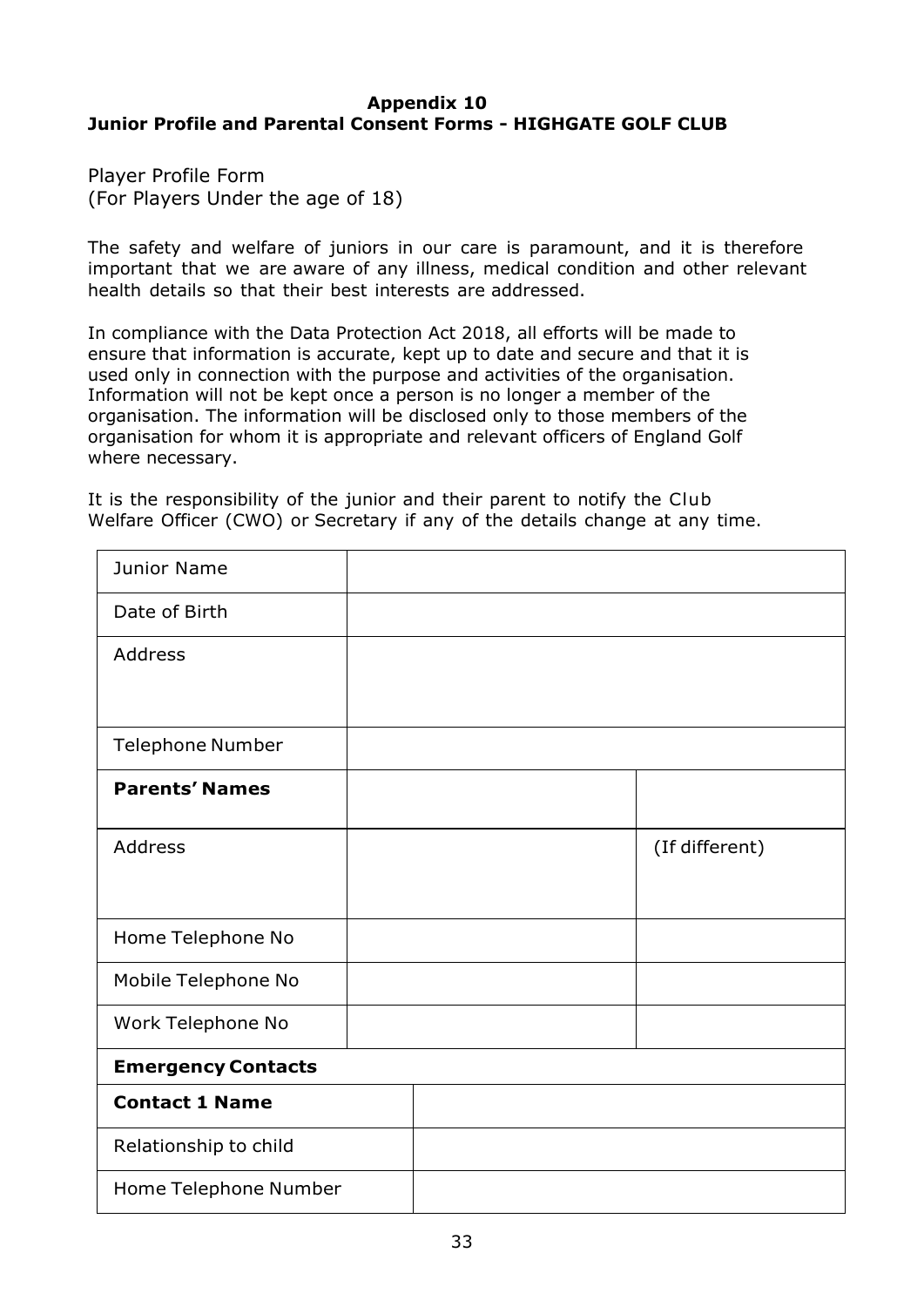| Mobile Telephone Number |  |
|-------------------------|--|
| Work Telephone Number   |  |
| <b>Contact 2 Name</b>   |  |
| Relationship to child   |  |
| Home Telephone Number   |  |
| Mobile Telephone Number |  |
| Work Telephone Number   |  |

| Please confirm details of all<br>those with Parental<br>Responsibility for the Child. |  |
|---------------------------------------------------------------------------------------|--|
|                                                                                       |  |

#### **Medical Information**

| Child's Doctor's name    |  |
|--------------------------|--|
| Doctor's Surgery Address |  |
| <b>Telephone Number</b>  |  |

Does your child experience any conditions requiring medical treatment and/or medication? **YES □ NO □**

\*If yes please give details, including medication, dose and frequency.

Does your child have any allergies? YES □ NO □ \*If yes please give details.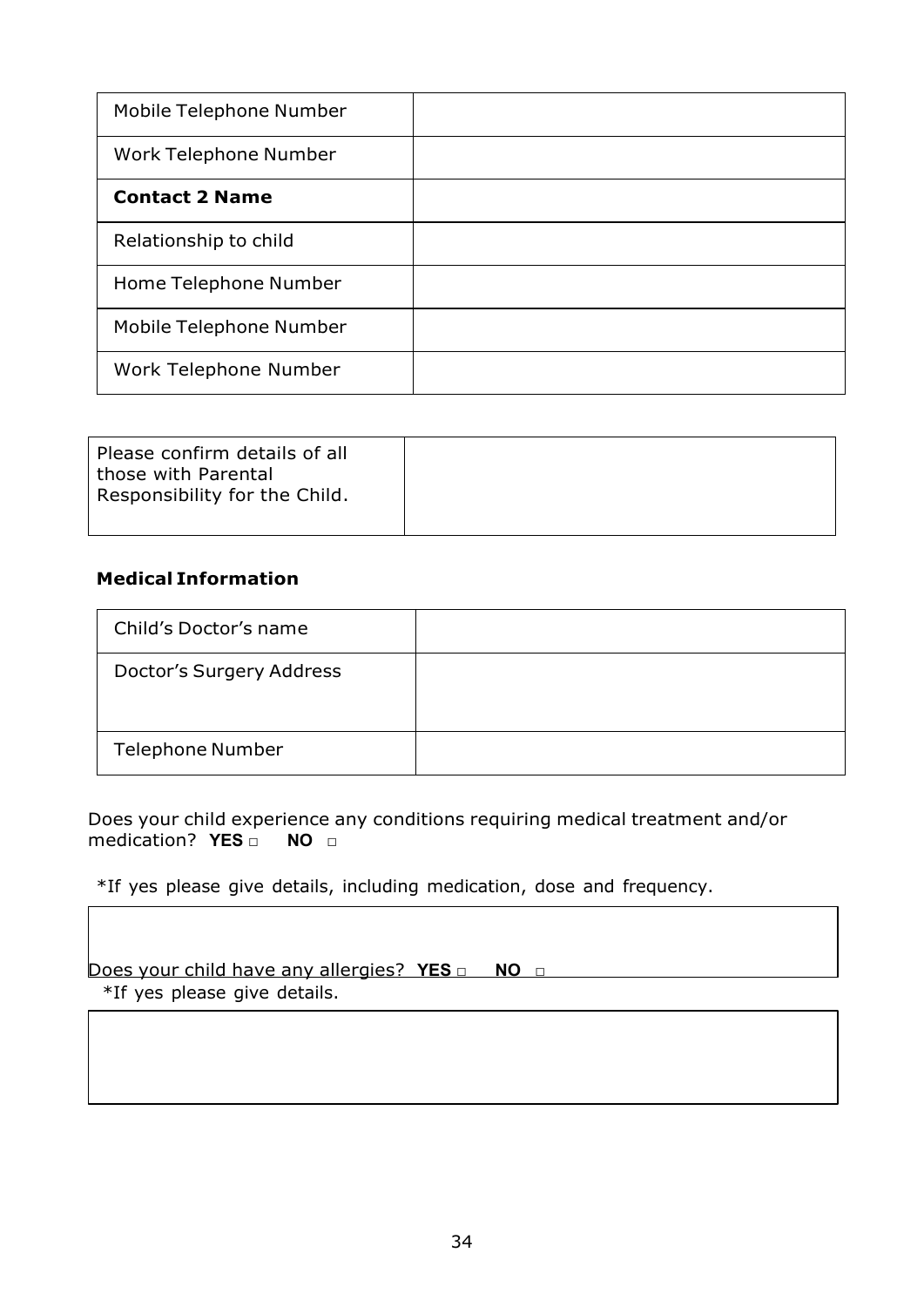Does your child have any specific dietary requirements? **YES □ NO □** \*If yes please give details.

What additional needs, if any, does your child have e.g. needs help to administer planned medication, assistance with lifting or access, regular snacks?

#### **Disability**

The Equality Act 2010 defines a disabled person as 'anyone with a physical or mental impairment, which has a substantial and long term adverse effect on his or her ability to carry out normal day to day activities'.

Do you consider your child to have a disability? **YES □ NO □**

\*If yes what is the nature of the disability?

Does your child have any communication needs e.g. non-English speaker/ hearing impairment/ sign language user/ dyslexia? If yes, please tell us what we need to do to enable him/her them to communicate with us fully.

#### **Consent from Parent/Legal Carer:**

- I confirm to the best of my knowledge that my child does not suffer from any medical condition other than those detailed above.
	- I agree to notify the Club of any changes to this information.
	- I give my consent that in an emergency situation, the club may act in my place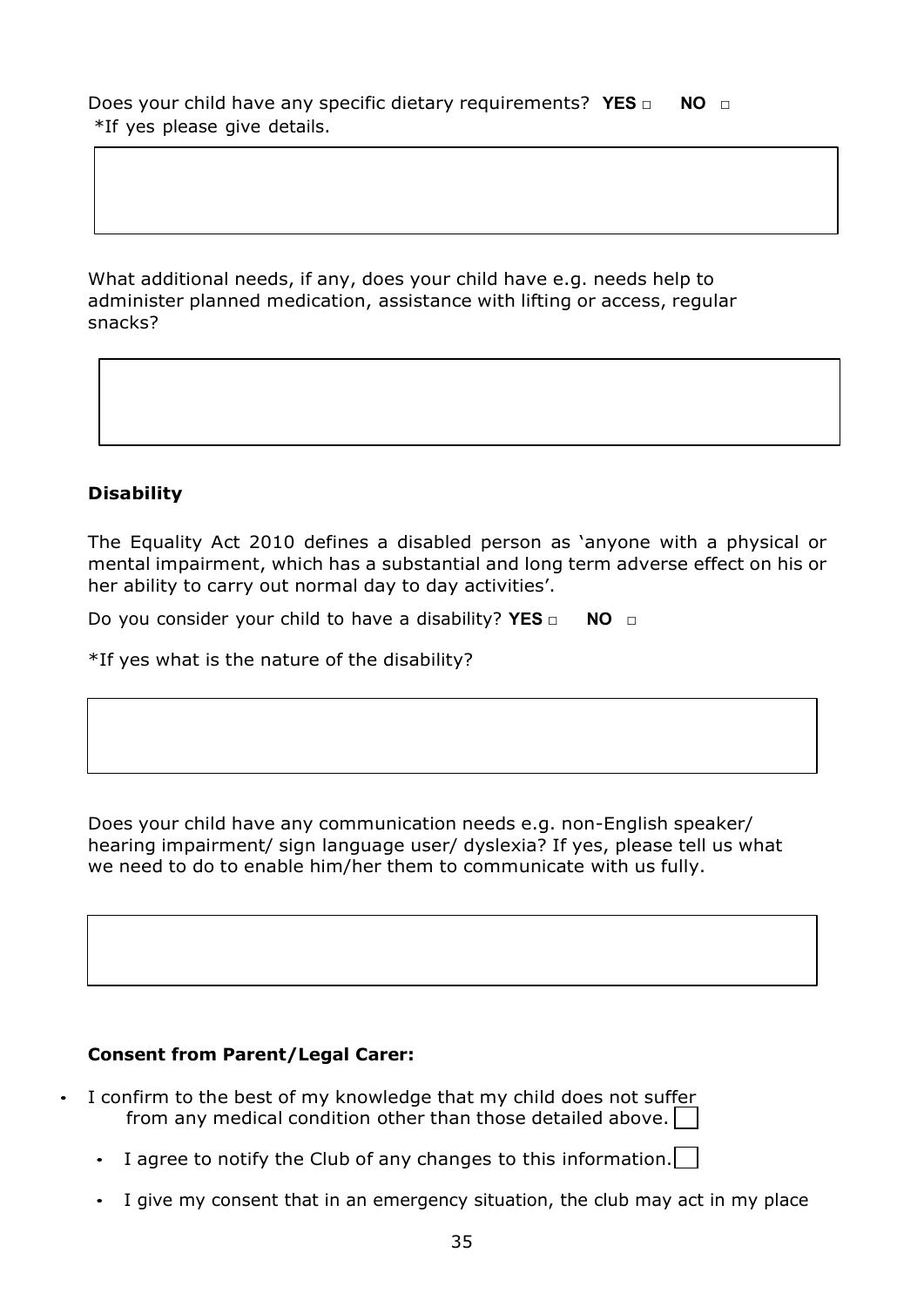loco parentis), if the need arises for the administration of emergency first aid and/or other medical treatment which, in the opinion of a qualified medical practitioner, may be necessary. I also understand that in such an occurrence all reasopable steps will be taken to contact me or the alternative adult named in this form.  $\Box$ 

- The attached signature will denote that my child has my permission to be on the golf club's premises.  $\Box$
- I acknowledge that the club is not responsible for providing adult supervision for my child, except for formal junior golfing coaching, matches or competition.  $\Box$
- I agree to my child being transported by club representatives to and from venues when he/she is representing the club.

(Please tick the boxes if agreed)

| By signing this document I confirm that I have legal responsibility for |  |  |
|-------------------------------------------------------------------------|--|--|
| aware of how the information I have provided may be used.               |  |  |
| Signed - Parent/Carer                                                   |  |  |
| <b>Print name</b>                                                       |  |  |
| Date                                                                    |  |  |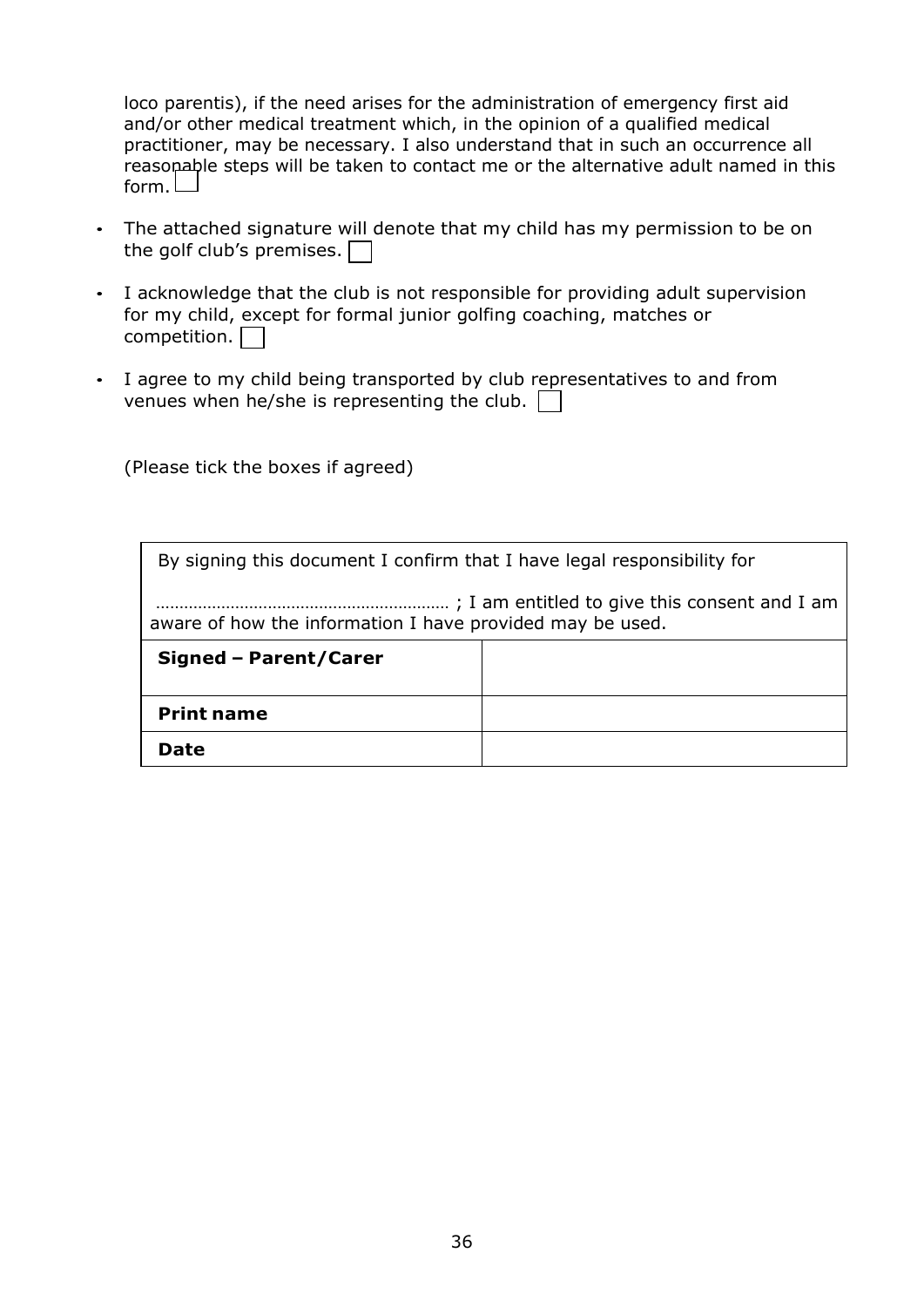#### **Photography Consent**

This form is to be signed by the legal carer of a child under the age of 18, together with the child. Please note that if you have more than one child registered you will need to complete separate forms for each.

HIGHGATE GOLF CLUB recognises the need to ensure the welfare and safety of all children in golf. As part of our commitment to ensure their safety we will not permit photographs, video images or other images of your child to be taken (except where some incidental inclusion may not be possible to avoid) or used without your consent.

HIGHGATE GOLF CLUB will ensure that any image of a child where consent has not been obtained will not be published.

HIGHGATE GOLF CLUB will follow the guidance for the use of images of children as detailed within the Club's Safeguarding Children and Young Peoples Policy.

HIGHGATE GOLF CLUB will take steps to ensure these images are used solely for the purposes for which they are intended i.e. the promotion and celebration of the activities of the club.

If you become aware that these images are being used inappropriately you should inform the Club Welfare Officer immediately.

The photographs may be available on the website  $h$ ttp:// $\qquad$  for the golf season 20xx. If at any time either the parent/ carer or the child wishes the data to be removed from the website, 7 days' notice must be given to the Club Welfare Officer after which the data will be removed.

#### **To be completed by parent/carer**

|                                            | (name of organisation) photographing or videoing ________________________(name of |  |
|--------------------------------------------|-----------------------------------------------------------------------------------|--|
|                                            | child) under the stated rules and conditions, and I confirm I have legal parental |  |
|                                            | responsibility for this child and am entitled to give this consent.               |  |
|                                            |                                                                                   |  |
| Signature ________________________________ |                                                                                   |  |
|                                            |                                                                                   |  |
|                                            |                                                                                   |  |
| To be completed by child                   |                                                                                   |  |
|                                            |                                                                                   |  |
|                                            | (name of organisation) photographing or videoing child under the stated rules and |  |
| conditions.                                |                                                                                   |  |
|                                            |                                                                                   |  |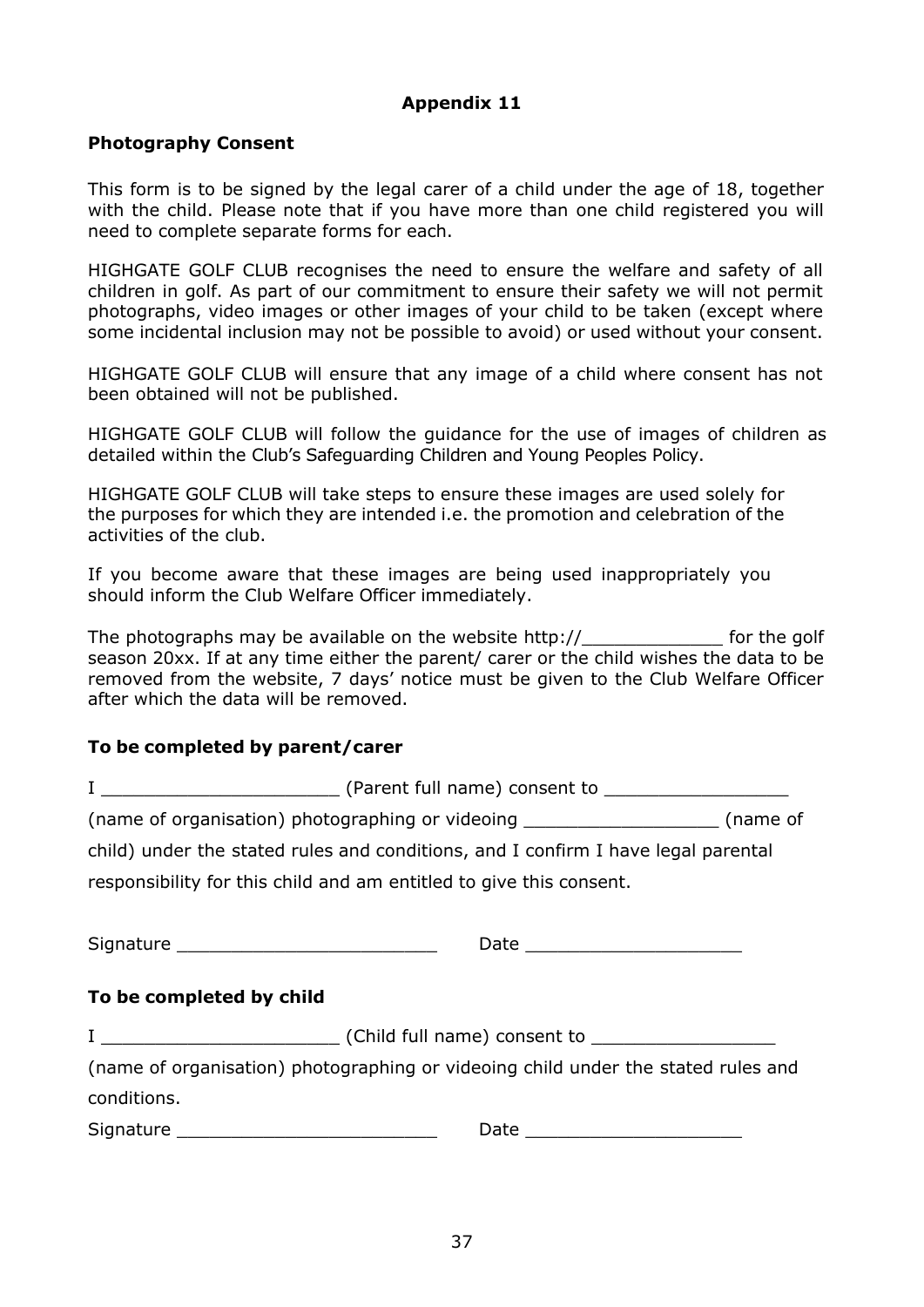#### **Guidance for parents**

Highgate Golf Club is delighted to welcome you and your child to what we hope is the first of many events that you will be taking part in.

The positive effect of your support, as a parent, can't be overstated. Your behaviour has a real influence on the way your child experiences golf.

First things first – why is your child showing an interest in the sport? Is it to learn a new game? To hang out with their friends? Because they did it in school and liked it? Or because you play?

Make sure they're playing for their own reasons, not yours.

To enable us to provide the best possible experience for you and your child, we kindly request that you read through the following guidance and complete the attached forms.

- Take an interest in your child's activity and progress and be supportive.
- Familiarise yourself with Highgate Golf Club Safeguarding Policy (attached).
- Familiarise yourself with
	- a. Codes of Conduct for parents, coaches, children and young people.
	- b. Transport Policy.
	- c. Changing Room Policy.
	- d. Photography, Videoing and the use of Social Media Policies.
- Complete the attached Parental Consent Form which will enable event organisers to cater for any particular needs that your child may have (e.g. medical conditions and medications, allergies, learning difficulties etc.), as well as contact you in the unlikely event of an emergency.
- Go through the attached Code of Conduct **with** your child and return a signed copy to the club/event organiser.
- Be punctual when dropping off and picking up your child from coaching/ events. It is important to communicate with the club if collecting your child after an event/coaching session may cause a problem.
- Introduce yourself to the adults involved in the supervision of your child.
- When leaving your child, make sure they have the necessary provisions for the day, including the ability to meet the requirements of changing weather conditions. Please ensure that your mobile is switched on when you are away from the club, so that you can be contacted in an emergency.
- Encourage your child to take part and support club activities such as coaching & competitions.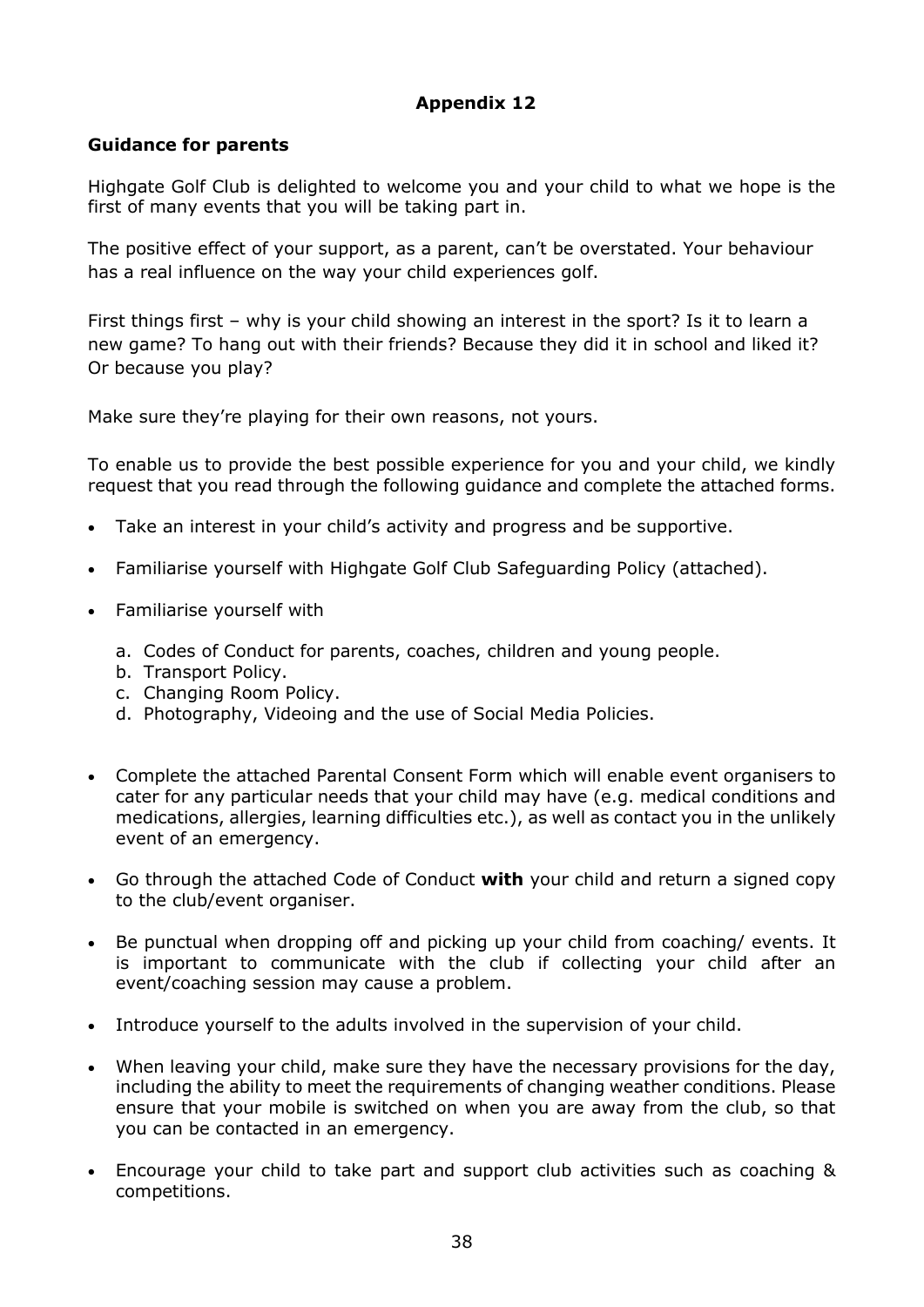• Help your child to arrange golf with other juniors away from club organised activities so they have someone to play golf with.

As a parent/carer you are encouraged to:

- Discuss any concerns regarding the organisation of activities or the behaviour of adults towards your child with the Club Welfare Officer, who will treat any concerns you or your child may have in the strictest confidence
- England Golf Lead Safeguarding Officer is also available for advice: 01526 351851

#### **Club Welfare Officers**

Stephanie Beer and Ford Keeble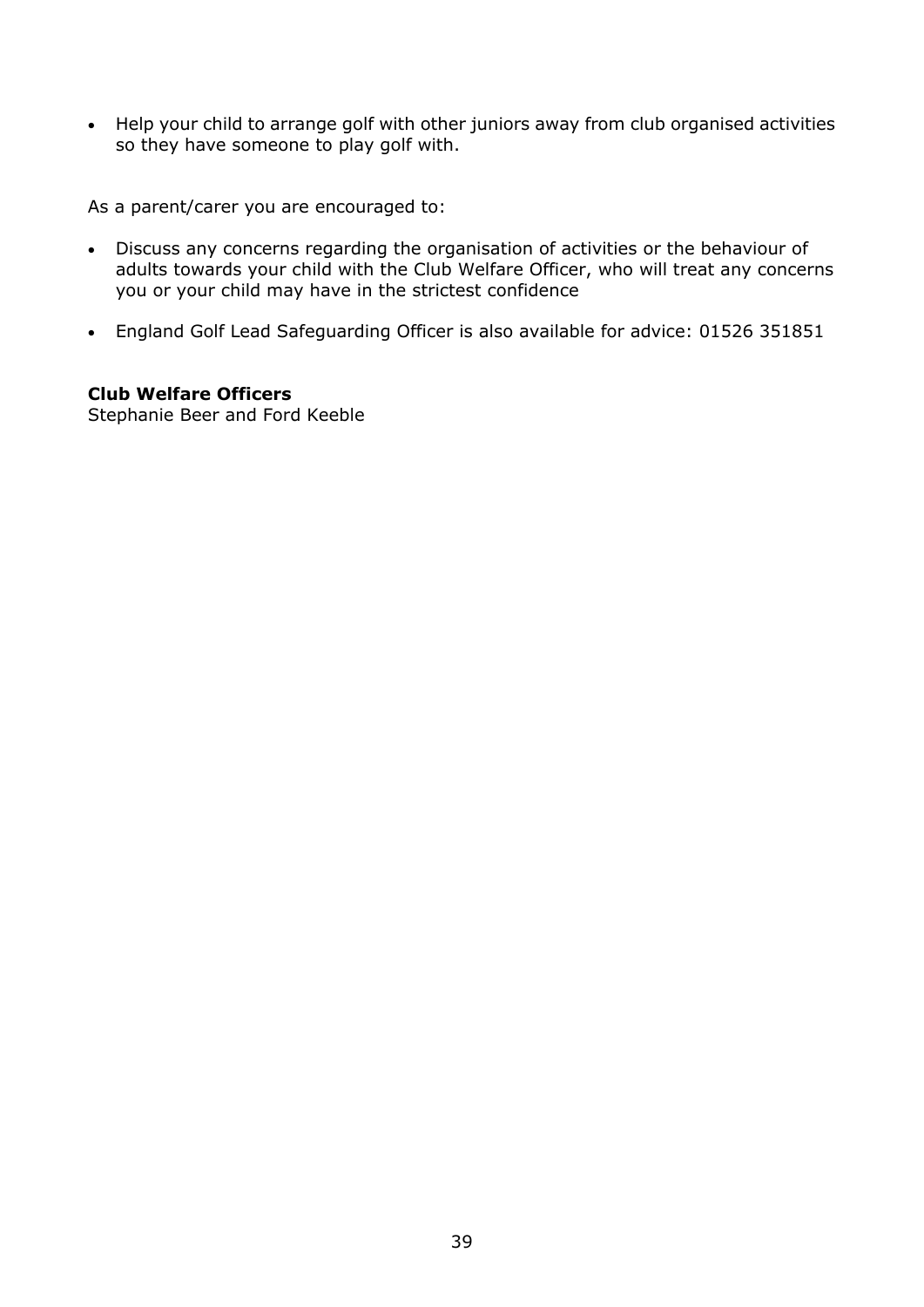#### **Managing Young People on Away Trips – HIGHGATE GOLF CLUB**

The following provides good practice guidance for taking teams on an away fixture for a day (not overnight)

- appoint a team manager with clear roles and responsibilities
- appoint a designated safeguarding lead contact (not the team manager) who is appropriately trained and competent for the role and responsibilities
- establish well in advance where the fixture is
- ensure you have sufficient staff to manage and look after the Young People
- obtain written permission from the parents/carers or carers for participation, transporting and supervising. An up to date photograph of each child must be attached to the child's consent form (for use in the event of any child going missing)
- ensure that a welfare plan has been written and communicated to staff, participants and carers
- ensure all staff responsible for the young people have been DBS checked to the appropriate level and staff have had appropriate safeguarding training
- ensure that a risk assessment has been conducted
- ensure that there is a contact available e.g a staff member who is not travelling away, who will act as the key contact point if required.

#### **Accommodation**

Whatever the accommodation, the team manager should ensure that the children are safe. Discuss your code of conduct and discipline policy with the staff at the accommodation. All children must know which rooms staff are in and how to contact them if required.

If rooms are equipped with satellite TV, inappropriate programmes may be available. It may be possible to have these programmes disconnected.

If rooms have fridges, all alcohol must be removed.

Check the accommodation policy for extras on bills, breakages and lost keys. All accommodation must be clean and with access to sufficient toilet and bathing facilities. It is not acceptable:

- For children to share a bed
- For male and female children to share a room
- For staff to share a room with children

Checks must be made to ensure that the needs of children with disabilities are met. For wheelchair users, it is important to check access to the building, room and bathroom facilities

#### **Overnight Stays**

Those responsible for organising overnight stays should establish the purpose of the trip, confirm the dates, location, and duration. You should also conduct a risk assessment, identify suitable venues and facilities for both fixtures and accommodation and consider the following:

- Purpose of the trip.
- Who will be going, children? Staff?
- How much will it cost? How much spending money is required?
- What insurance cover is required?
- Supervision of children, both playing and non-playing time.
- Catering for all food requirements.
- Communication with parents (see above)
- Ensure a list of the team and staff is left, with contact number and address of the accommodation
- Ensure that there are emergency contact numbers for all the team and staff.
- An itinerary giving as much detail as possible.
- Emergency procedures and telephone contacts.
- Codes of contact for both staff and children.
- Welfare and child protection procedures.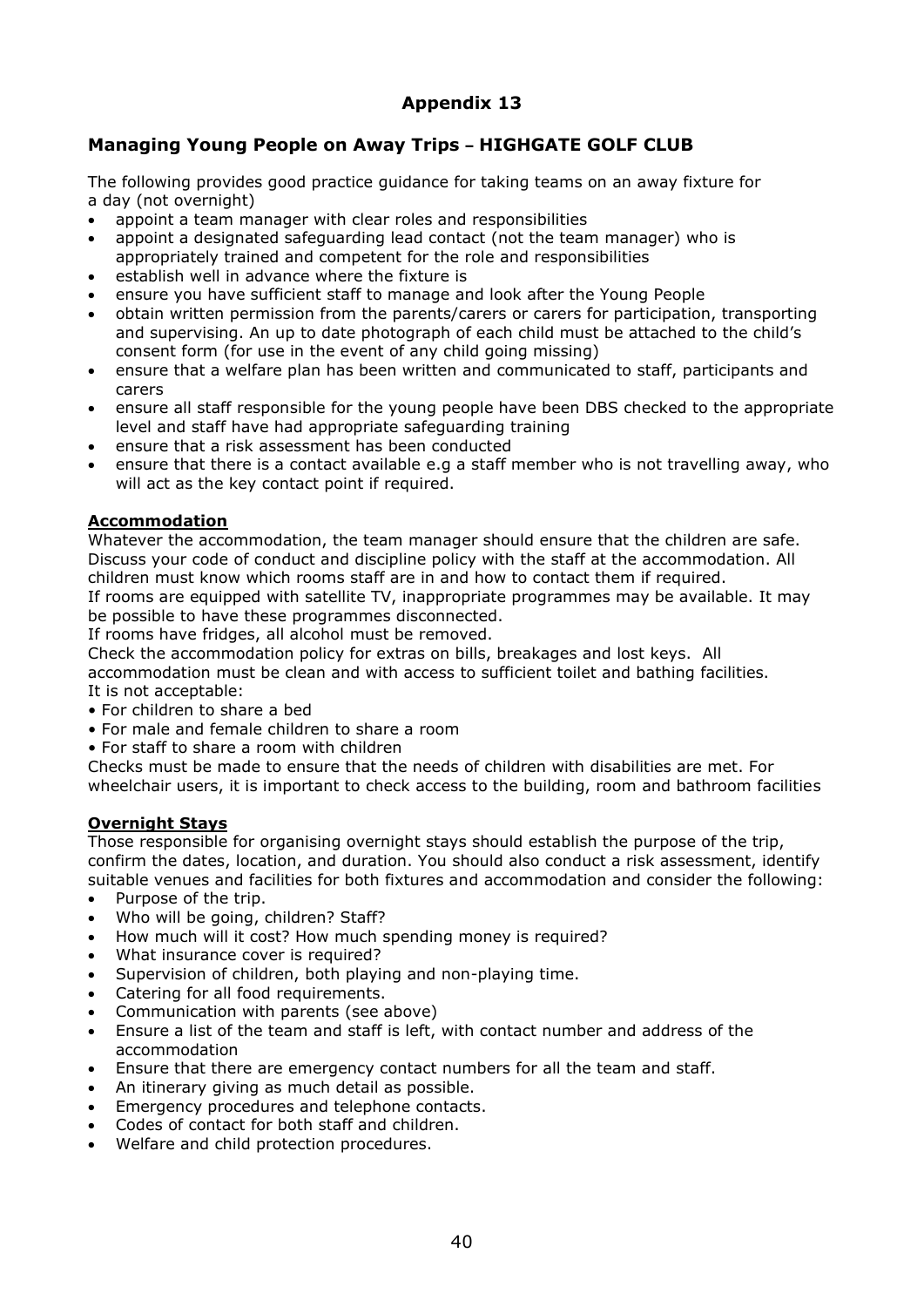#### **Social Media Guidance - HIGHGATE GOLF CLUB**

This guidance gives procedures that will support and underpin the use of social networking and other online services within **HIGHGATE GOLF CLUB**. It is important that all members, staff, volunteers, coaches, officials/referees, board members, or anyone working on behalf of **HIGHGATE GOLF CLUB** are aware of this policy and agree to the following terms.

#### **Advice for Individual**

- Do not accept children as contacts on social networking sites if you hold a position of trust with children/young people.
- Where contact through social networking sites is used for professional reasons, restrict the communication to professional content and obtain written consent from parents prior to establishing contact.
- Include a third party in any communications to children, e.g. copy parents into communications.
- Use the privacy settings on the various sites to ensure that your content will only be viewed by appropriate people.
- Ensure that any content you place on a social networking site is age-appropriate. Do not use the site to criticise or abuse others.
- Know where to direct junior members and their parents for information.
- Know how to report concerns.
- Know how to keep data safe and secure. This should include the personal contact data of individuals, such as mobile numbers, email addresses and social networking profiles.

#### **Advice for Children**

- Consider carefully who you invite to be your friend online and make sure they are who you actually think they are.
- There are websites that offer advice about protecting yourself online, such as [www.ceop.gov.uk](http://www.ceop.gov.uk/) and [www.childnet.com](http://www.childnet.com/)
- Make sure you use privacy settings so that only friends can view your profile.
- Remember that anything you post on websites may be shared with people you don't know.
- Never post comments, photos, videos, etc., that may upset someone, that are untrue or that are hurtful. Think about whether you may regret posting the content at a later date.
- If you are worried or upset about something that's been posted about you, or by texts you receive from other juniors or adults involved with the club, raise this with your Club Welfare Officer. Alternatively contact your National Governing Body Lead Safeguarding Officer [\(Tel: 01526](tel:01526) 351824). Do not suffer alone. You will be listened to and your concerns will be taken seriously.
- If you want to talk to someone anonymously, call Childline on 0800 1111, or contact them on the web at [www.childline.org.uk](http://www.childline.org.uk/) . You can also call the NSPCC on 0808 800 5000.

#### **Advice for Parents**

- Make yourself knowledgeable about social networking platforms and how they work.
- Go on the internet with your child and agree what sites are acceptable to visit. Regularly check that they are staying within the agreed limits.
- Encourage your child to talk to you about what they have been doing on the internet.
- Make sure they feel able to speak to you if they ever feel uncomfortable, upset or threatened by anything they see online.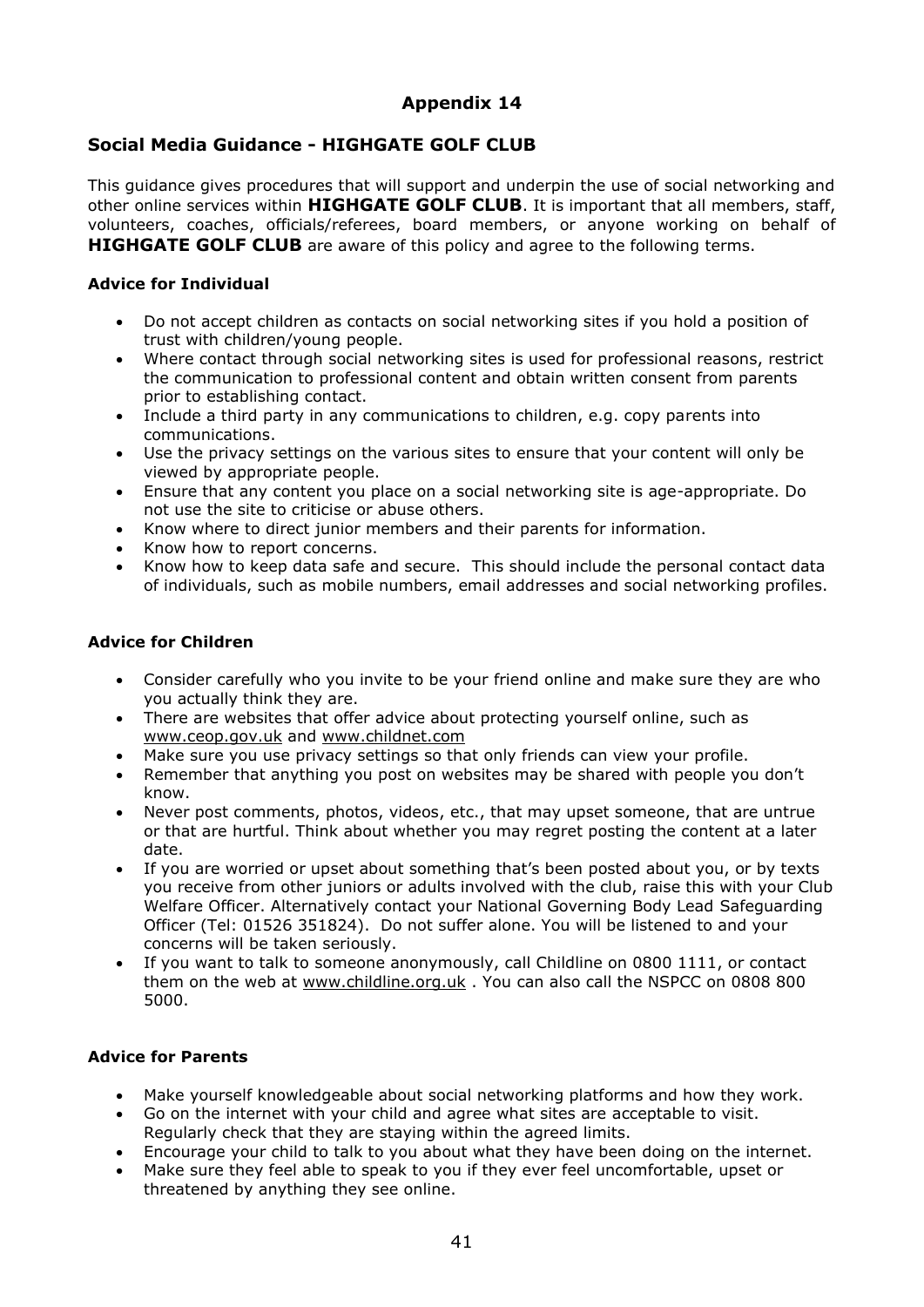- Encourage children to look out for each other when they're online. Explain that it's all part of staying safe and having fun together.
- Explain to children that it's not safe to reveal personal information, such as their name, address or phone number on the internet. Encourage them to use a cool nickname rather than their own name.
- Attachments and links in emails can contain viruses and may expose children and young people to inappropriate material. Teach children to only open attachments or click on links from people they know.

#### **Further Advice for Parents of Young Golfers**

- If you are concerned about any texts, social networking posts or any other use of communication technology by members of the golf club, volunteers or members of staff, raise this with the Club Welfare Officer. They will look into the matter and take appropriate action. Alternatively contact the England Golf Lead Safeguarding Officer Tel 01526 351824.
- In addition to reporting concerns to England Golf (National Governing Body), you should immediately report possible online abuse to the Child Exploitation and Online Protection Centre (CEOP) or the police. Law enforcement agencies and the internet service provider may need to take urgent steps to locate a child and/or remove the content from the internet. Where a young person may be in immediate danger, dial 999.
- Do not post/send negative or critical comments or messages about other children in the club, staff or volunteers. If you have concerns about a person, these should be raised using appropriate channels within the club and not using social media.
- If you wish to speak to an external organisation for advice, you can contact the NSPCC helpline on 0808 800 5000.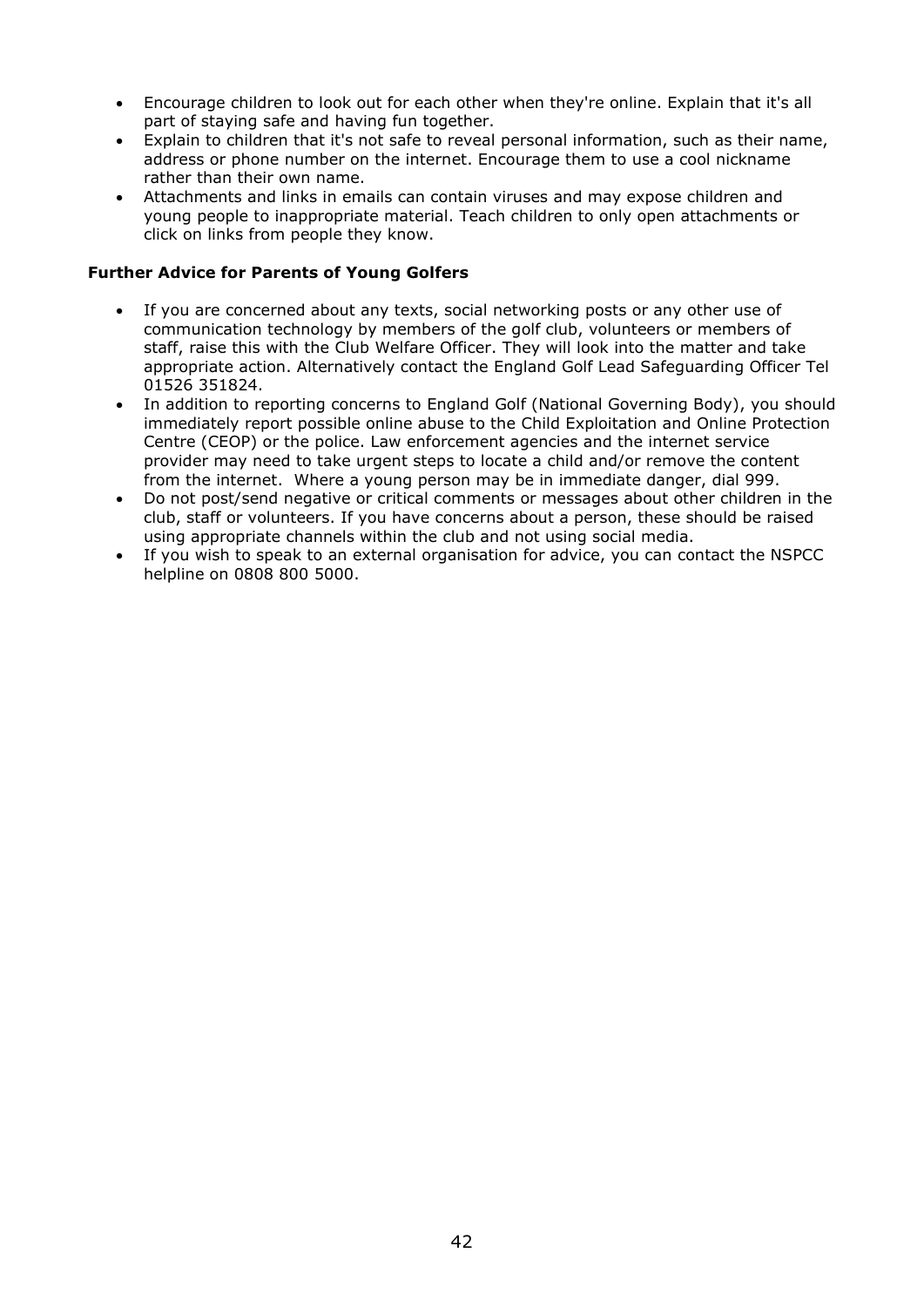#### **Whistleblowing Policy - HIGHGATE GOLF CLUB**

Safeguarding children, young people and adults at risk requires everyone to be committed to the highest possible standards of openness, integrity and accountability.

As a club, we are committed to encouraging and maintaining a culture where people feel able to raise a genuine safeguarding concern and are confident that it will be taken seriously.

You may be the first to recognise that something is wrong but feel that you cannot express your concerns as this may be disloyal to your colleagues or you may that you will be the victim of harassment or victimisation as a result.

Children, Young People and Adults at risk need someone like you to safeguard their welfare.

#### **What is whistle blowing?**

In the context of safeguarding, "whistle blowing" is when someone raises a concern about the well-being of a child or an adult at risk.

A whistle blower may be:

- a player;
- a volunteer;
- a coach:
- other member of staff;
- an official;
- a parent;
- a member of the public.

#### **Reasons for whistle blowing:**

Those involved in sport must acknowledge their individual responsibilities and bring matters of concern to the attention of the relevant people and/or agencies. Although this can be difficult it is particularly important where the welfare of children may be at risk.

Each individual has a responsibility for raising concerns about unacceptable practice or behaviour:

- To protect or reduce risk to others
- To prevent a problem from becoming worse or more widespread
- To prevent becoming implicated yourself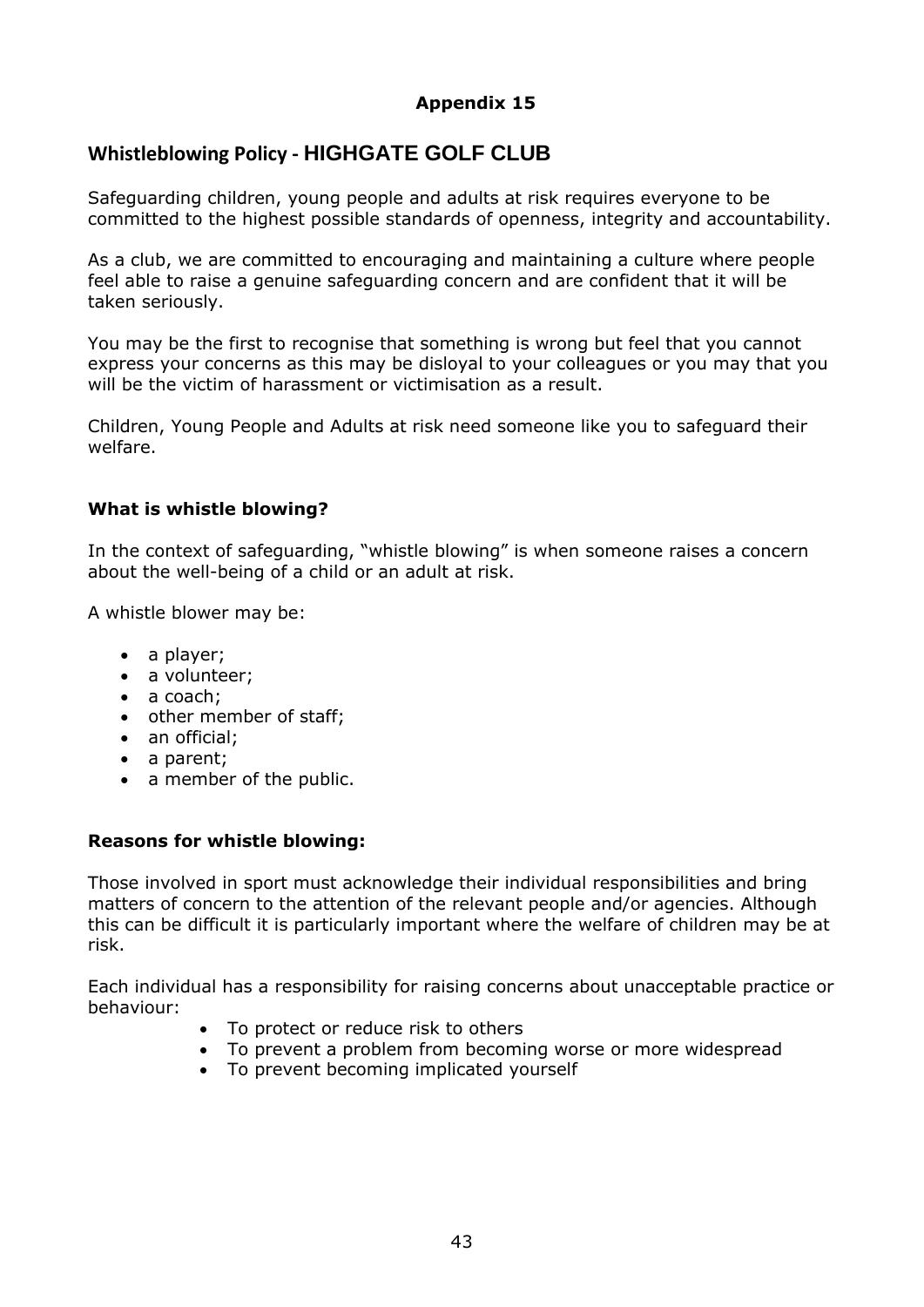#### **What prevents those individuals from whistle blowing:**

- Starting a chain of events that they have no control of
- Disrupting work or training
- Fear of getting it wrong or making a mistake
- Fear of repercussions
- Fear of damaging careers
- Fear of not being believed.

If a child or an adult at risk is in immediate danger or risk of harm, the police should be contacted by calling 999.

Where a child or an adult at risk is not in immediate danger the first person you should report your suspicion or allegation to is your Club Welfare Officer. If for any reason you cannot, or do not wish to report the matter to your Club Welfare Officer please contact England Golf Lead Safeguarding Officer on 01526 351824 or email [safeguarding@englandgolf.org](mailto:safeguarding@englandgolf.org)

Alternatively you can contact the Local Authority Designated Officer (LADO) or the NSPCC on 0808 800 5000.

#### **Information to include when raising a concern**

The whistle blower should provide as much information as possible regarding the incident or circumstance which has given rise to the concern, including:

- their name and contact details (unless they wish to remain anonymous);
- names of individuals involved;
- date, time and location of incident/circumstance; and
- whether any witnesses were present.

HIGHGATE GOLF CLUB assures that all involved will be treated fairly and that all concerns will be properly considered. In cases where suspicions prove to be unfounded, no action will be taken against those who report their concerns, provided they acted in good faith and without malicious intent.

#### **What happens next?**

• You should be given information on the nature and progress of any enquiries – this may vary depending on the nature and result of the investigations.

- All concerns will be treated in confidence. During the process of investigating the matter, every effort will be made to keep the identity of those raising the concern to the minimum number of individuals practicable.
- Your Club has a responsibility to protect you from harassment or victimisation
- No action will be taken against you if the concern proves to be unfounded and was raised in good faith
- Malicious allegations may be considered a disciplinary offence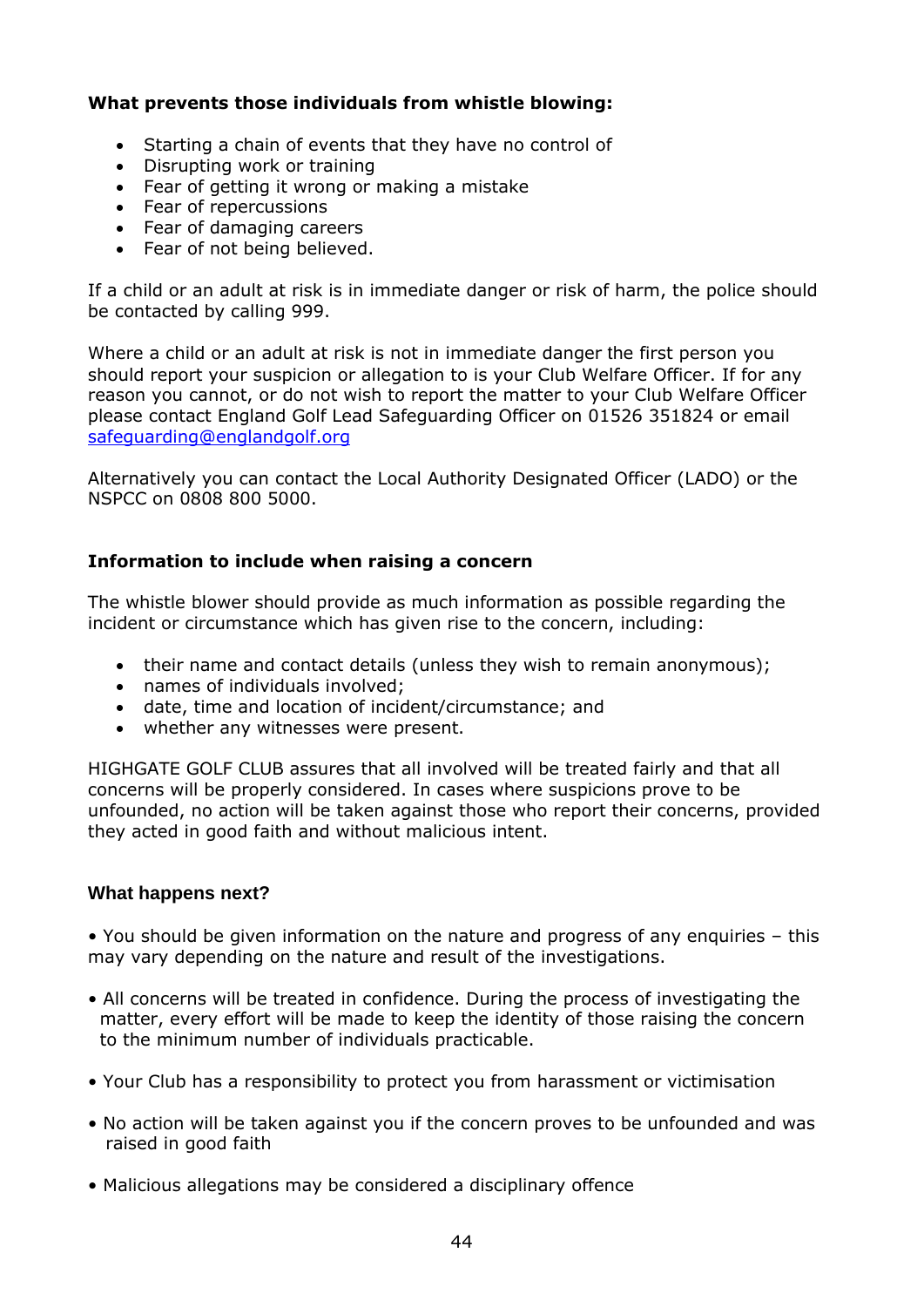The Public Interest Disclosure Act 1998 protects whistle blowers from victimisation, discipline or dismissal where they raise genuine concerns of misconduct or malpractice.

If the whistle blower does not believe that the concern has been dealt with appropriately and wishes to speak to someone outside the club or the England Golf Governance Department the NSPCC Whistleblowing advice line should be contacted on 0800 028 0285 or by emailing [help@nspcc.org.uk.](mailto:help@nspcc.org.uk)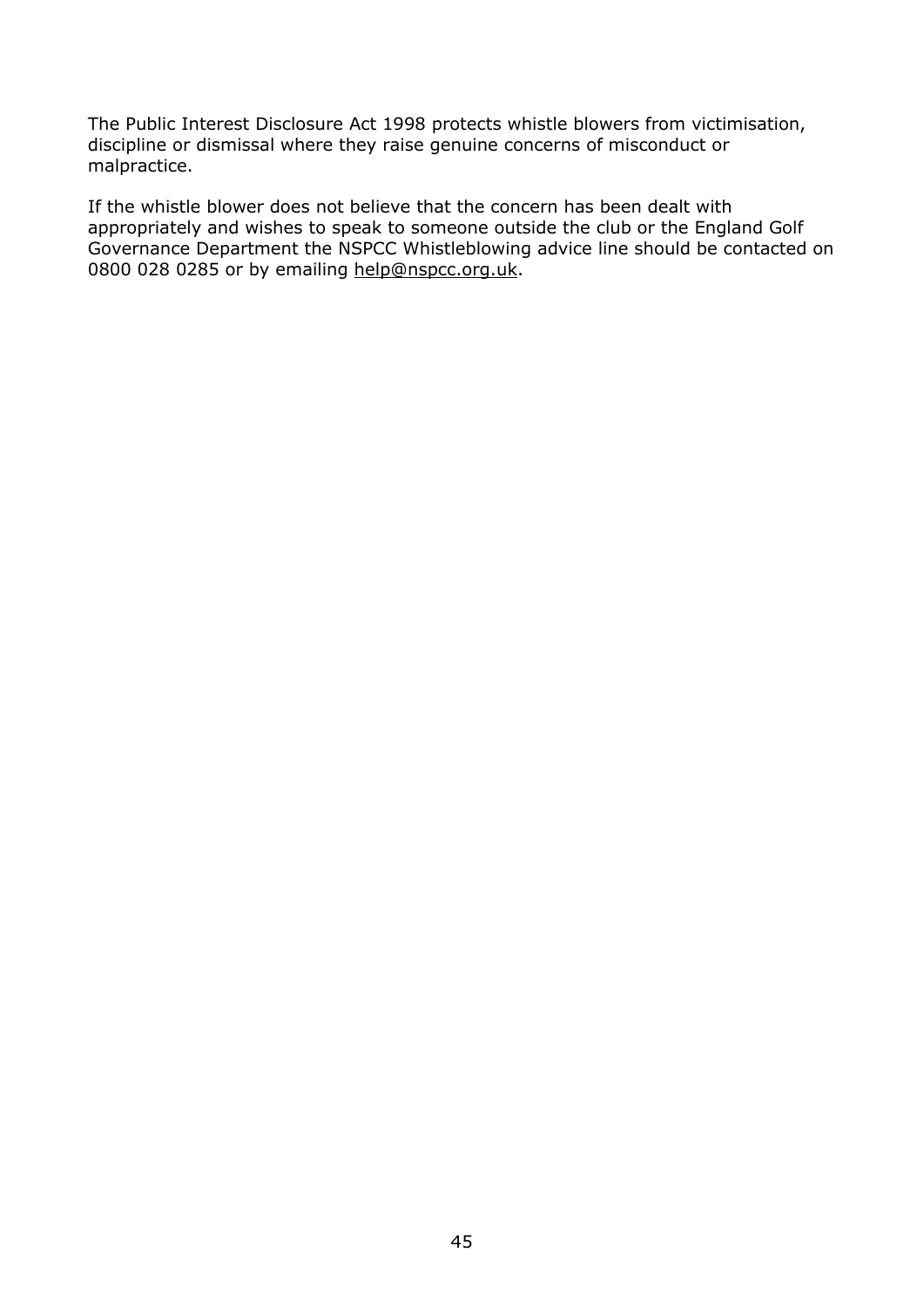

46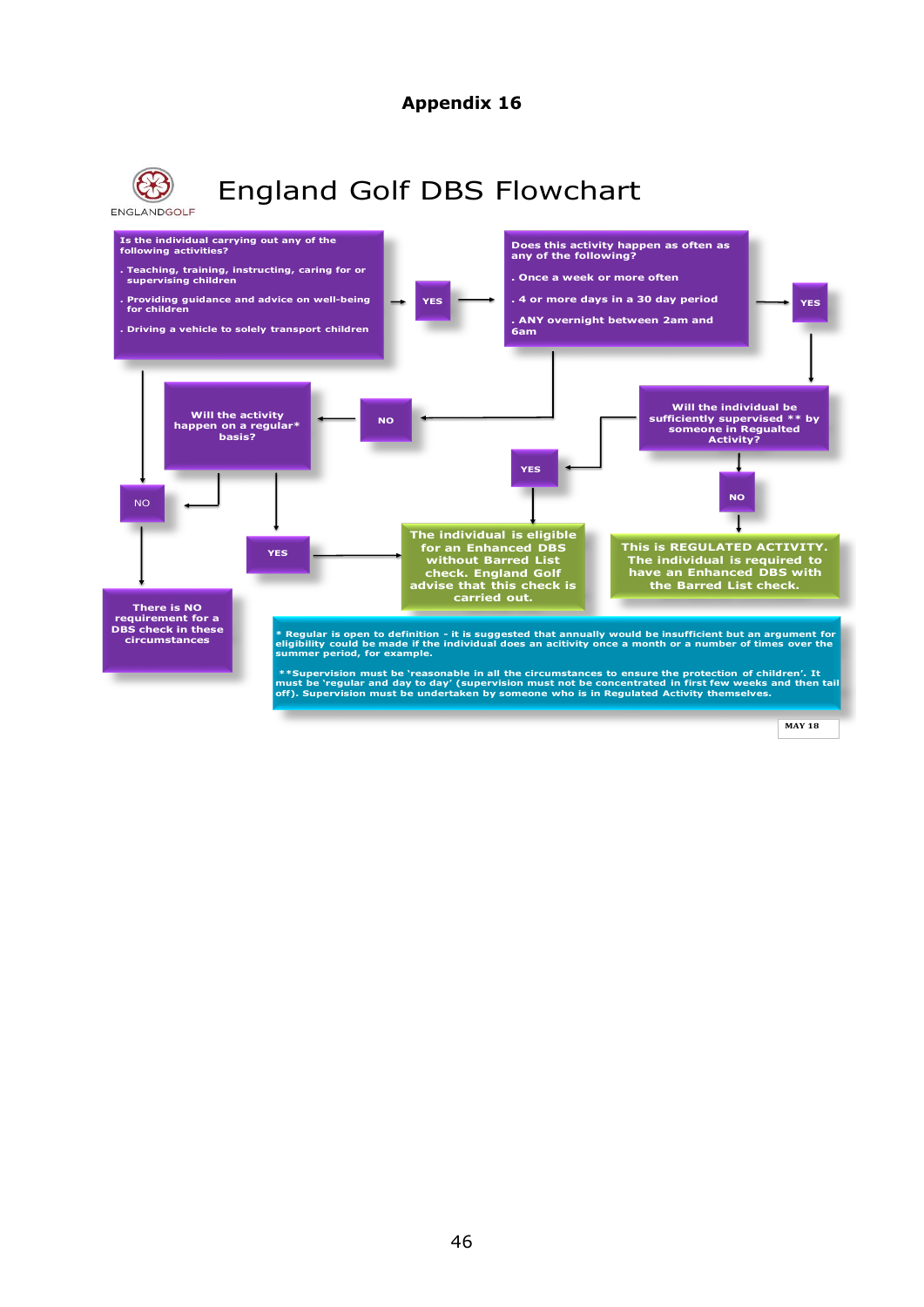#### **CATEGORIES OF CHILD ABUSE**

#### **Abuse can happen on any occasion or in any place where children and young people are present.**

Child abuse is any form of physical, emotional or sexual mistreatment or lack of care that leads to injury or harm. Children may be abused in a family or in an institutional or community setting by those known to them or, more rarely, by a stranger. Children can be abused by adults, either male or female, or by other children.

Safeguarding is defined as:

- Protecting children from maltreatment;
- Preventing impairment of children's health or development;
- Ensuring that children are growing up in circumstances consistent with the provision of safe and effective care; and
- Taking action to enable all children to have the best life chances.

Child Protection is the activity that is undertaken to protect specific children who are suffering, or are likely to suffer significant harm.

There are 4 main types of abuse: neglect, physical abuse, sexual abuse and emotional abuse. Children and young people can also be harmed through poor practice and bullying within a sport setting.

**Neglect** is when adults consistently or repeatedly fail to meet a child's basic physical and/or psychological needs which could result in the serious impairment of the child's health or development e.g. failure to provide adequate food, shelter and clothing; failing to protect a child from physical harm or danger; or the failure to ensure access to appropriate medical care or treatment. It may also include refusal to give love, affection and attention.

Examples in sport could include a coach or supervisor repeatedly failing to ensure children are safe, exposing them to undue cold, heat or extreme weather conditions without ensuring adequate clothing or hydration; exposing them to unnecessary risk of injury e.g. by ignoring safe practice guidelines, failing to ensure the use of safety equipment, or by requiring young people to participate when injured or unwell.

**Physical abuse** is when someone physically hurts or injures children by hitting, shaking, throwing, poisoning, burning, biting, scalding, suffocating, drowning or otherwise causing harm. Physical harm may also be caused when a parent or carer feigns the symptoms of, or deliberately causes, ill health to a child whom they are looking after.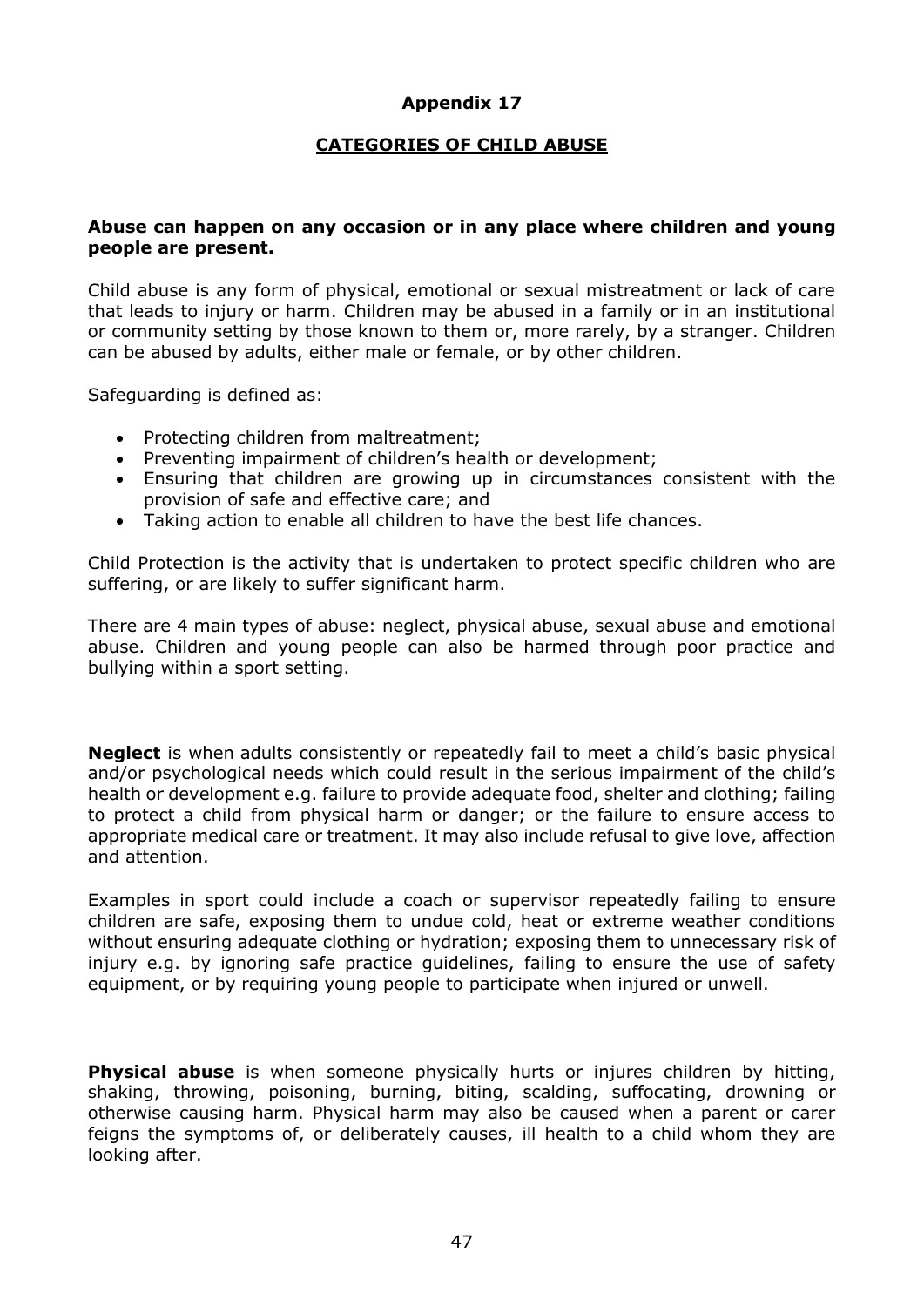Examples in sport may be when the nature and intensity of training or competition exceeds the capacity of the child's immature and growing body; where coaches encourage the use of drugs or harmful substances to enhance performance or delay puberty; if athletes are required to participate when injured; or when sanctions used by coaches imposed involve inflicting pain.

**Sexual abuse** is where children and young people are abused by adults (both male and female) or other children who use them to meet their own sexual needs. This could include full sexual intercourse, masturbation, oral sex, anal intercourse, kissing and sexual fondling. Showing children pornographic material (books, videos, pictures) or taking pornographic images of them are also forms of sexual abuse.

Sexual abusers groom children, protective adults and clubs/organisations in order to create opportunities to abuse and reduce the likelihood of being reported.

Examples in sport may include coaching techniques involving physical contact with children creating situations where sexual abuse can be disguised and may therefore go unnoticed. The power and authority of, or dependence on, the coach if misused, may also lead to abusive situations developing. Contacts made within sport and pursued e.g. through texts, Facebook or Twitter have been used to groom children for abuse.

**Child Sexual Exploitation** is a form of child sexual abuse. It occurs where an individual or group takes advantage of an imbalance of power to coerce, manipulate or deceive a child or young person under the age of 18 into sexual activity (a) in exchange for something the victim needs or wants, and/or (b) for the financial advantage or increased status of the perpetrator or facilitator. The victim may have been sexually exploited even if the sexual activity appears consensual. Child sexual exploitation does not always involve physical contact; it can also occur through the use of technology.

**Emotional abuse** is the persistent emotional ill-treatment of a child so as to cause severe and persistent adverse effects on the child's emotional development. It may involve conveying to children that they are worthless or unloved, inadequate, or valued only insofar as they meet the needs of another person.

It may feature age or developmentally inappropriate expectations being imposed on children or even the over protection of a child. It may involve causing children to feel frightened or in danger by being constantly shouted at, threatened or taunted which may make the child very nervous and withdrawn. Some level of emotional abuse is involved in all types of ill-treatment of a child.

Examples in sport may include children who are subjected to constant criticism, namecalling, sarcasm, bullying, racism or pressure to perform to unrealistically high expectations; or when their value or worth is dependent on sporting success or achievement.

#### **Appendix 18**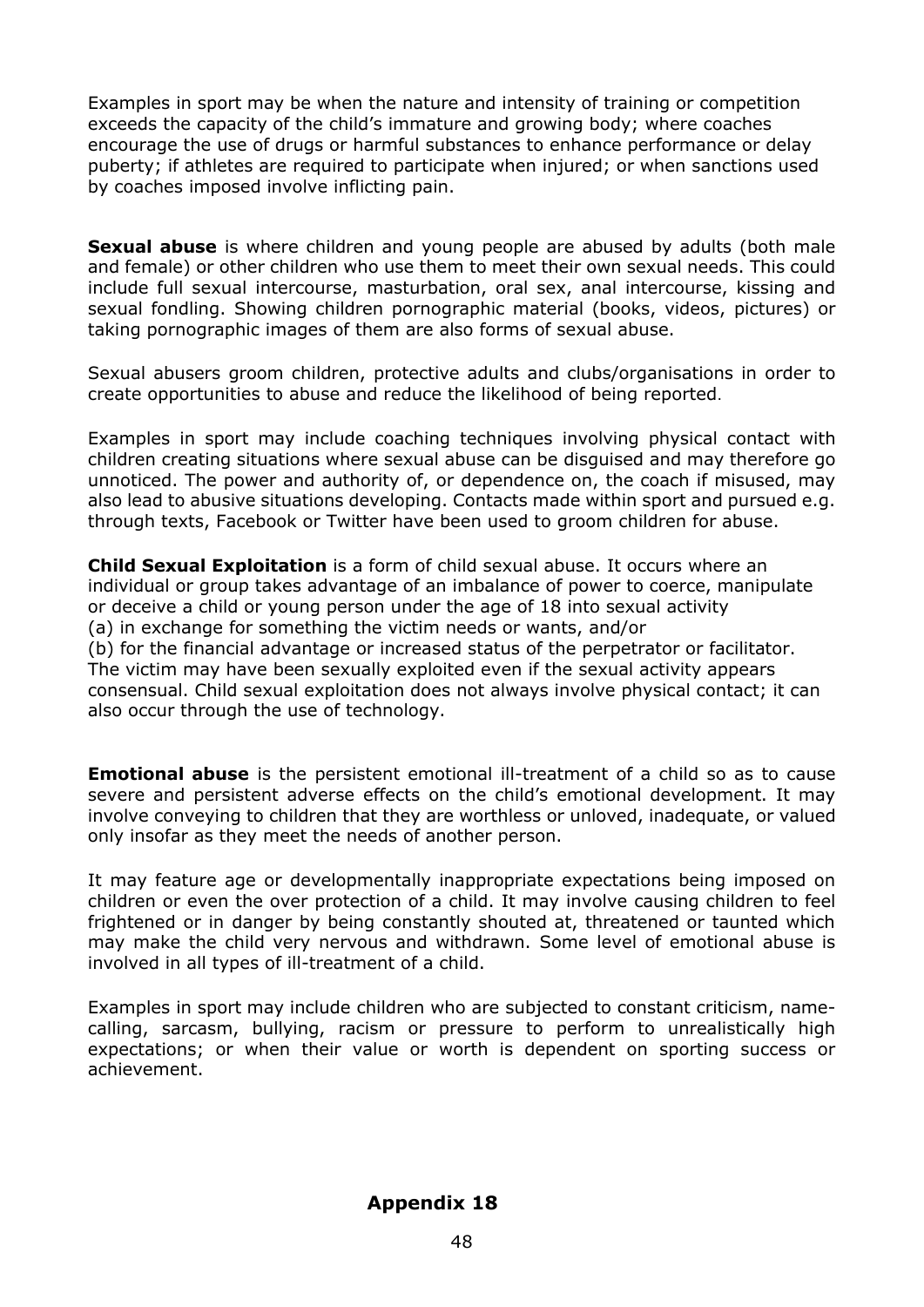# **Golf should be fun!**

# **You should feel safe and enjoy your sport**

Is something worrying you? Do you need someone to talk to?

# **Speak to your club welfare officer**



**Club Welfare Officers' Names: Stephanie Beer Ford Keeble**

**Email address: stephanieannebeer@gmail.com fordkeeble@yahoo.co.uk**

**Telephone Number: 07899 922226 (Stephanie Beer) 07958 505644 (Ford Keeble)**

Alternatively, you can speak to someone at

ChildLine 0800 1111 | NSPCC 0808 800 5000 | England Golf 01526 351851

#### **Appendix 19**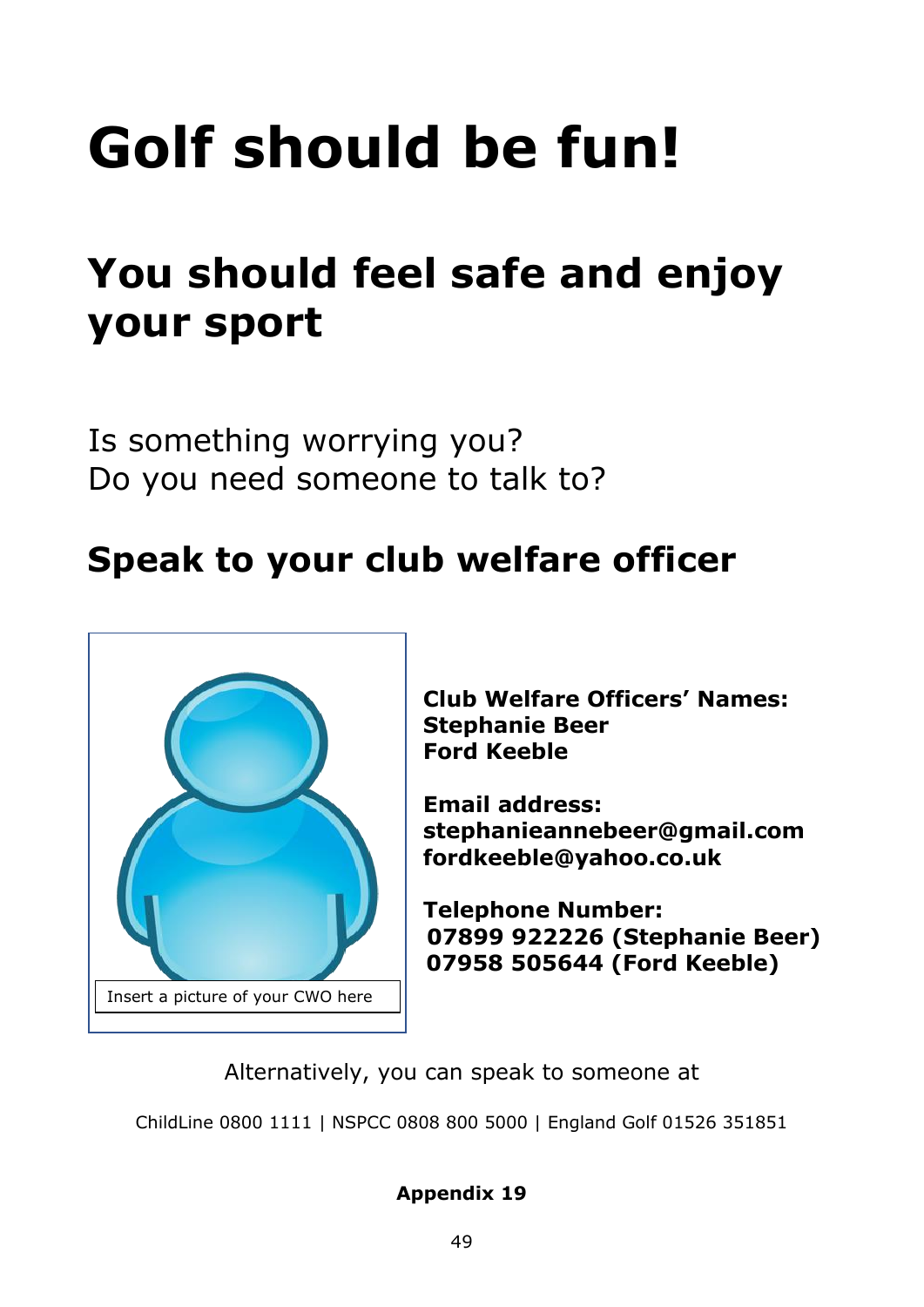

#### **Safeguarding Children and Young People – A Short Guide for Club Members**

HIGHGATE GOLF CLUB is committed to ensure that the sport of golf is one within which children and young people involved can thrive and flourish in a safe environment and that all children, young people and adults at risk have a fun, safe and positive experience when playing golf.

HIGHGATE GOLF CLUB is an affiliated member of England Golf and follows the England Golf Safeguarding Children and Young People Policy and procedures.

You might be thinking "**What has safeguarding got to do with me?"**

Government guidance makes it clear that 'Safeguarding is everyone's responsibility'.

Anyone who has a negative experience of sport at a young age is less likely to become a regular long-term participant. It's important for the future of your club and the sport as a whole that children and young people have an enjoyable experience.

#### **All club members have a part to play in making that happen.**

All adults should contribute to the club meeting its overall duty of care, be aware of our club's safeguarding policy, and know what to do if they are concerned about a young person.

HIGHGATE GOLF CLUB asks our members to

#### • **Familiarise yourself with Highgate Golf Club Safeguarding Policy.**

*The full copy of Highgate Golf Club Safeguarding Children and Young People Policy is available on our website [www.highgategc.co.uk](http://www.highgategc.co.uk/)*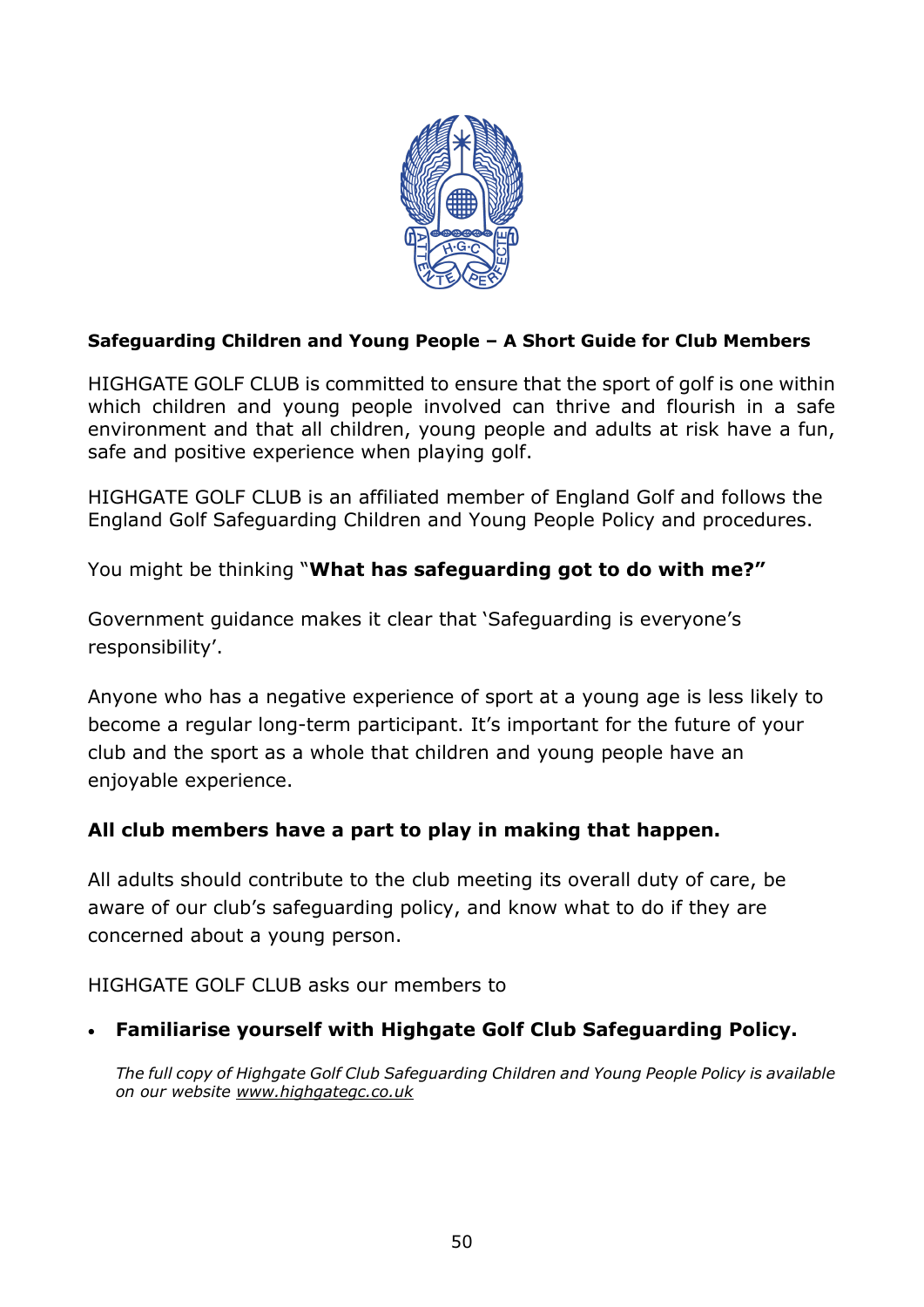• In particular familiarise yourself with:

#### **1. HIGHGATE GOLF CLUB Codes of Conduct**

For example - Adults should always be aware that age related differences exist and conduct themselves in a manner that both recognises this and prioritises the welfare of children and young people.

#### **2. Anti-Bullying Policy**

For example - HIGHGATE GOLF CLUB believe that every effort must be made to eradicate bullying in all its forms. The Club will not tolerate bullying in any of its forms during club matches, competitions, coaching or at any other time while at the club.

#### **3. Transport Policy**

For example - The club believes it is primarily the responsibility of parents/carers to transport their child/children to and from events.

#### **4. Changing Room Policy**

For example -Wherever possible adults will avoid changing or showering while children are in the changing rooms, but parents will be made aware that due to access to the WC adults and children made need to share changing room facilities. Children are not permitted to use the showering facilities at the club and must arrive ready to play golf.

#### **5. Photography, Videoing and the use of Social Media Policies**

Think very carefully before contacting a young person via mobile phone, e-mail or social media.

Do not accept children as contacts on social networking sites if you hold a position of trust with children/young people.

In general stick to group communications, copy the communication to a parent and only communicate about organisational matters.

#### **What should I do if I am concerned about a child or young person?**

A concern may involve the behaviour of an adult towards a child at the club, or something that has happened to the child outside the club.

Children and young people may confide in adults they trust, in a place where they feel comfortable.

An allegation may range from verbal bullying, to inappropriate contact online, to neglect or emotional abuse, to physical or sexual abuse.

If you are concerned about a child, it is not your responsibility to investigate further, but it is your responsibility to act on your concerns and share them.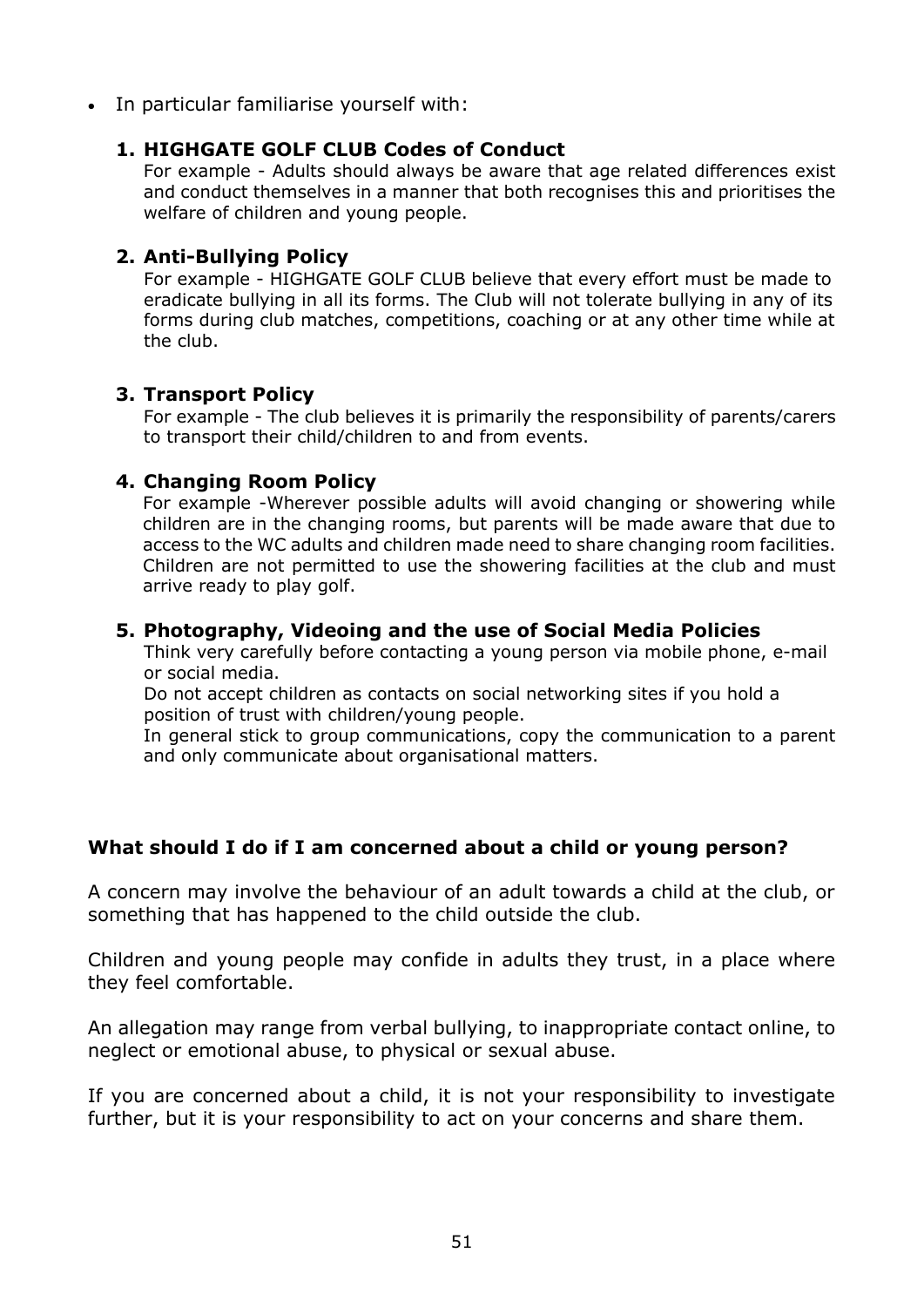Pass the information to HIGHGATE GOLF CLUB Welfare Officer who will follow the club's Safeguarding procedures.

Name: Stephanie Beer Email Address: [stephanieannebeer@gmail.com](mailto:stephanieannebeer@gmail.com) Telephone Number: 07899 922 226

If you believe the child is at immediate risk of harm, call the Police.

Other useful contacts:

NSPCC 24-hour helpline Tel: 0808 800 5000 | England Golf Lead Safeguarding Officer 01526 351851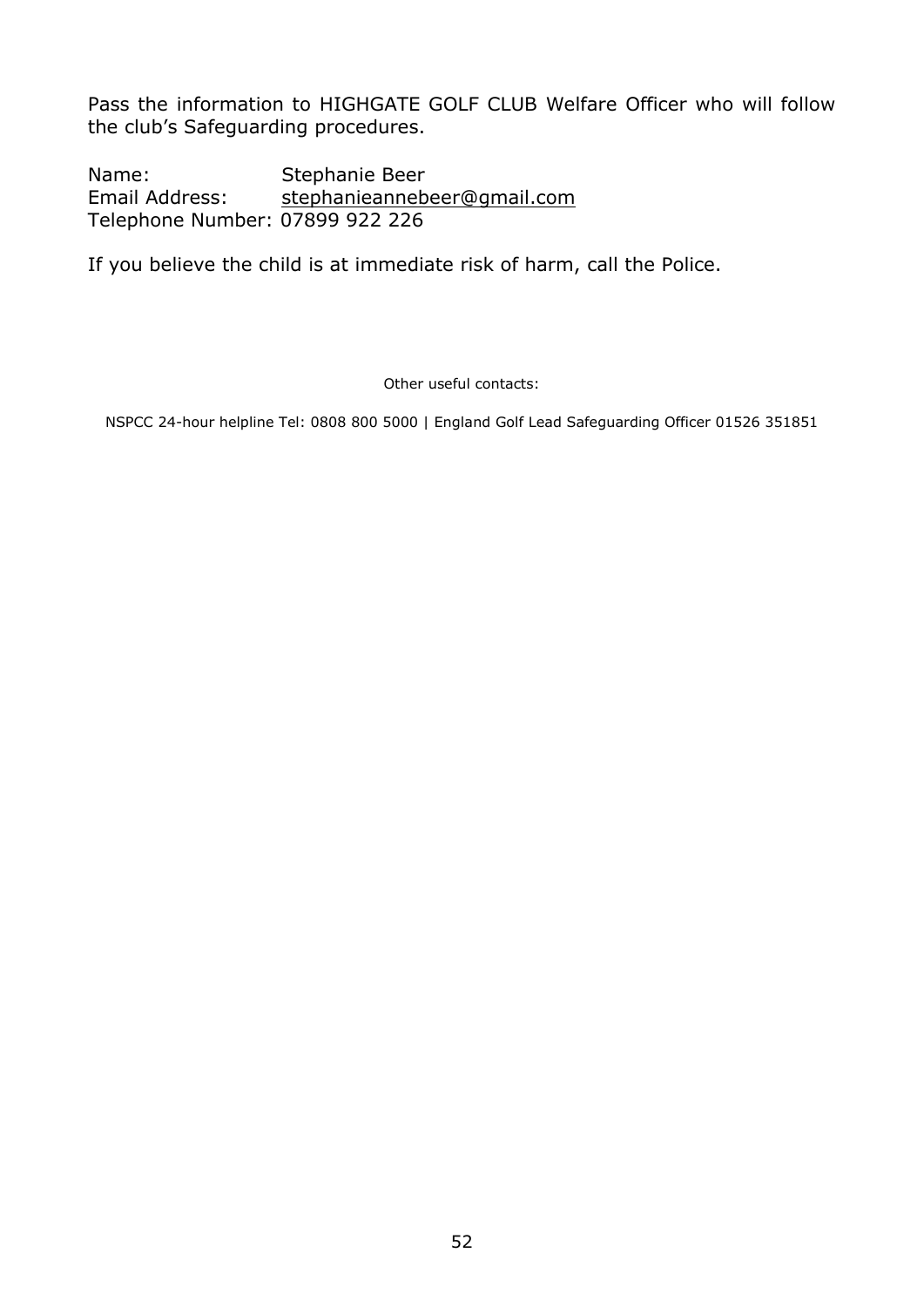#### **PHOTOGRAPHY POLICY - HIGHGATE GOLF CLUB**

Whilst Highgate Golf Club does not seek to prohibit those with a legitimate interest in filming or photographing children participating in sporting activities it recognises that such activity should take place within an appropriate policy framework.

This policy applies at any HIGHGATE GOLF CLUB event at which children under the age of 18 are participating.

#### **POLICY**

Highgate Golf Club policy is as follows;

The welfare of children taking part in golf is paramount.

Children and their parents/carers and/or Highgate Golf Club should have control over the images taken of children at HIGHGATE GOLF CLUB events.

The golfing activity should not be misused purely for the purpose of obtaining images of children.

Images should not be sexual or exploitative in nature or open to misinterpretation and misuse.

The identity of children in a published image should be protected so as not to make the children vulnerable. (If the name of an individual golfer is published with their photograph to celebrate an achievement other personal contact details should never accompany the picture).

#### **PROCEDURE**

#### **Official/professional photographers and those using 'professional' equipment**

Highgate Golf Club requires that anyone wishing to take photographic or video images, at any HIGHGATE GOLF CLUB event at which children under the age of 18 are participating, in an official or professional capacity or using 'professional' camera or video equipment registers their details with Highgate Golf Club Championship Office. This must be done before carrying out any such activity on the golf course (including the practice ground) or surrounding area or in the clubhouse.

Once registered an identification label will be issued as confirmation of registration. Anyone found using photographic or video equipment without an appropriate identification label will be questioned.

Highgate Golf Club reserves the right to refuse to grant permission to take photographic or video images if it sees fit.

Photographers must obtain consent from parents to take and use their child's image.

#### **Parents/carers/family members of competitors**

Parents, carers and family members taking occasional informal photographs with mobile devices of their own child, ward or family member at a HIGHGATE GOLF CLUB event do not need to register their details with Highgate Golf Club.

If such photographs include other children (eg at a prize presentation) they should not be publicly displayed or published on social media unless the prior permission of the parents/carers of all the children in the photographs has been obtained.

#### **CONCERNS**

If competitors or parents have any concerns they should raise them by contacting Highgate Golf Club Championship Office immediately.

Highgate Golf Club will notify the relevant authorities should it have any doubts as to the authenticity of any individual taking photographs.

#### **Appendix 21**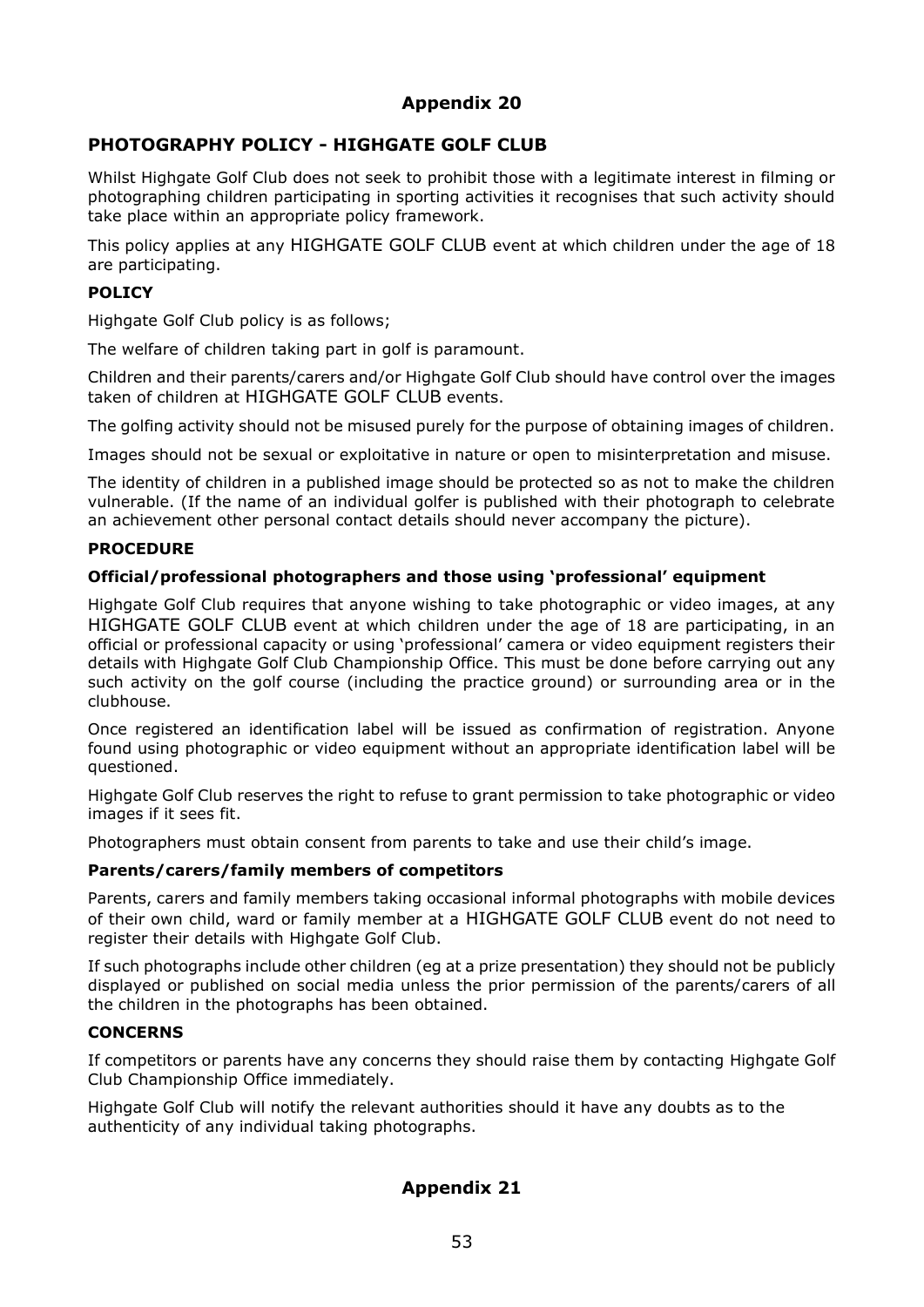#### **ANTI-BULLYING POLICY - HIGHGATE GOLF CLUB**

#### **Highgate Golf Club will:**

- recognise its duty of care and responsibility to safeguard all participants from harm
- promote and implement this anti-bullying policy in addition to our safeguarding policy and procedures
- seek to ensure that bullying behaviour is not accepted or condoned
- require all members of Highgate Golf Club to be given information about, and sign up to, this policy
- take action to investigate and respond to any alleged incidents of bullying
- encourage and facilitate children and young people to play an active part in developing and adopting a code of conduct to address bullying
- ensure that staff, volunteers and coaches are given access to information, guidance and/or training on bullying.

#### **Each participant, coach, volunteer or official will:**

- respect every child's need for, and rights to, a play environment where safety, security, praise, recognition and opportunity for taking responsibility are available
- respect the feelings and views of others
- recognise that everyone is important and that our differences make each of us special and should be valued
- show appreciation of others by acknowledging individual qualities, contributions and progress
	- be committed to the early identification of bullying, and prompt and collective action to deal with it
- ensure safety by having rules and practices carefully explained and displayed for all to see
- report incidents of bullying they see by doing nothing you are condoning bullying.

#### **Bullying**

- all forms of bullying will be addressed
- everybody in Highgate Golf Club has a responsibility to work together to stop bullying
- bullying can include online as well as offline behaviour
- bullying can include:
	- physical pushing, kicking, hitting, pinching etc.
	- name calling, sarcasm, spreading rumours, persistent teasing and emotional torment through ridicule, humiliation or the continual ignoring of individuals
	- posting of derogatory or abusive comments, videos or images on social network sites
	- racial taunts, graffiti, gestures, sectarianism sexual comments, suggestions or behaviour
	- unwanted physical contact
- children with a disability, from ethnic minorities, young people who are gay or lesbian, or those with learning difficulties are more vulnerable to this form of abuse and are more likely to be targeted.

#### **Support to the child**